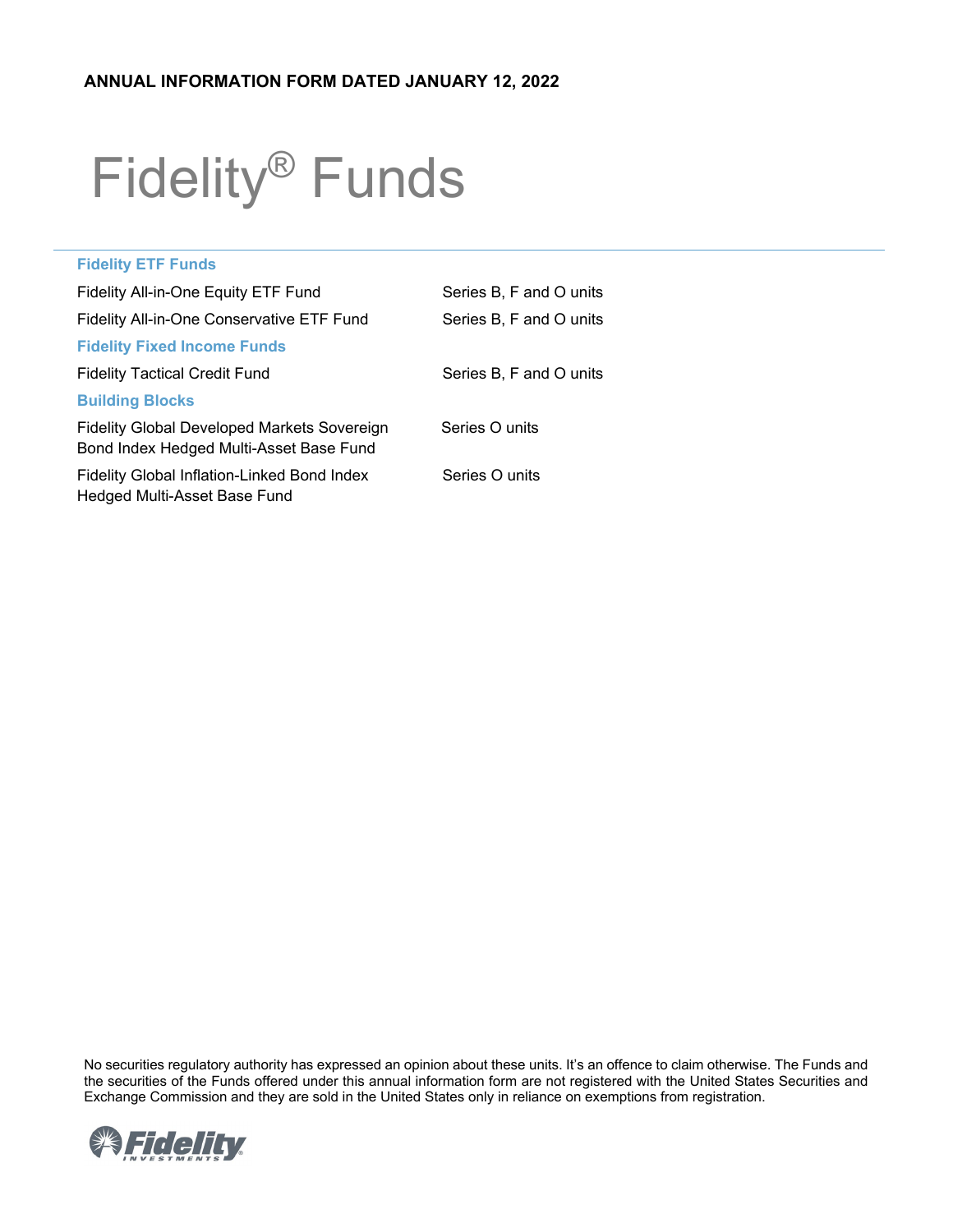# **TABLE OF CONTENTS**

| ≏<br>ı۲<br>- 24 |
|-----------------|
|-----------------|

| 1.               |                                                                 |  |
|------------------|-----------------------------------------------------------------|--|
| 2.               |                                                                 |  |
| 3.               |                                                                 |  |
| $\overline{4}$ . | CALCULATION OF NET ASSET VALUE AND VALUATION OF PORTFOLIO       |  |
| 5.               |                                                                 |  |
| 6.               |                                                                 |  |
| 7 <sub>1</sub>   |                                                                 |  |
| 8.               |                                                                 |  |
| 9.               |                                                                 |  |
| 10.              |                                                                 |  |
| 11.              |                                                                 |  |
| 12.              | REMUNERATION OF DIRECTORS, OFFICERS AND TRUSTEE 44              |  |
| 13.              |                                                                 |  |
| 14.              | CERTIFICATE OF THE TRUSTEE, MANAGER AND PROMOTER OF THE FUNDS46 |  |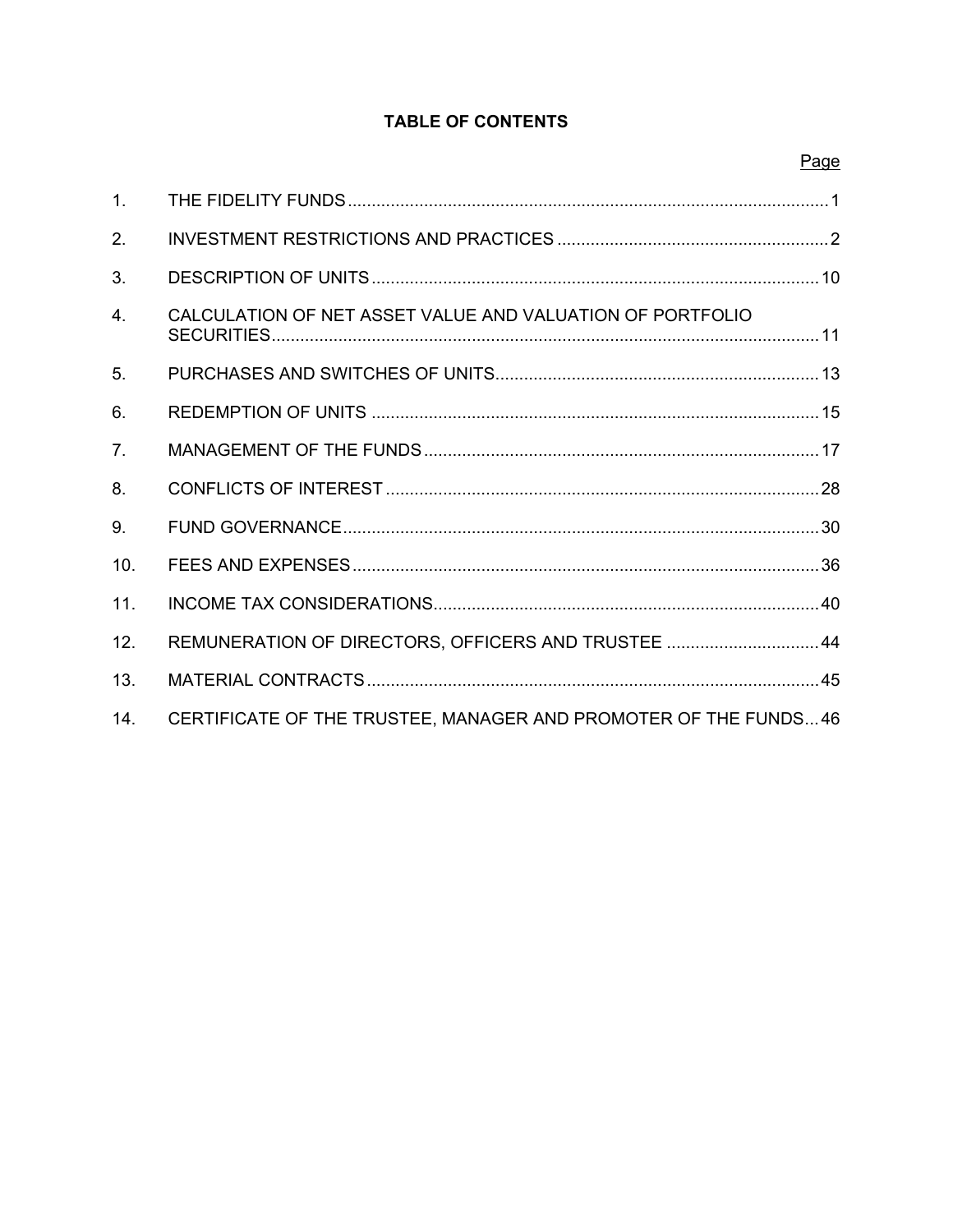## <span id="page-2-0"></span>1. THE FIDELITY FUNDS

The funds offered under this annual information form consist of separate open-ended unit trusts (each a "Fund" and collectively, the "Funds"). The Funds are grouped into the categories set out on the cover page of this annual information form.

The Funds listed on the cover page under the heading *Fidelity ETF Funds* are referred to as the "**ETF Funds**".

The Funds listed on the cover page under the heading *Building Blocks* are referred to as the "**Building Blocks**".

The other Fidelity mutual funds, offered under separate simplified prospectuses, are, with the Funds offered herein, collectively referred to as the "**Fidelity Funds**". In this annual information form "unitholders" mean investors in the Funds.

The Funds are available in series of units set out on the cover page of this annual information form. The series available for each Fund are set out on the cover page of this annual information form.

Series B units of the Funds are available to all investors. Series F and O units are available only to certain investors who are eligible for those series. Units of the Building Blocks are established as underlying funds for the Fidelity Funds and other funds and accounts managed or advised by Fidelity and are not available for public purchase.

The Funds are managed by Fidelity Investments Canada ULC ("**Fidelity**"), which also serves as the trustee (the "**Trustee**") of the Funds. The terms "**we**", "**us**" and "**our**" refer to Fidelity. The head office address of the Funds is 483 Bay Street, Suite 300, Toronto, Ontario, M5G 2N7.

The Funds are trusts established under the laws of Ontario under a Master Declaration of Trust which was most recently amended and restated on January 12, 2022 (the "**Declaration**"), as may be further amended from time to time.

The table below sets out the dates of the Declaration, simplified prospectus and annual information form under which the Funds were initially qualified for distribution.

| Name of Fund                                                                           | <b>Date</b>      |
|----------------------------------------------------------------------------------------|------------------|
| Fidelity All-in-One Equity ETF Fund<br>Fidelity All-in-One Conservative ETF Fund       | January 12, 2022 |
| <b>Fidelity Tactical Credit Fund</b>                                                   |                  |
| Fidelity Global Developed Markets Sovereign Bond Index Hedged<br>Multi-Asset Base Fund |                  |
| Fidelity Global Inflation-Linked Bond Index Hedged Multi-Asset Base                    |                  |
| Fund                                                                                   |                  |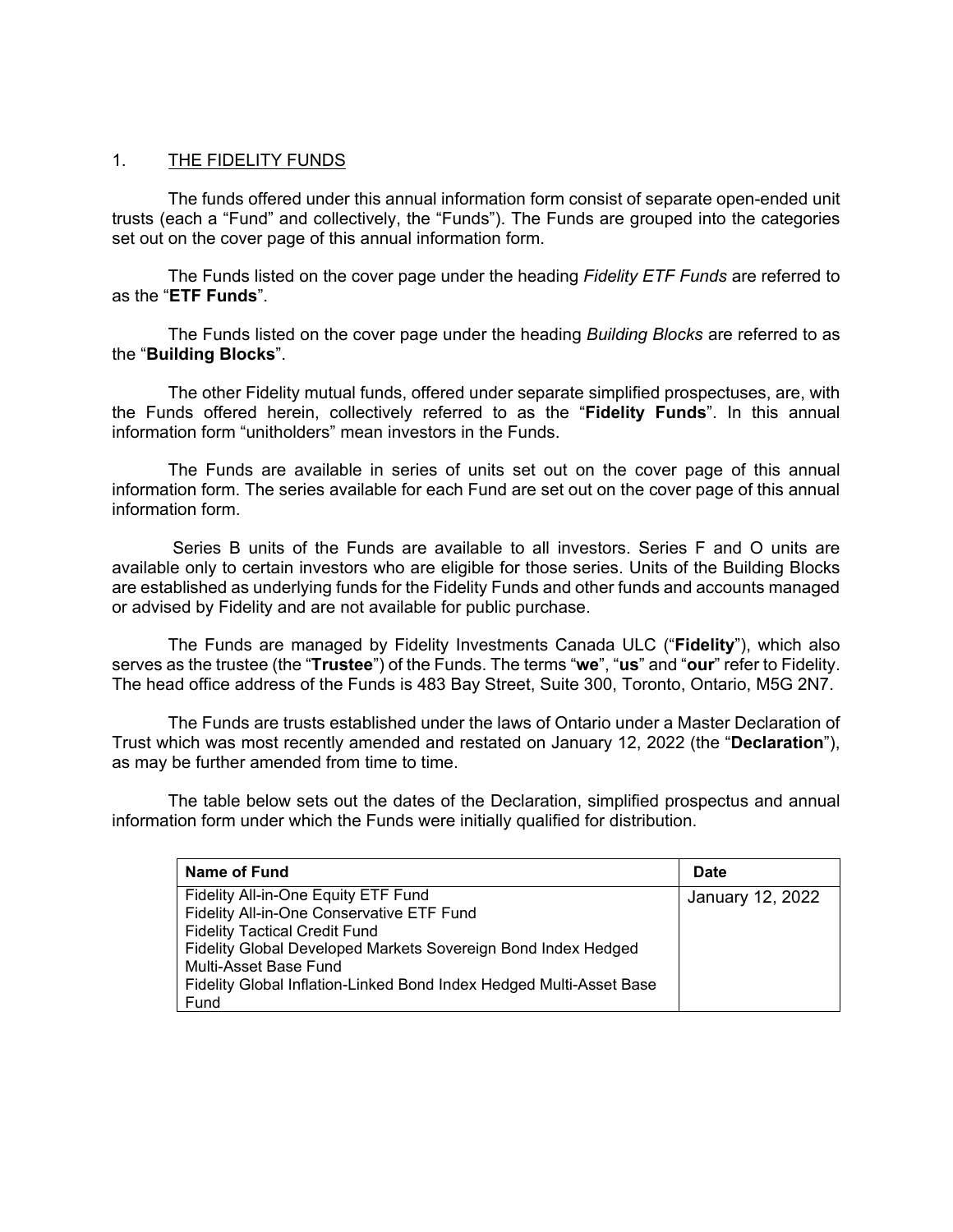# <span id="page-3-0"></span>2. INVESTMENT RESTRICTIONS AND PRACTICES

The Funds are subject to certain standard investment restrictions and practices contained in securities legislation, including National Instrument 81-102 *Investment Funds* ("**NI 81-102**"). These restrictions and practices are designed in part to ensure that the investments of the Funds are diversified and relatively liquid. They also ensure the proper administration of the Funds. Except as described below, each Fund is managed according to these restrictions and practices.

The fundamental investment objectives of each of the Funds is set out in the simplified prospectus. The fundamental investment objectives of a Fund can be changed only if the change has been approved by a majority of the investors of the Fund who vote at a special meeting called by the Fund for that purpose.

## Exemptive Relief Decisions

The Fidelity Funds have received an exemption permitting the redemption of units of a series of a Fidelity Fund to be suspended if the right to redeem units of its underlying fund, or the series of units of the underlying fund in which it invests, has been suspended.

The Fidelity Funds have received the approval of the securities regulatory authorities to appoint Boston Global Advisors, a securities lending agent and wholly-owned subsidiary of The Goldman Sachs Group, Inc., located in Boston, Massachusetts, as agent for the Fidelity Funds in connection with any securities lending, repurchase transactions and reverse repurchase transactions engaged in by the Fidelity Funds. As at the date of this annual information form, the Fidelity Funds' custodian or a sub-custodian acts as the securities lending agent for the Fidelity Funds. The Fidelity Funds may appoint Boston Global Advisors as their securities lending agent in the future without further notice to investors.

The Fidelity Funds have received an exemption from the requirement to deliver the most recently filed fund facts to investors who participate in a regular investment program as described under "Purchases and Switches of Units" below unless those investors have requested the documents. Additional information in this regard is set out in the simplified prospectus.

The Fidelity Funds have received exemptions from the requirement for a dealer to deliver a fund facts document to investors for purchases of securities made pursuant to automatic switch and automatic rebalancing transactions, subject to certain conditions.

The Fidelity Funds (other than money market funds) have obtained approval from the Canadian securities regulators for an exemption from certain of the derivatives rules in NI 81-102, thereby allowing the applicable Fidelity Funds to engage in certain types of derivatives transactions subject to certain conditions. Pursuant to such approval, the applicable Fidelity Funds may:

- open or maintain a long position in a debt-like security that has a component that is a long position in a forward contract, or in a standardized future or forward contract, provided the Fidelity Fund holds:
	- (a) cash cover as that term is defined in NI 81-102;
	- (b) a right or obligation to sell an equivalent quantity of the underlying interest of the future or forward contract, and cash cover that together with margin on account for the position, is not less than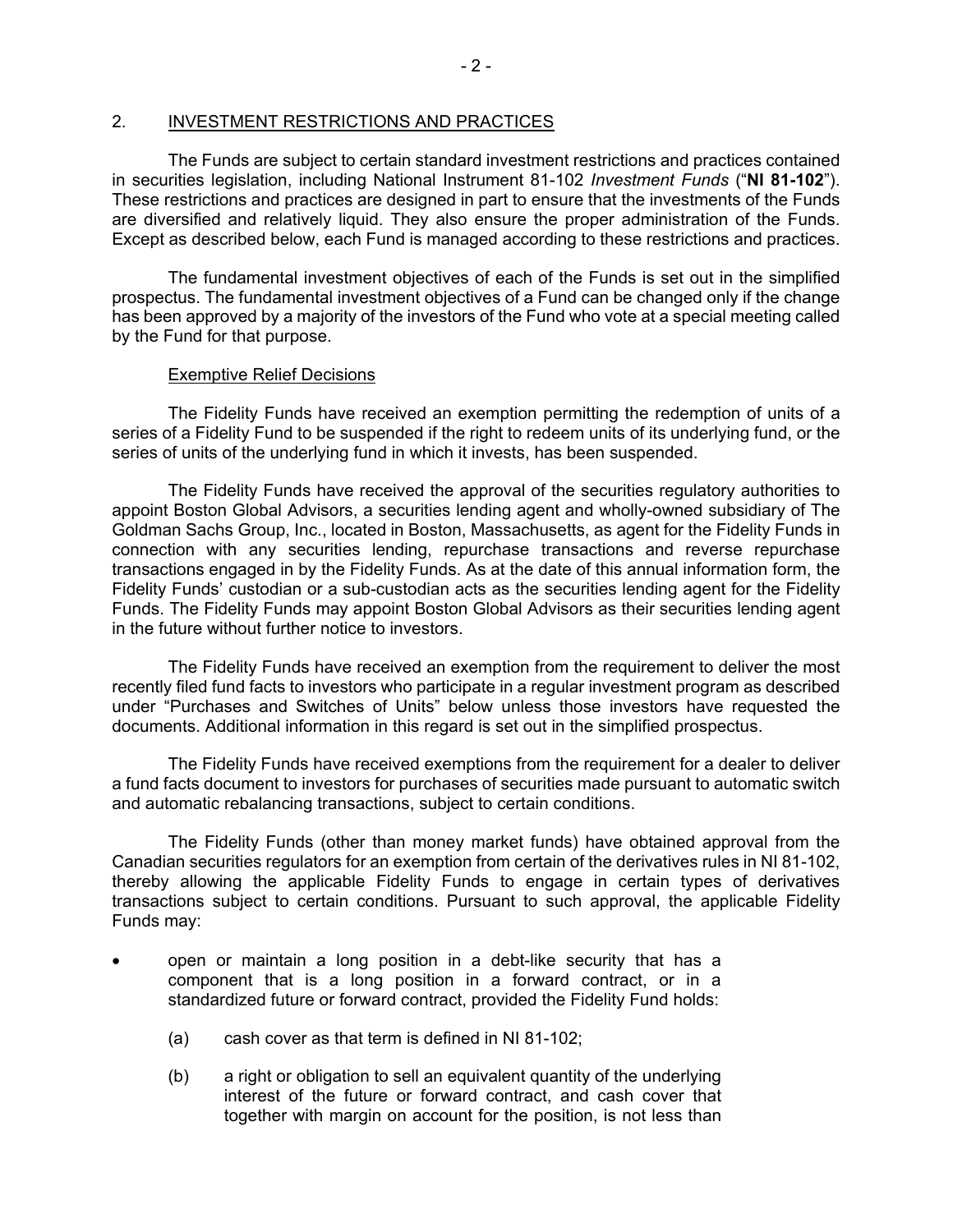the amount, if any, by which the strike price of the future or forward contract exceeds the strike price of the right or obligation to sell the underlying interest; or

- (c) a combination of the positions referred to in subparagraphs (a) and (b) that is sufficient, without recourse to other assets of the Fidelity Fund, to enable the Fidelity Fund to acquire the underlying interest of the future or forward contract; and
- enter into or maintain a swap position provided that for periods when the Fidelity Fund would be entitled to receive fixed payments under the swap, the Fidelity Fund holds:
	- (a) cash cover;
	- (b) a right or obligation to enter into an offsetting interest rate swap on an equivalent quantity and with an equivalent term and cash cover that together with margin on account for the position is not less than the aggregate amount, if any, of the obligations of the Fidelity Fund under the interest rate swap less the obligations of the Fidelity Fund under such offsetting interest rate swap; or
	- (c) a combination of the positions referred to in clauses (a) and (b) that is sufficient, without recourse to other assets of the Fidelity Fund, to enable the Fidelity Fund to satisfy its obligations under the interest rate swap.

The Fidelity Funds have received exemptions from the requirement in Section 2.5(2)(b) of NI 81-102 that prohibits a mutual fund from investing in another mutual fund if that other mutual fund holds more than 10% of the market value of its net assets in units of other mutual funds. These exemptions are conditional upon compliance with, among other things, each of the other provisions in Section 2.5 of NI 81-102.

Certain Fidelity Funds that are part of a four-tier structure and that either implement a currency neutral strategy or invest solely in another Fidelity Fund have received an exemption from the requirement in Section 2.5(2)(b) of NI 81-102 to allow them to invest indirectly in thirdtier funds managed by Fidelity, which these third-tier funds may, in turn, hold directly or indirectly more than 10% of their net assets in securities of other Funds that Fidelity manages. This exemption is conditional upon compliance with, among other things, each of the other provisions in Section 2.5 of NI 81-102.

Fidelity has obtained approval from the securities regulatory authorities for its global and international bond funds, to invest:

(a) up to 20 percent of the Fund's net assets, taken at market value at the time of purchase, in evidences of indebtedness of any one issuer if those evidences of indebtedness are issued, or guaranteed fully as to principal and interest, by permitted supranational agencies (as defined in NI 81-102) or governments (other than the Government of Canada, the government of a jurisdiction or the Government of the United States of America) and are rated "AA" by Standard & Poor's, or have an equivalent rating by one or more other designated rating organizations, and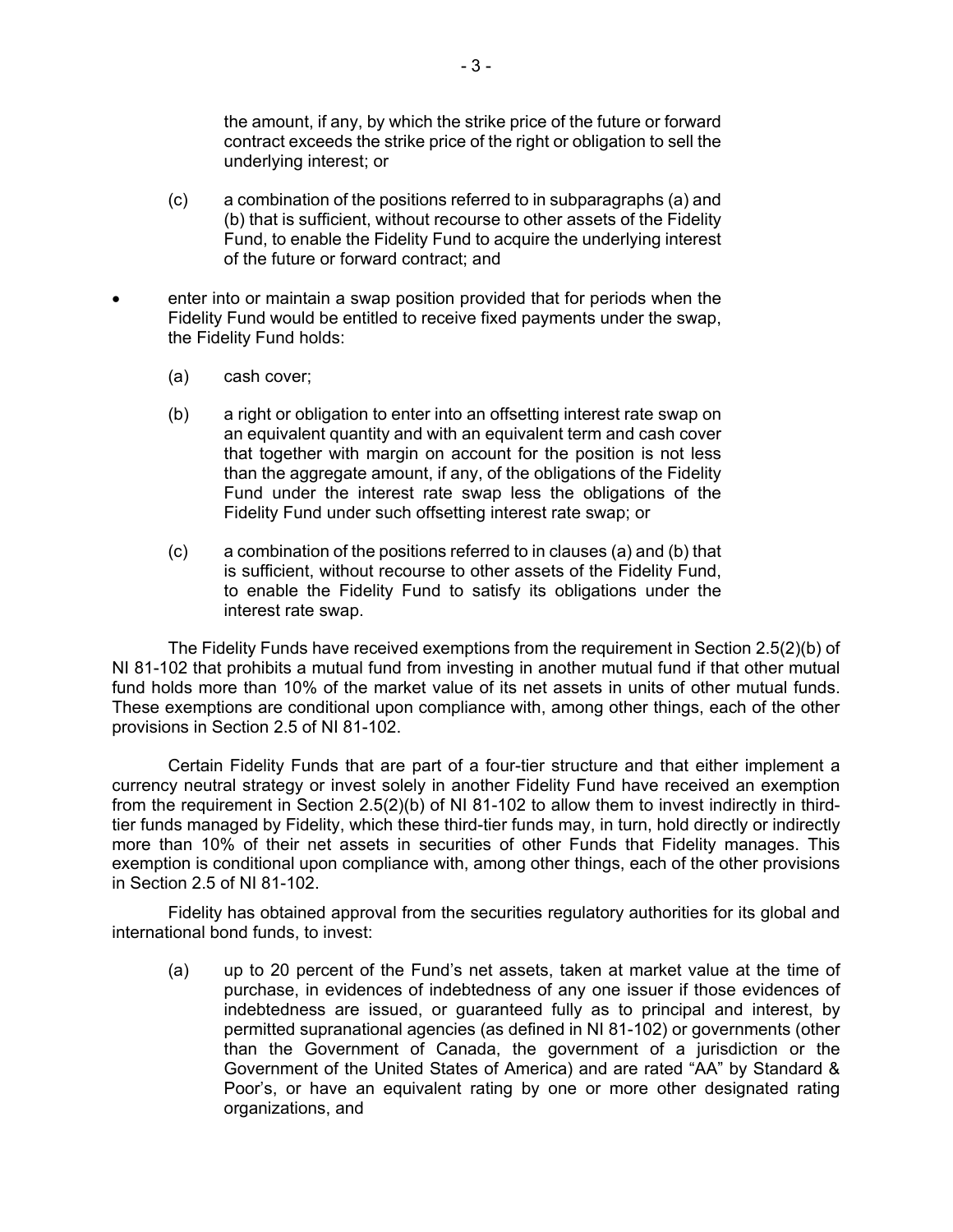(b) up to 35 percent of the Fund's net assets, taken at market value at the time of purchase, in evidences of indebtedness of any one issuer, if those securities are issued by issuers described in (a) and are rated "AAA" by Standard & Poor's, or have an equivalent rating by one or more other designated rating organizations.

The approval was granted subject to the following conditions:

- $(i)$  (a) and (b) above may not be combined for one issuer;
- (ii) the securities that are purchased must be traded on a mature and liquid market;
- (iii) the acquisition of the securities purchased must be consistent with the fundamental investment objectives of the Fund;
- (iv) the simplified prospectus must disclose the additional risks associated with the concentration of the net assets of the Fund in securities of fewer issuers, such as the potential additional exposure to the risk of default of the issuer in which the Fund has so invested and the risks, including foreign exchange risks, of investing in the country in which that issuer is located; and
- (v) the simplified prospectus must disclose, in the investment strategy section of the Fund, the details of the approval obtained from the securities regulatory authorities outlined in (a) and (b) above along with the conditions imposed and the type of securities covered by the approval.

There is no limit on how much the Fund can invest in securities issued or guaranteed by the Government of Canada, the government of a province or territory of Canada or the Government of the United States or any agency of the foregoing.

Certain Fidelity Funds have received an exemption from securities legislation that permits each such Fidelity Fund, subject to certain conditions, to invest up to 10% of its net assets, taken at market value at the time of purchase, in commodities. These investments may include the permitted precious metals of gold, silver, platinum and palladium, precious metal certificates, commodity exchange traded funds ("**ETFs**") on an unleveraged basis, or derivatives the underlying interest of which are physical commodities. Commodity ETFs are ETFs that trade on a stock exchange in Canada or the United States that seek to replicate the performance of either one or more physical commodities, or an index that seeks to replicate the performance of such physical commodities. If a Fidelity Fund is relying on this relief, it will be disclosed in the Fidelity Fund's investment strategies in the simplified prospectus.

The Fidelity Funds have received exemptions to permit them to invest in securities of an ETF managed by Fidelity or an affiliate that has the same investment objective as the applicable Fidelity Fund (an "**Underlying ETF**") that may, at the time of the purchase, hold more than 10% of its net asset value in securities that are of other Underlying ETFs or other mutual funds.

Fidelity has received an exemption from securities legislation that allows the Fidelity Funds, other investment funds ("**Pooled Funds**") and managed accounts to purchase or redeem units of the Fidelity Funds in transactions between the Fidelity Funds and either Pooled Funds or managed accounts, ("*In-Specie* **Transactions**"), and for payment to be made by the delivery of securities of the Fidelity Funds, Pooled Funds or managed accounts, as applicable. Certain conditions must be met, including, the approval of the Independent Review Committee ("**IRC**") of each Fidelity Fund engaging in such transactions. Fidelity is not entitled to receive any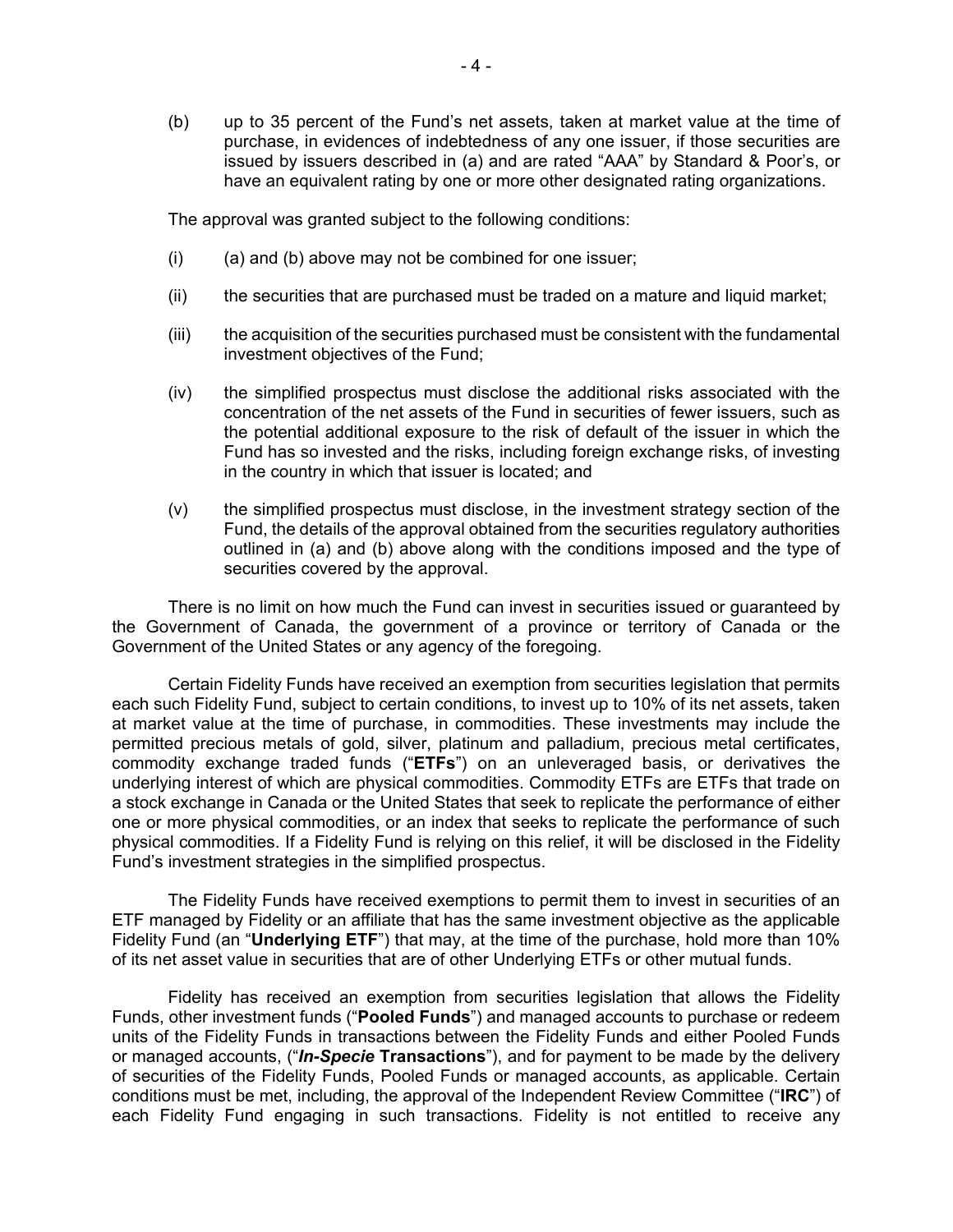compensation in connection with such *In-Specie* Transactions and, in respect of any delivery of securities, the only charges that are payable by the applicable Fidelity Fund or managed account, is the commission charged by the dealer executing the trade and/or any administrative charges levied by the custodian.

The Fidelity Funds have received regulatory approval to invest in non-exchange-traded debt securities issued by a "substantial security holder" of a Fidelity Fund, or a person or company in which the substantial security holder has a "significant interest" (as defined in securities legislation). A substantial security holder is defined as a person or company or group of persons or companies that hold voting securities of a Fidelity Fund that represent more than 20% of the voting rights of that Fidelity Fund. A substantial security holder is considered to have a "significant interest" in an issuer where (i) in the case of a person or company, it beneficially owns more than 10% of that issuer, or (ii) in the case of a group of persons or companies, they beneficially own, individually or together more than 50% of that issuer. These investments may be made provided the securities have a designated rating from a designated rating organization, the IRC has approved the investment and particulars of the investment are filed with the securities authorities.

In the case of purchases in a primary offering, the following additional conditions must also be met:

- (a) the size of the primary offering is at least  $$100$  million;
- (b) at least two independent purchasers collectively purchase at least 20% of the primary offering;
- (c) following its purchase, the Fidelity Fund will not have more than 5% of its net assets invested in debt securities of a substantial security holder;
- (d) the Fidelity Funds, together with related Fidelity Funds, will not hold more than 20% of the debt securities issued in the primary offering; and
- (e) the price paid shall not be higher than the lowest price paid by an arm's length purchaser who participates in the primary offering.

In the case of purchases in the secondary market, the following additional conditions must also be met:

- (a) the price payable for the security is not more than the ask price of the security, which is determined by:
	- (i) if the purchase occurs on a marketplace, the price payable is determined in accordance with the requirements of that marketplace; or
	- $(ii)$  if the purchase does not occur on a marketplace:
		- (A) the Fidelity Fund may pay the price for the security at which an independent, arm's length seller is willing to sell the security; or
		- (B) if the Fidelity Fund does not purchase the security from an independent, arm's length seller, the Fidelity Fund must pay the price quoted publicly by an independent marketplace or obtain, immediately before the purchase, at least one quote from an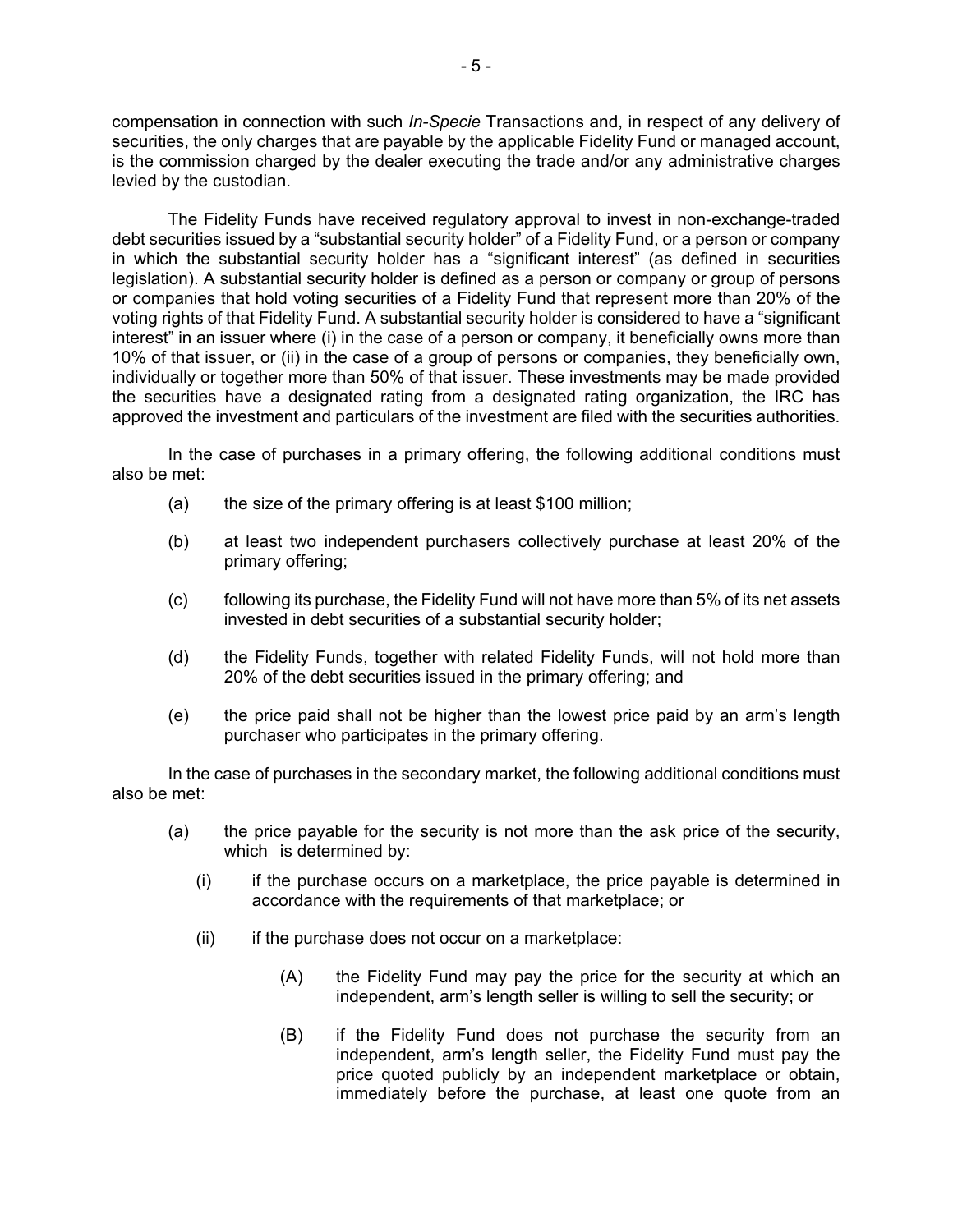independent, arm's length purchaser or seller and not pay more than that quote.

Fidelity has received an exemption from Section 5.1(a) of National Instrument 81-105 *Mutual Fund Sales Practices* ("**NI 81-105**") to allow Fidelity to pay a participating dealer direct costs incurred relating to a sales communication, investor conference or investor seminar prepared or presented by the participating dealer which has a primary purpose of providing educational information on financial planning matters, including investment, retirement, tax and estate planning, subject to certain other conditions.

Fidelity has received an exemption from Section 5.4(1) of NI 81-105 to allow Fidelity to pay a portion of the cost incurred by The Financial Advisors Association of Canada (formerly, The Canadian Association of Financial Planners) (the "**Association**") in organizing conferences and seminars organized and presented by the Association or its affiliates or its chapters, provided Fidelity and the Association comply with the conditions set out in Section 5.4(2) of NI 81-105 in respect of these events.

Fidelity has received an exemption from Sections 15.3(4)(c) and (f) of NI 81-102 to allow Fidelity to reference Lipper Awards and Lipper Leader Ratings in its sales communications, subject to conditions requiring specified disclosure and the requirement that the Lipper Awards being referenced have not been awarded more than 365 days before the date of the sales communication.

Fidelity has received an exemption from Sections  $3(4)(c)$  and (f) and Section 15.3(4)(c) of NI 81-102 to allow Fidelity to reference Fundata A+ Awards and FundGrade Ratings in its sales communications, subject to conditions requiring specified disclosure and the requirement that the Fundata A+ Awards being referenced have not been awarded more than 365 days before the date of the sales communication.

The Fidelity Funds have received an exemption from the requirement set out in Section 2.1 of NI 81-101 *Mutual Fund Prospectus Disclosure* to prepare a fund facts in the form of Form 81-101F3 *Contents of Fund Facts Document* ("**Form 81-101F3**"), to allow the Funds to deviate from certain requirements in Form 81-101F3 in order to show the management fee distributions payable under the Fidelity Preferred Program, subject to certain conditions.

The Fidelity Funds have received an exemption from the prohibitions set out in Section 4.2(1) of NI 81-102 and section 13.5(2)(b)(ii) and (iii) of NI 31-103 *Registration, Exemptions and Ongoing Registrant* Obligations to permit the Funds to purchase debt securities from, or sell debt securities to a Pooled Fund or a fund managed by Fidelity in the U.S. and offered to U.S. investors (a "**U.S. Fund**") and to engage in inter-fund trades between and amongst the Funds and Pooled Funds, a Canadian client account managed by Fidelity and a Fund or Pooled Fund, and a Fund, a Pooled Fund and a U.S. Fund, subject to compliance with Section 6.1(2) of NI 81-107 *Independent Review Committee for Investment Funds* ("**NI 81-107**"). Certain conditions must be met, including, the approval of the IRC of each Fidelity Fund engaging in such transactions.

The Fidelity Funds have received an exemption from the requirements relating to holding illiquid assets under Sections 2.4(1), (2) and (3) of NI 81-102 with respect to fixed income securities that qualify for, and may be traded pursuant to the exemption from the registration requirements of the *Securities Act of 1933*, as amended (the "**US Securities Act**"), as set out in Rule 144A of the US Securities Act for resales of certain fixed income securities to "qualified institutional buyers" (as defined in the US Securities Act). Certain conditions must be met including that the Fund qualifies as a "qualified institutional buyer" at the time of purchase of the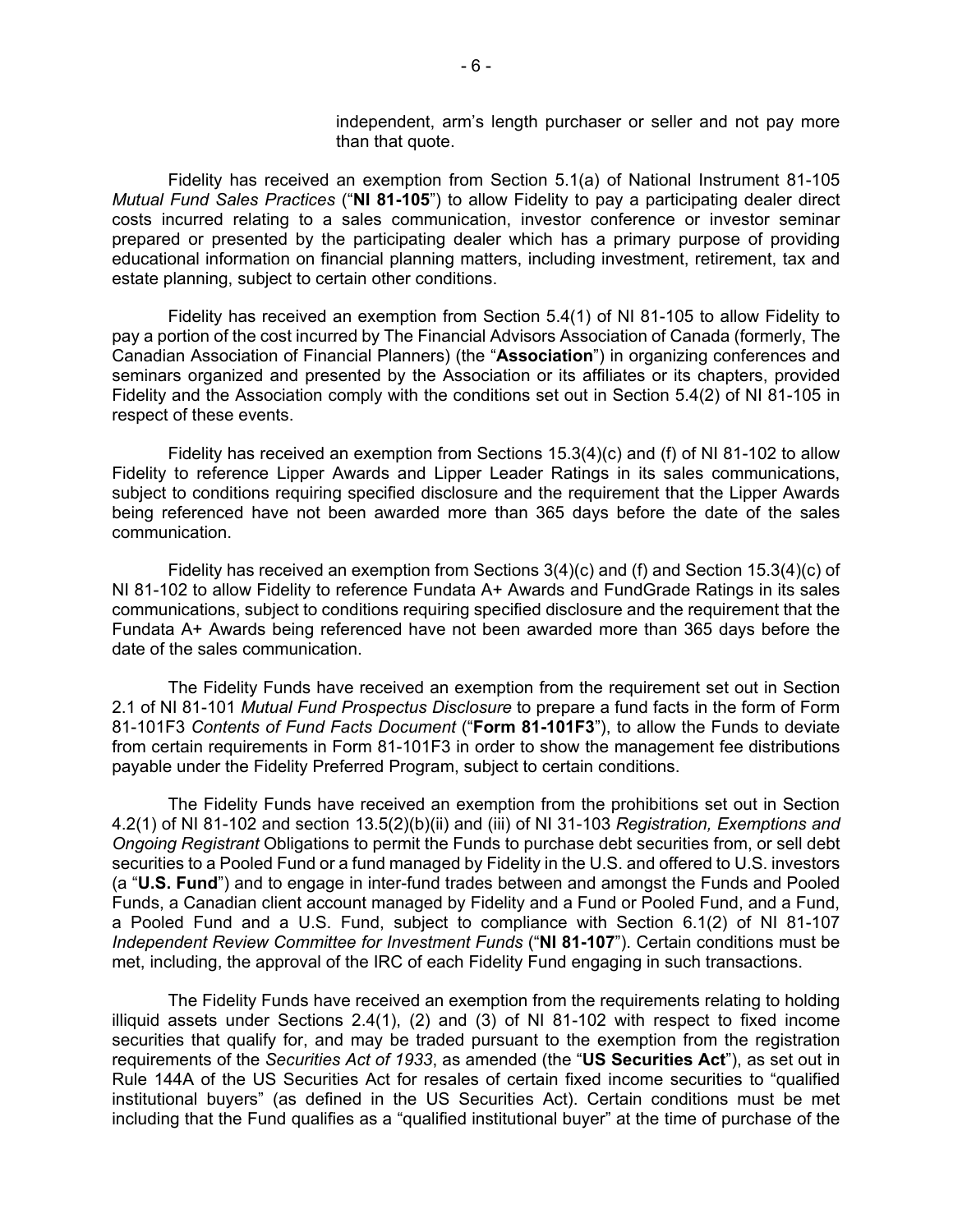securities, the securities can be readily disposed of through market facilities on which public quotations in common use are widely available at an amount that at least approximates the amount at which the portfolio asset is valued in calculating the net asset value per security of the Fund, the securities are traded on a mature and liquid market, and that the prospectus of each Fund relying on the exemption discloses the fact that the Fund has obtained this exemption.

#### Independent Review Committee Policies and Procedures

The IRC reviews and, where appropriate, arranges for periodic reporting on each of the following conflict of interest matters referred to it by Fidelity. Fidelity has received standing instructions from the IRC to apply the following policies in accordance with their terms.

|                | <b>POLICY</b>                                        | <b>DESCRIPTION</b>                                                                                                                                                                                                                                                                                                                                                                            |
|----------------|------------------------------------------------------|-----------------------------------------------------------------------------------------------------------------------------------------------------------------------------------------------------------------------------------------------------------------------------------------------------------------------------------------------------------------------------------------------|
| 1              | Code of Ethics /Personal<br>Investing                | This policy governs the personal investing and other activities of<br>employees of Fidelity and certain of its affiliates.                                                                                                                                                                                                                                                                    |
| $\overline{2}$ | <b>Business Entertainment</b><br>and Workplace Gifts | This policy governs the provision and acceptance of gifts and business<br>entertainment by employees of Fidelity and certain of its affiliates.                                                                                                                                                                                                                                               |
| 3              | <b>Trade Allocation</b>                              | This policy governs the allocation of trades of portfolio securities<br>between the Funds or client accounts when more than one Fund or<br>client account is buying or selling securities of a particular issuer at the<br>same time.                                                                                                                                                         |
| $\overline{4}$ | <b>Best Execution and Fair</b><br>Trading            | This policy addresses the quality of execution of trades of portfolio<br>securities or foreign exchange trades by brokers, including both 3rd<br>party brokers and brokers affiliated to Fidelity, on behalf of the Funds.                                                                                                                                                                    |
| 5              | <b>Commission Uses</b>                               | Fidelity places a large volume of orders to buy and sell portfolio<br>securities on behalf of the Funds. It has in place arrangements with the<br>brokers that execute the trades whereby Fidelity may receive<br>brokerage and research services or whereby the broker may rebate a<br>portion of the commissions paid by a Fund back to the Fund. This policy<br>governs such arrangements. |
| 6              | <b>Trade Error Correction</b>                        | This policy governs the correction of errors made in executing trades<br>of portfolio securities on behalf of a Fund, including the resolution of<br>errors taking place as the Funds seek to repatriate foreign currencies<br>to their working currency or hedge currency exposure.                                                                                                          |
| $\overline{7}$ | <b>Proxy Voting</b>                                  | The Funds own portfolio securities and therefore the right to vote<br>proxies. This policy governs the voting of proxies.                                                                                                                                                                                                                                                                     |
| 8              | <b>Transfer Agency Error</b><br>Correction           | This policy governs the correction of errors made in executing investor<br>transactions in the securities of a Fund.                                                                                                                                                                                                                                                                          |
| 9              | NAV Calculation and Fair<br>Value                    | This policy governs the calculation of a Fund's net asset value per<br>share (NAV), including situations where market quotations for a<br>portfolio security are not readily available or when market quotations<br>are unreliable, in which case Fidelity will calculate the NAV using the<br>fair value of that security.                                                                   |
| 10             | <b>NAV Error Correction</b>                          | This policy governs the correction of errors made in calculating a<br>Fund's NAV.                                                                                                                                                                                                                                                                                                             |
| 11             | Short-Term Trading                                   | This policy governs the detection and prevention of active trading,<br>which may be harmful to the Funds.                                                                                                                                                                                                                                                                                     |
| 12             | <b>Substantial Security</b><br><b>Holders</b>        | This policy addresses potential conflicts of interest that may arise<br>where a company becomes a significant investor in a Fund and the<br>Fund invests in that company or a company related to that company.                                                                                                                                                                                |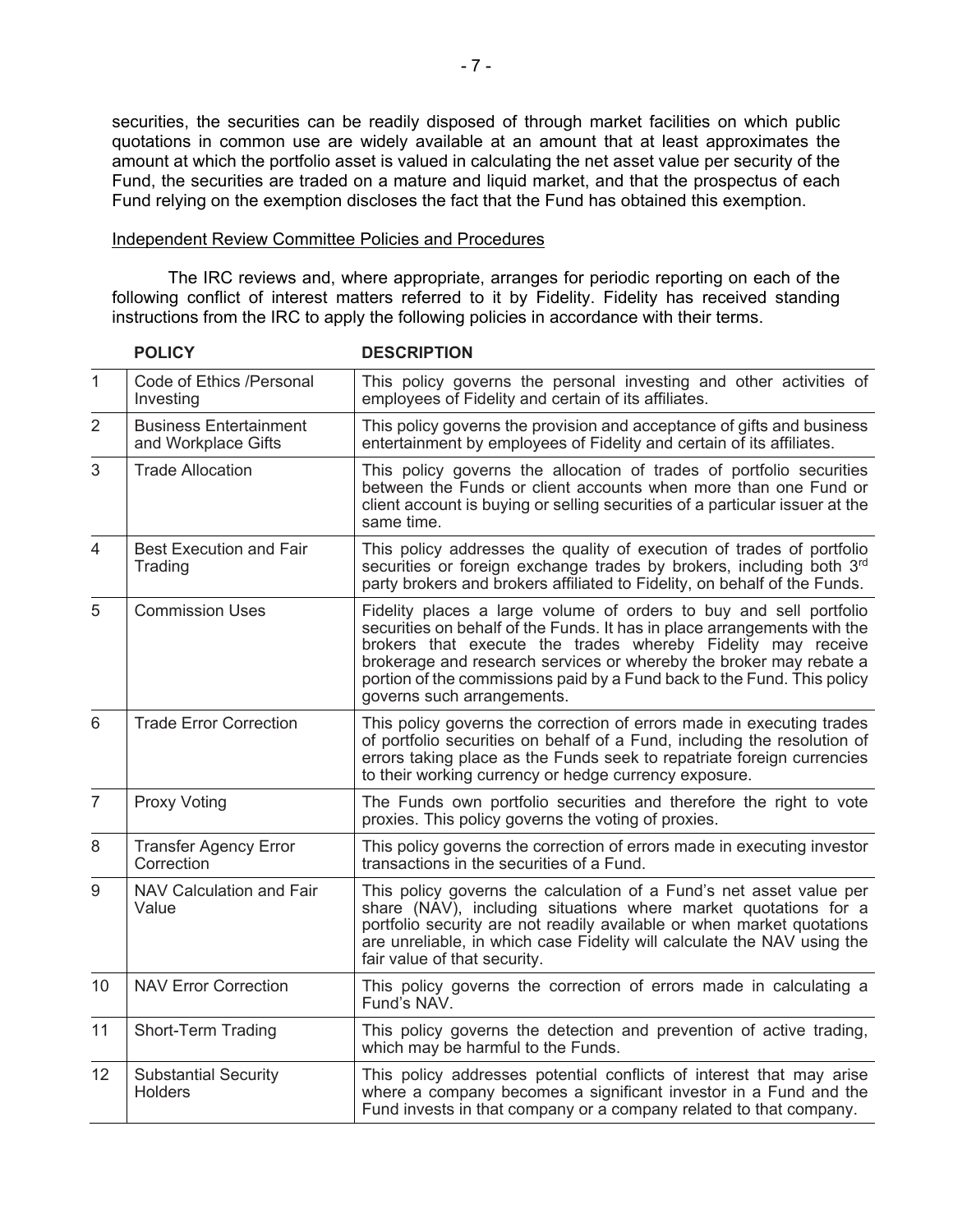|    | <b>POLICY</b>                                                 | <b>DESCRIPTION</b>                                                                                                                                                                                                                                                                                                                        |
|----|---------------------------------------------------------------|-------------------------------------------------------------------------------------------------------------------------------------------------------------------------------------------------------------------------------------------------------------------------------------------------------------------------------------------|
| 13 | Side-by-side                                                  | This policy addresses the side-by-side management of different types<br>of accounts, including accounts that invest on a long-only basis - that<br>is, buy securities - and accounts that may also invest on a short basis<br>- that is, sell securities that they don't own, in the hope of repurchasing<br>them later at a lower price. |
| 14 | Seed Capital Redemption                                       | Fidelity is required to provide seed capital to new Funds. This policy<br>governs the manner in which the seed capital of a Fund may be<br>redeemed by Fidelity.                                                                                                                                                                          |
| 15 | Large Investors                                               | This policy addresses the potential conflicts of interest that may arise<br>where large institutional and individual investors invest in the Funds.                                                                                                                                                                                       |
| 16 | <b>Purchase of Securities</b><br>Underwritten by an Affiliate | This policy governs investments by the Funds in a class of securities of<br>an issuer during a distribution (i.e., an offering), or within 60 days of a<br>distribution, of those securities where an affiliate of Fidelity acts as an<br>underwriter of the offering.                                                                    |
| 17 | Disclosure of Portfolio<br>Information                        | This policy governs the manner and timelines regarding the disclosure<br>of Fund portfolio information.                                                                                                                                                                                                                                   |
| 18 | Complaints                                                    | This policy governs the process for managing and resolving complaints<br>received from investors in the Funds.                                                                                                                                                                                                                            |
| 19 | <b>Benchmarks</b>                                             | This policy governs the process for selecting and changing performance<br>benchmarks of the Funds.                                                                                                                                                                                                                                        |
| 20 | Fund-of-Funds                                                 | This policy governs the potential conflicts of interest that may arise where<br>the Funds invest all or a portion of their assets in units of its other mutual<br>funds managed by Fidelity.                                                                                                                                              |
| 21 | In specie Transactions                                        | This policy governs the process of transferring portfolio assets between<br>the Funds, pooled funds and managed accounts, all of which are<br>managed or advised by Fidelity.                                                                                                                                                             |
| 22 | <b>Co-Investing Conflicts</b>                                 | This policy addresses potential conflicts of interest where a Fund may<br>desire to invest in a company in which another Fidelity entity wishes to<br>make a simultaneous investment or has a pre-existing interest.                                                                                                                      |
| 23 | <b>Fund Mergers</b>                                           | This policy addresses potential conflicts of interest that may arise in<br>fund mergers involving the Funds.                                                                                                                                                                                                                              |
| 24 | <b>Inter-fund Trades</b>                                      | This policy addresses potential conflicts of interest that may arise in<br>inter-fund trades involving the Funds.                                                                                                                                                                                                                         |

#### Independent Review Committee Approvals

Pursuant to NI 81-107, the Fidelity Funds have received approval from the IRC to invest in exchange-traded securities of "substantial security holders" (as defined above) of a Fidelity Fund, or a person or company in which a substantial security holder has a "significant interest" (as defined above). The IRC's approval is granted on the condition that Fidelity, as manager of the Fidelity Funds, follows the terms of the Substantial Security Holder policy approved by the IRC and reports regularly to the IRC on its compliance with this policy.

The IRC has approved standing instructions to permit the Fidelity Funds to purchase securities where a related entity has acted as a member of a selling group. The approved policies and procedures include the following general conditions that the investment: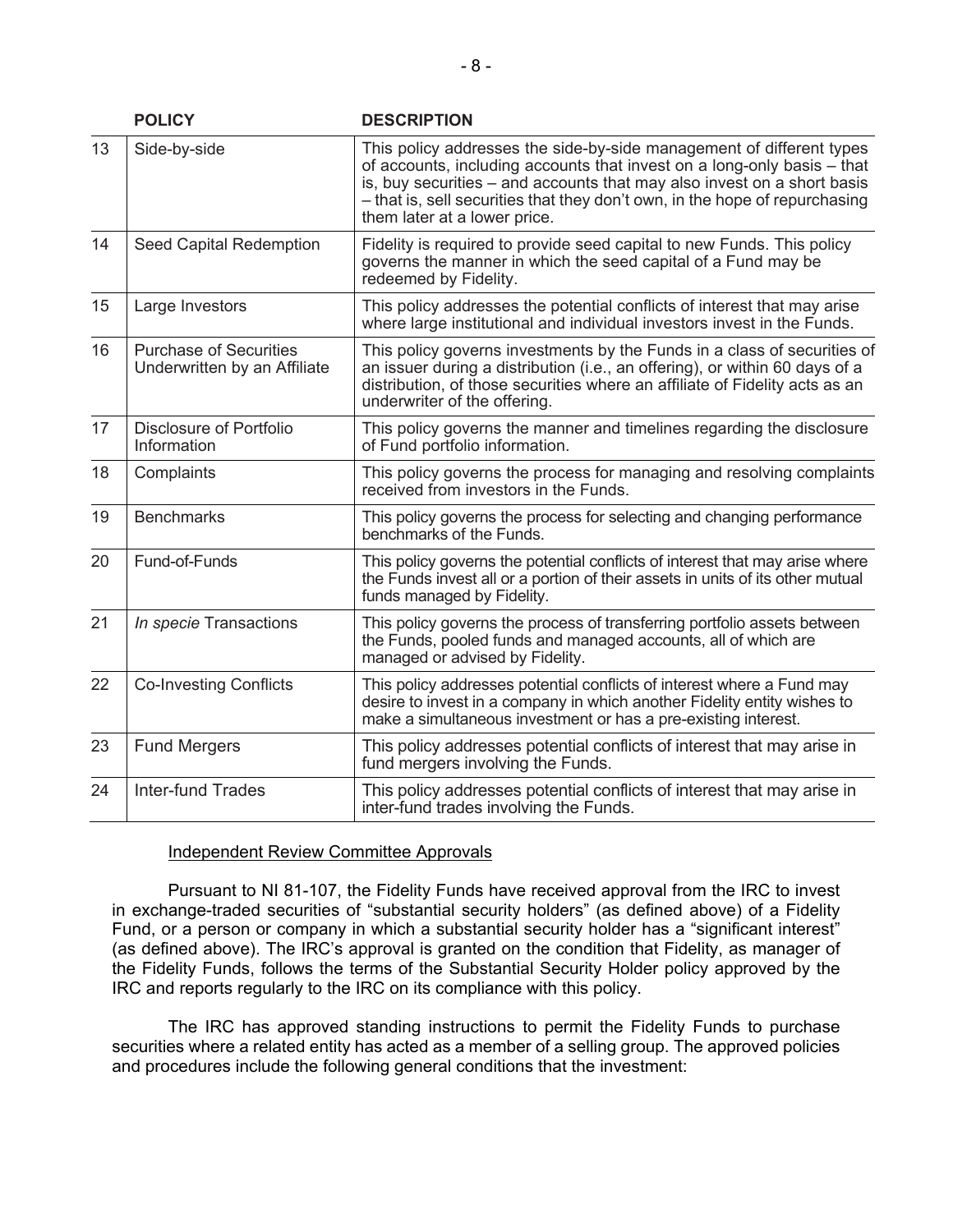- (a) is proposed by Fidelity and/or the portfolio manager free from influence by a related entity and without taking into account any consideration relevant to that related entity;
- (b) represents the business judgement of Fidelity and/or the portfolio manager uninfluenced by considerations other than the best interests of the Fidelity Fund;
- (c) achieves a fair and reasonable result for the Fidelity Fund;
- (d) in the case of equity securities, the investment will be in compliance with the investment objectives of the Fidelity Fund and the IRC will have approved the investment;
- (e) in the case of fixed income securities, has a designated rating; and
- (f) particulars of the investment are filed with the securities authorities.

During the offering of such securities in Canada or the United States, further specific conditions related to these investments are also included in the approved policies and procedures. The IRC's approval is granted on the condition that Fidelity, as manager of the Fidelity Funds, follows the terms of the policies and procedures approved by the IRC and reports regularly to the IRC on its compliance with this policy.

#### Registered Plans

The Funds will be established in 2022 and each of the Funds, except for the Building Blocks, is expected to be deemed to qualify as a "mutual fund trust" under the *Income Tax Act* (Canada) (the "**Tax Act**") at all material times. Each of the Funds established in 2022, except for the Building Blocks, is expected to qualify as a mutual fund trust under the Tax Act by the time it files its first tax return in which it will make an election to be deemed to be a mutual fund trust effective from the date of its creation. At any time that a Fund qualifies or is deemed to qualify as a mutual fund trust under the Tax Act, units of the Fund will be a "qualified investment" under the Tax Act for registered retirement savings plans ("**RRSPs**") and registered retirement income funds ("**RRIFs**"), including the various types of locked-in registered plans such as locked-in retirement savings plans ("**LIRAs**") and life income funds ("**LIFs**"), tax-free savings accounts ("**TFSAs**"), registered education savings plans ("**RESPs**"), registered disability savings plans ("**RDSPs**") and deferred profit sharing plans ("**DPSPs**") (collectively, **"registered plans**").

Each of the Building Blocks does not and is not expected to qualify as a mutual fund trust under the Tax Act and its units will not be qualified investments for registered plans. **If a registered plan acquires units of these Funds, serious adverse tax consequences may arise for the planholder of the registered plan and/or the registered plan.**

Units of a Fund may be a prohibited investment for registered plans (other than DPSPs) even when the units are a qualified investment. Under a safe harbour rule for new mutual funds, units of the Funds will not be a prohibited investment for your registered plan at any time during the first 24 months of the Fund's existence provided the Fund is a mutual fund trust or a registered investment under the Tax Act during that time and is in substantial compliance with NI 81-102 or follows a reasonable policy of investment diversification. After that, units of a Fund will generally not be a prohibited investment for your registered plan if you and persons with whom you do not deal at arm's length and any trusts or partnerships in which you or persons with whom you do not deal at arm's length have an interest do not, in total own 10% or more of the Net Asset Value of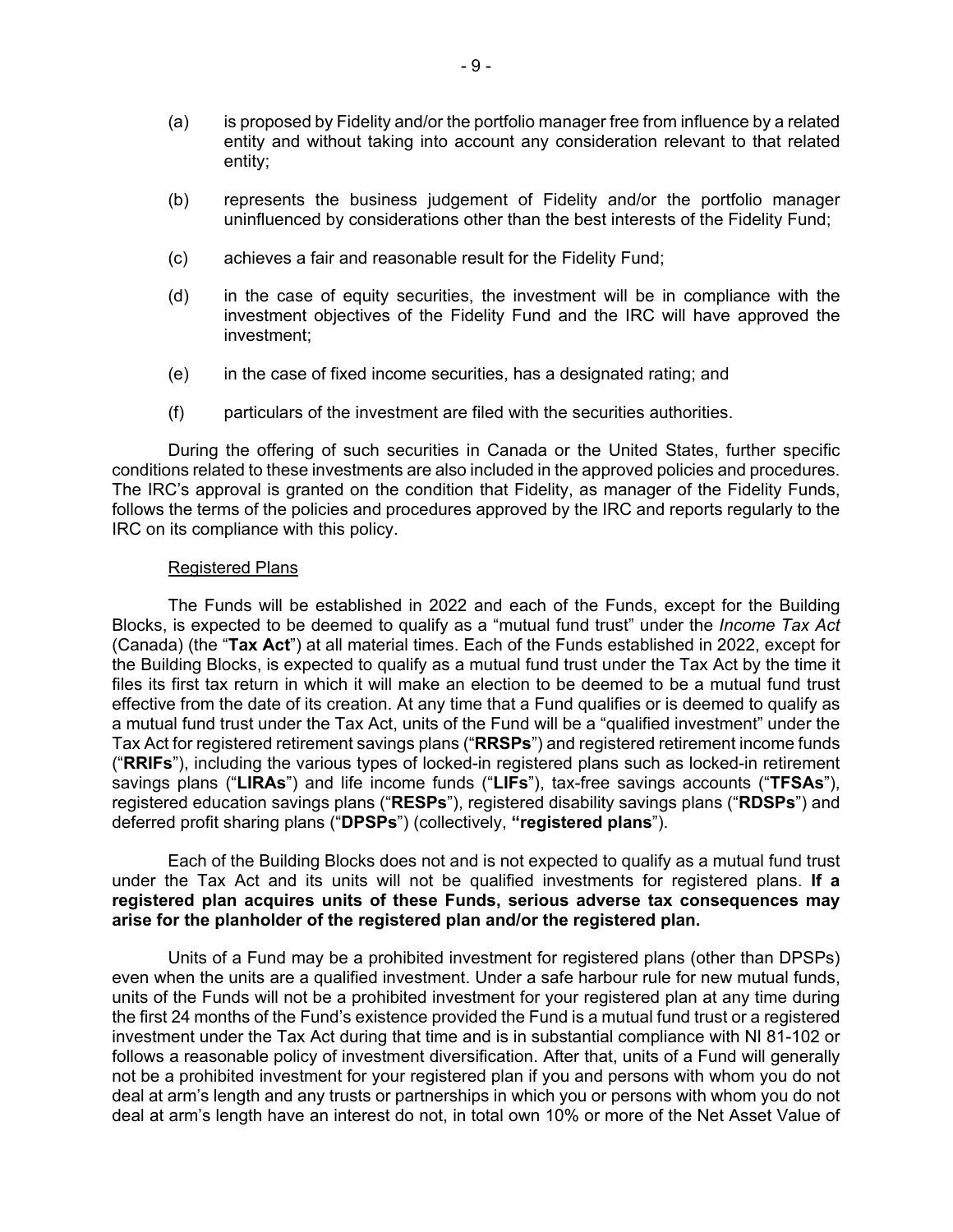the Fund. Units of a Fund will also not be a prohibited investment for your registered plan if they are "excluded property" under the Tax Act. **Investors should consult their own tax advisors for advice regarding the implications of acquiring, holding or disposing of any units of a Fund in their registered plan, including whether or not units of a Fund are at risk of being or becoming a prohibited investment under the Tax Act for their registered plans.**

## <span id="page-11-0"></span>3. DESCRIPTION OF UNITS

When you invest in a Fund, you're buying a piece of the Fund called a unit. The Funds may issue an unlimited number of units of each series and they are redeemable, non-assessable and fully paid when issued. Each unit in a series of a Fund entitles the holder to participate *pro rata* with respect to all distributions of the same series (other than management fee distributions) and, upon winding up of a Fund, to participate *pro rata* with the other unitholders of the same series in the Net Asset Value of the series of the Fund remaining after the satisfaction of outstanding liabilities of the Fund. Fractional units may be issued which carry the same rights and privileges and are subject to the same restrictions and conditions applicable to whole units.

If a Fund or a particular series of a Fund is ever terminated, each unit that a unitholder owns will participate equally with every other unit of the same series in the assets of the Fund attributable to that series after all of the Fund's liabilities (or those allocated to the series being terminated) have been paid.

A unitholder of a Fund is entitled to one vote for each one dollar in value of all units owned based on the series Net Asset Value per unit determined on the basis described below and calculated on the record date of a meeting of unitholders of all the series of a Fund, with no voting rights being attributed to portions of a dollar of such value. As well, a unitholder of each series of a Fund will be entitled to one vote on the same basis in connection with a meeting of unitholders of that series only. All units are redeemable on the basis as described under "Redemption of Units" below and they are also transferable without restriction subject to the reasonable requirements and approval of the Trustee.

Unitholders of each Fund will be permitted to vote at meetings of unitholders on all matters that require unitholder approval under NI 81-102 or the Declaration. These matters are:

- (a) a change in the basis of the calculation of management fee rates or of other expenses that are charged to a Fund (or the introduction of such a fee or expense) that could result in an increase in charges to the Fund, unless (i) the contract is an arm's length contract with a party other than Fidelity, or an associate or affiliate of Fidelity, for services relating to the operation of the Fund, and (ii) the unitholders are given at least 60 days written notice of the effective date of the proposed change. Because Series F and O units are sold without a sales charge, a meeting of unitholders of these series of the Funds is not required to approve any increase in, or introduction of, a fee or expense charged to the Funds. Any such increase will only be made if such unitholders are notified of the increase at least 60 days before the date on which the increase will take effect;
- (b) a change of the manager, unless the new manager is an affiliate of Fidelity;
- (c) a change in the fundamental investment objectives of a Fund;
- (d) a decrease in the frequency of the calculation of the Net Asset Value per unit of a Fund;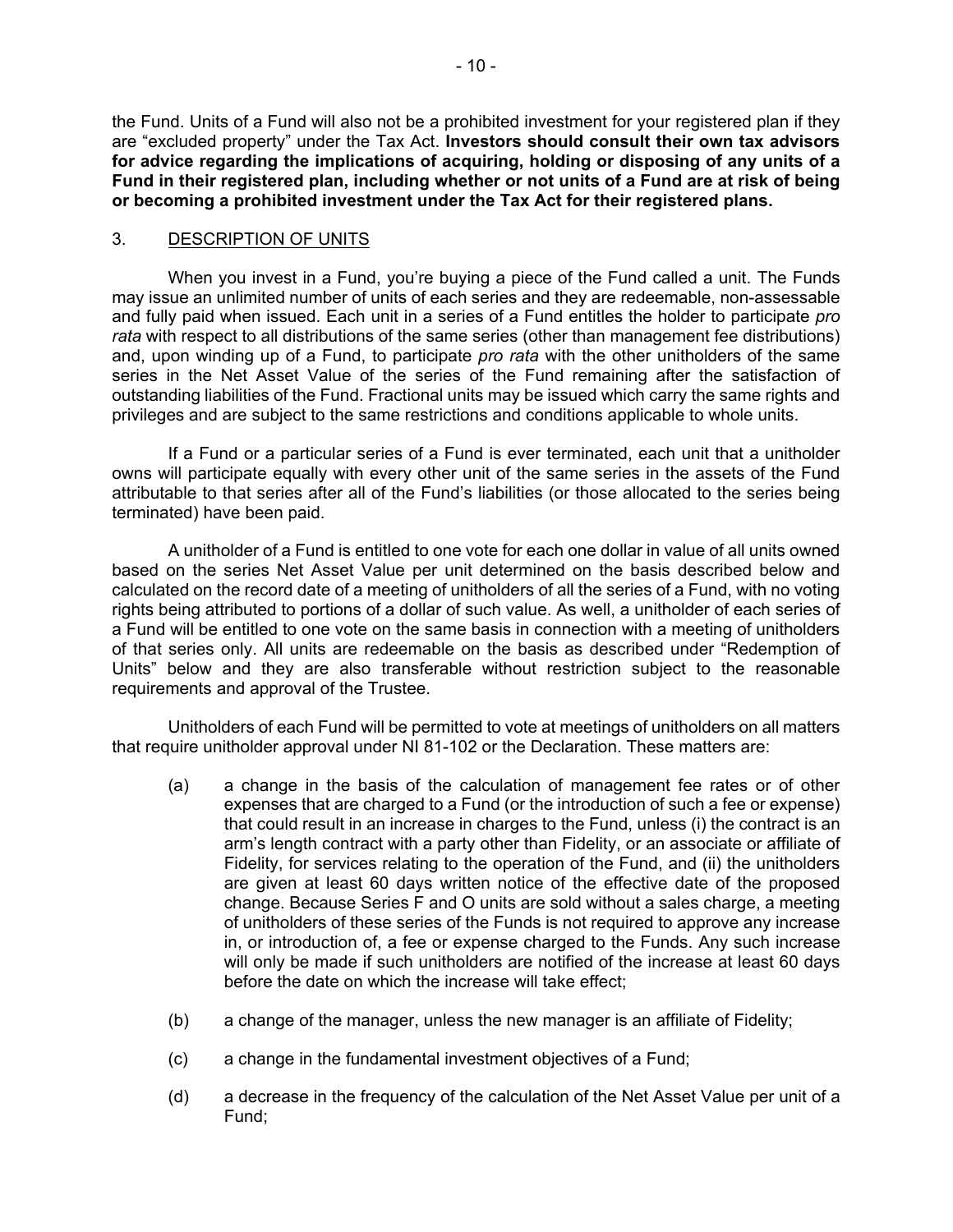- (e) a reorganization of a Fund with, or the transfer of its assets to, another mutual fund. Unitholder approval is not required if: (i) the proposed reorganization is approved by the IRC, (ii) unitholders are given at least 60 days written notice before the effective date of the change, and (iii) there has been compliance with the requirements of securities regulations; and
- (f) where a Fund undertakes a reorganization with, or acquires assets from, another mutual fund in a transaction which constitutes a material change to the Fund.

The rights and conditions attaching to the units of each series of the Funds may, subject to securities legislation, be modified only in accordance with the provisions attaching to such units and the provisions of the Declaration.

## <span id="page-12-0"></span>4. CALCULATION OF NET ASSET VALUE AND VALUATION OF PORTFOLIO **SECURITIES**

#### Net Asset Value

The Net Asset Value of each series of a Fund is the value of all assets of that series less its liabilities. The Net Asset Value of each series is calculated on each day that the Toronto Stock Exchange (the "**TSX**") is open for trading (a "**Valuation Day**"), subject to a temporary suspension of the right to redeem units as described under "Redemption of Units" below. A separate Net Asset Value is calculated for each series of units of a Fund. The Net Asset Value per unit of each series of a Fund is calculated by dividing the Net Asset Value of the series at the close of business on a Valuation Day by the total number of units of the series outstanding at that time.

Each series of each Fund is valued and can be bought in Canadian dollars. In addition, some series of certain Funds can be bought in U.S. dollars as well as Canadian dollars. We indicate in each Fund's profile of the simplified prospectus if a series can be bought using this U.S. dollar option.

The Canadian dollar Net Asset Value for these Funds is converted to U.S. dollars at the prevailing exchange rate for that Valuation Day in order to determine the applicable U.S. dollar Net Asset Value. Other than the series of Funds indicated in the Fund profiles in the simplified prospectus, no other Funds or series are currently available for purchase in U.S. dollars. We may offer the U.S. dollar purchase option in respect of additional Funds or series in the future.

The Net Asset Value per unit is the basis for all sales or switches of units as well as for the automatic reinvestment of distributions and for redemptions as described in this annual information form. The issue or redemption of units, switches of units and reinvestment of distributions is reflected in the next calculation of the Net Asset Value per unit made after the time such transactions become binding.

Portfolio transactions (investment purchases and sales) are reflected in the next calculation of the Net Asset Value made after the date on which they become binding. The Net Asset Value per unit, or unit of a series, as the case may be, of each Fund calculated on each Valuation Day remains in effect until the Net Asset Value per unit, or unit of a series, of that Fund is next calculated.

In calculating the value of the assets of each Fund and underlying Fidelity Funds: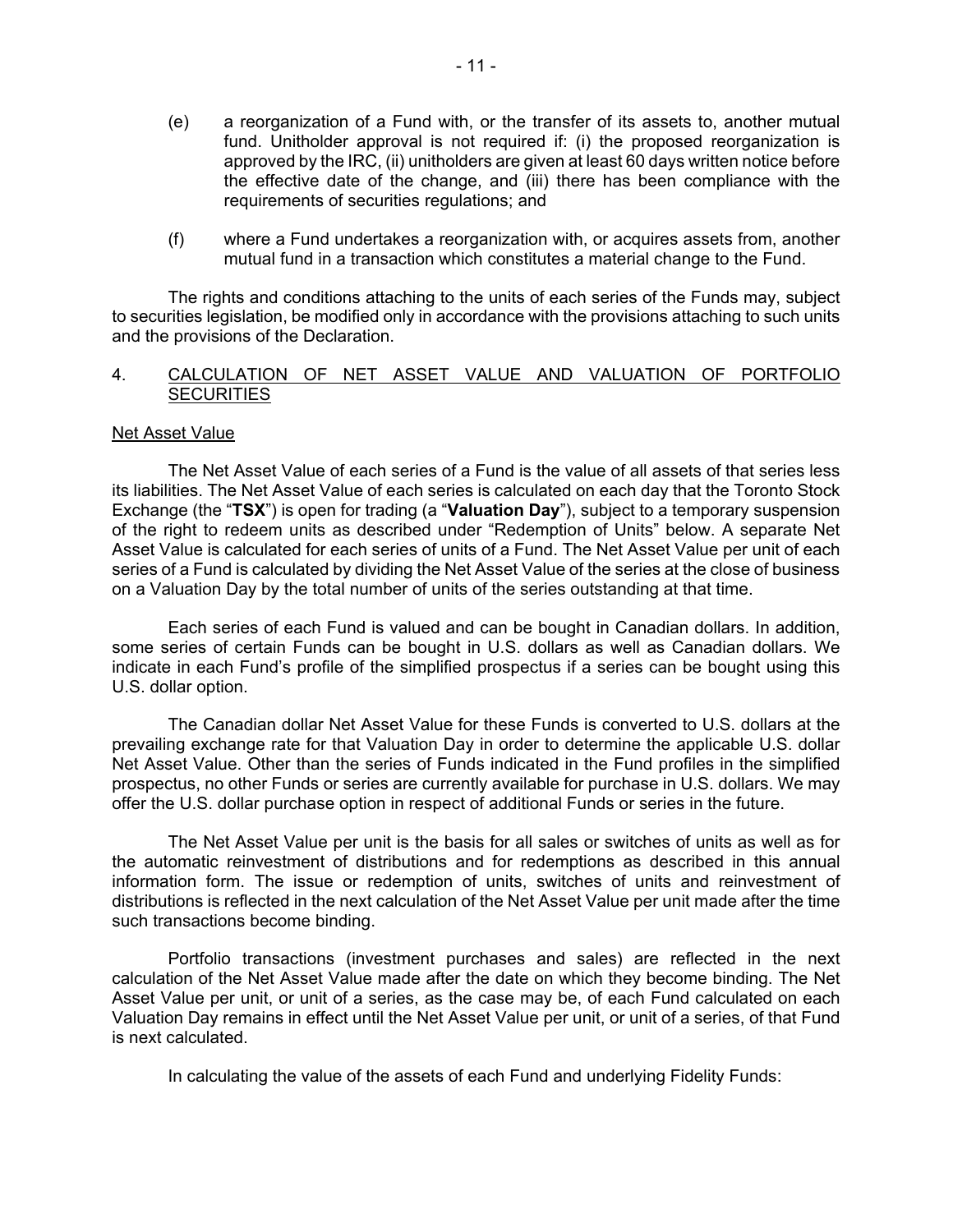- (a) liquid assets (which term includes cash on hand or on deposit or on call, bills and demand notes and accounts receivable, prepaid expenses, cash dividends declared and interest accrued and not yet received) will be valued at the full amount thereof unless Fidelity determines an otherwise fair value;
- (b) securities listed on a public securities exchange are valued at their last sale or closing price as reported on that Valuation Day or, if no sale is reported to have taken place on that Valuation Day and there is no reported closing price, at the closing bid price on that Valuation Day;
- (c) unlisted securities traded on an over-the-counter market are valued at the closing bid price on that Valuation Day;
- (d) restricted securities that are not illiquid are valued at the lesser of:
	- (i) the value thereof based on reported quotations in common use on that Valuation Day; and
	- (ii) that percentage of the market value of securities of the same class, the trading of which is not restricted or limited by reason of any representation, undertaking or agreement or by law, equal to the percentage that the Fund's acquisition cost was of the market value of such securities at the time of acquisition, provided that a gradual taking into account of the actual value of the securities may be made where the date on which the restrictions will be lifted is known;
- (e) long positions in clearing corporation options, options on futures, over-the-counter options, debt-like securities and listed warrants shall be valued at the fair value thereof;
- (f) where a covered clearing corporation option, option on futures or over-the-counter option is written by the Fund or the underlying Fidelity Fund, the premium received by the Fund or the underlying Fidelity Fund will be reflected as a deferred credit which will be valued at an amount equal to the current market value of the clearing corporation option, option on futures or over-the-counter option which would have the effect of closing the position; any difference resulting from revaluation shall be treated as an unrealized gain or loss on investment; the deferred credit shall be deducted in arriving at the Net Asset Value of the Fund or the underlying Fidelity Fund; the securities, if any, which are the subject of a written covered clearing corporation option or over-the-counter option will be valued in the manner described above for listed securities;
- (g) securities quoted in currencies other than the Canadian dollar are translated to Canadian dollars using the closing rate of exchange as quoted by customary banking sources on that Valuation Day;
- (h) the value of a futures contract, forward contract or swap shall be the gain or loss, if any, that would arise as a result of closing the position in the futures contract or forward contract or swap, as the case may be, on that Valuation Day unless daily limits are in effect, in which case fair market value shall be based on the current value of the underlying interest;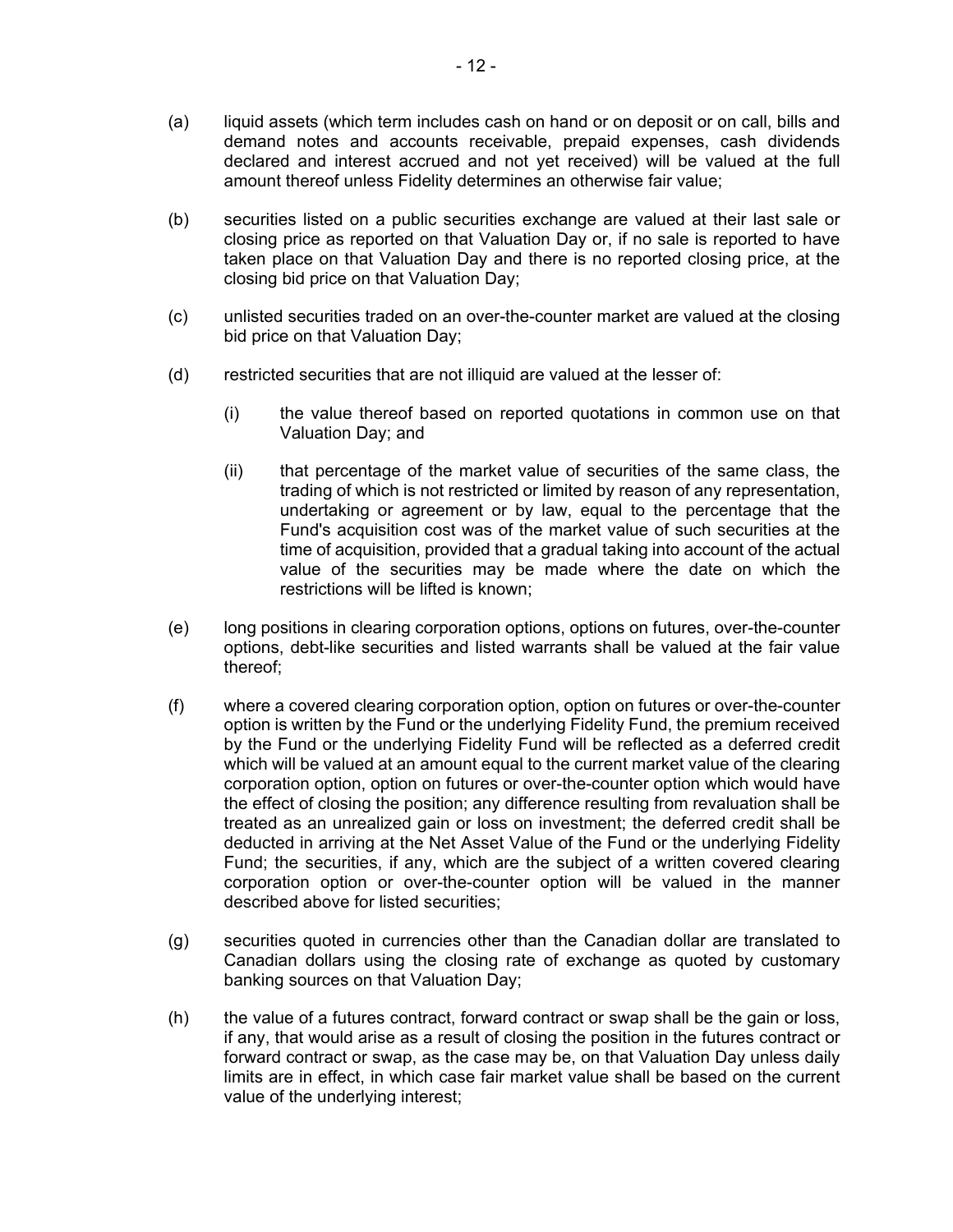- (i) the value of units of a Fidelity Fund held by a Fund or an underlying Fidelity Fund will be the Net Asset Value per unit on the applicable date, and if such date is not a Valuation Day of the Fund or an underlying Fidelity Fund, then the value of units of the Funds will be the Net Asset Value per unit on the most recent Valuation Day;
- (j) if securities are interlisted or traded on more than one exchange or market Fidelity shall use the last sale price or the closing bid price, as the case may be, reported on the exchange or market determined by Fidelity to be the principal exchange or market for such securities;
- (k) margin paid or deposited in respect of futures contracts, forward contracts, and swaps shall be reflected as an account receivable and margin consisting of assets other than cash shall be noted as held as margin;
- (l) short-term securities may be valued using market quotations, amortized cost or original cost, plus accrued interest, unless Fidelity determines that these no longer approximate market value of the assets; and
- (m) notwithstanding the foregoing, securities and other assets for which market quotations are, in Fidelity's opinion, inaccurate, unreliable, not reflective of all available material information or not readily available are valued at their fair value, as determined by Fidelity.

In the past three years, Fidelity has not deviated from the valuation practices described above.

The Declaration contains details of the method of determining the value of liabilities to be deducted in determining the Net Asset Value of each Fund. In arriving at the Net Asset Value, Fidelity will generally use the latest reported information available to it on the Valuation Day.

The financial statements of each Fund are required to be prepared in compliance with International Financial Reporting Standards ("**IFRS**"). The Funds' accounting policies for measuring the fair value of their investments under IFRS are identical to those used in measuring the Net Asset Value per unit for transactions with unitholders. However, if the closing price of a security of a Fund falls outside of the bid and ask price spread of the security, we may adjust the net assets attributable to holders of redeemable units per Series per unit in the Fund's financial statements. As a result, the Net Asset Value per unit for transactions with unitholders may be different from the net assets attributable to holders of redeemable units per Series per unit that is reported in such Fund's financial statements under IFRS.

The Net Asset Value of each series of a Fund and Net Asset Value per unit of a Fund are available on our website at [www.fidelity.ca](http://www.fidelity.ca/) or on request, at no cost, by calling us at 1-800-263- 4077 or by sending us an e-mail at [cs.english@fidelity.ca](mailto:cs.english@fidelity.ca) (for assistance in English) or [sc.francais@fidelity.ca](mailto:sc.francais@fidelity.ca) (for assistance in French).

## <span id="page-14-0"></span>5. PURCHASES AND SWITCHES OF UNITS

## Purchases of Units

An investor may only purchase units of a Fund through a registered dealer. A completed purchase order received by Fidelity prior to 4:00 p.m. Toronto time (or such earlier time as the TSX closes) on a Valuation Day, will be processed at the Net Asset Value per unit calculated on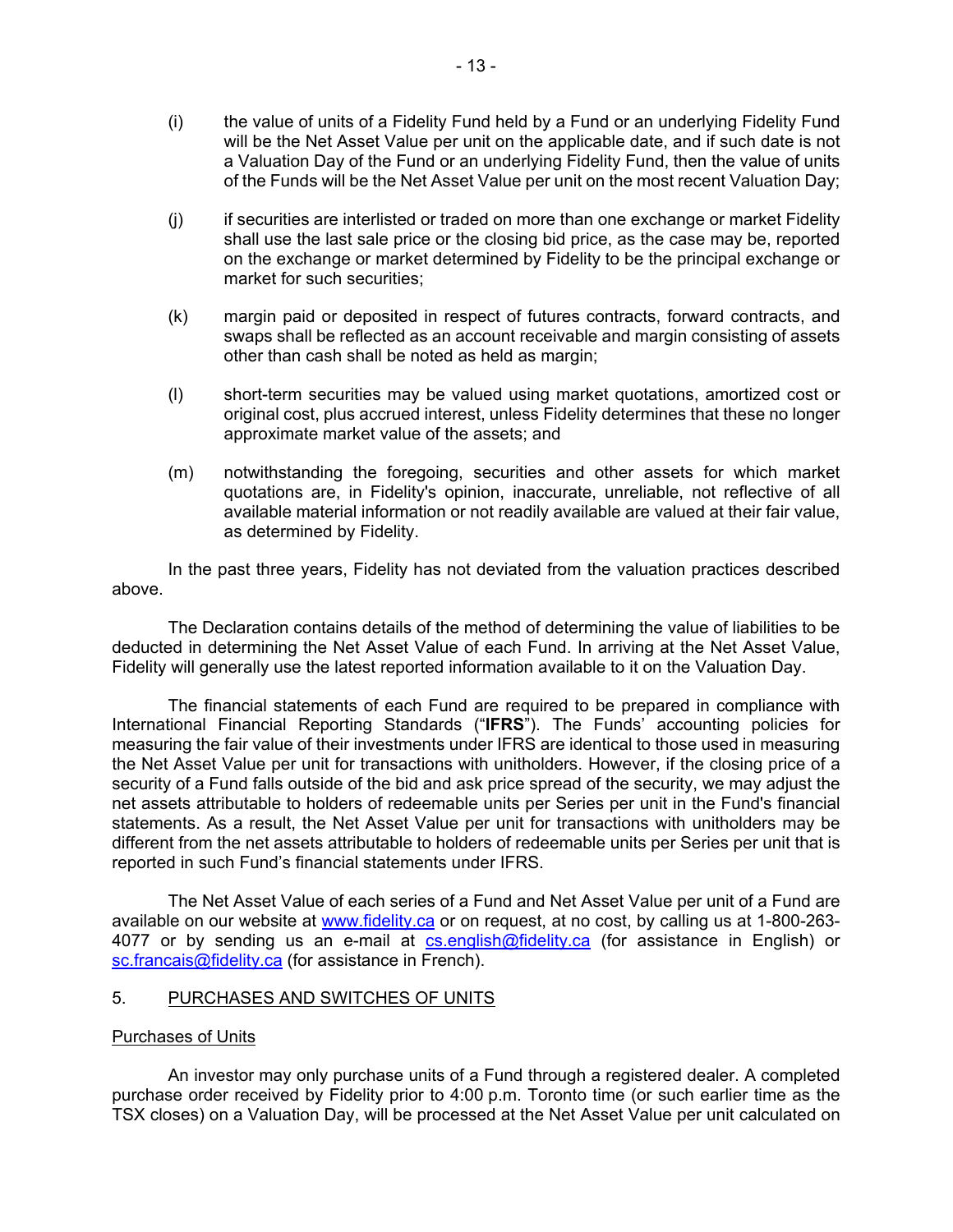that Valuation Day. A purchase order received after 4:00 p.m. Toronto time (or such earlier time as the TSX closes) on a Valuation Day or on a day other than a Valuation Day, will be processed at the Net Asset Value per unit calculated on the next following Valuation Day.

An investor's dealer is required to forward a purchase order to Fidelity on the same day on which the completed purchase order is received or, if received by the dealer after normal business hours or on any day that is not a business day, on the next business day. Whenever practicable, a dealer is required to transmit an investor's purchase order by courier, priority post or telecommunications facilities in order to expedite its receipt by Fidelity. It is the responsibility of each dealer to transmit orders to Fidelity in a timely manner. The cost of this transmittal, regardless of its form, must be borne by the dealer.

If a dealer suffers any losses arising from a failed settlement of a purchase of units, the dealer may be able to recover the shortfall from the investor.

#### Purchase Options

Series B units are sold only under the Initial Sales Charge Option. This sales option requires the payment of the Net Asset Value per unit and a negotiable sales charge which can be from 0% to 5% paid by the investor and is deducted as a percentage of the amount invested.

An investor wishing to purchase Series F and O units of the Funds, who qualifies for such purchase, will not pay a sales charge. Investors may also buy Series F units and pay fees to their dealers by entering into advisor service fee agreements that authorize Fidelity to redeem Series F units, from their accounts that have a value equal to the amount of the fees payable by them to their dealers, plus applicable taxes, and to pay the proceeds to their dealers.

#### Regular Investment Program

An investor may establish a regular investment program that permits the investor to purchase units in amounts as little as \$25 per payment, and at time intervals specified by the investor which are automatically deducted from the investor's bank account. The Net Asset Value per unit next determined following the time of the automatic deduction is the price which will be applied on each separate purchase. The required authorization form may be obtained from Fidelity or registered dealers.

Pursuant to (a) relief granted to the Fidelity Funds, and (b) a Blanket Decision of the Autorité des marchés financiers, the Fidelity Funds are not required to deliver a copy of the Fidelity Funds' most recently filed fund facts to participants in the regular investment program other than in connection with the participant's initial investment in a Fidelity Fund. Under this relief, investors will not have a statutory right to withdraw their purchase of the Fidelity Funds pursuant to the investment program, other than in respect of their initial purchase. However, investors continue to have all other statutory rights under securities law, including a misrepresentation right as described in the simplified prospectus and the fund facts, whether or not they have requested the most recently filed fund facts. An investor may cancel the regular investment program at any time.

#### Switching Units to another Series of the same Fund

Switching units from one series of a Fund to another series of the same Fund is a redesignation that does not result in a disposition for tax purposes, unless units are redeemed to pay fees.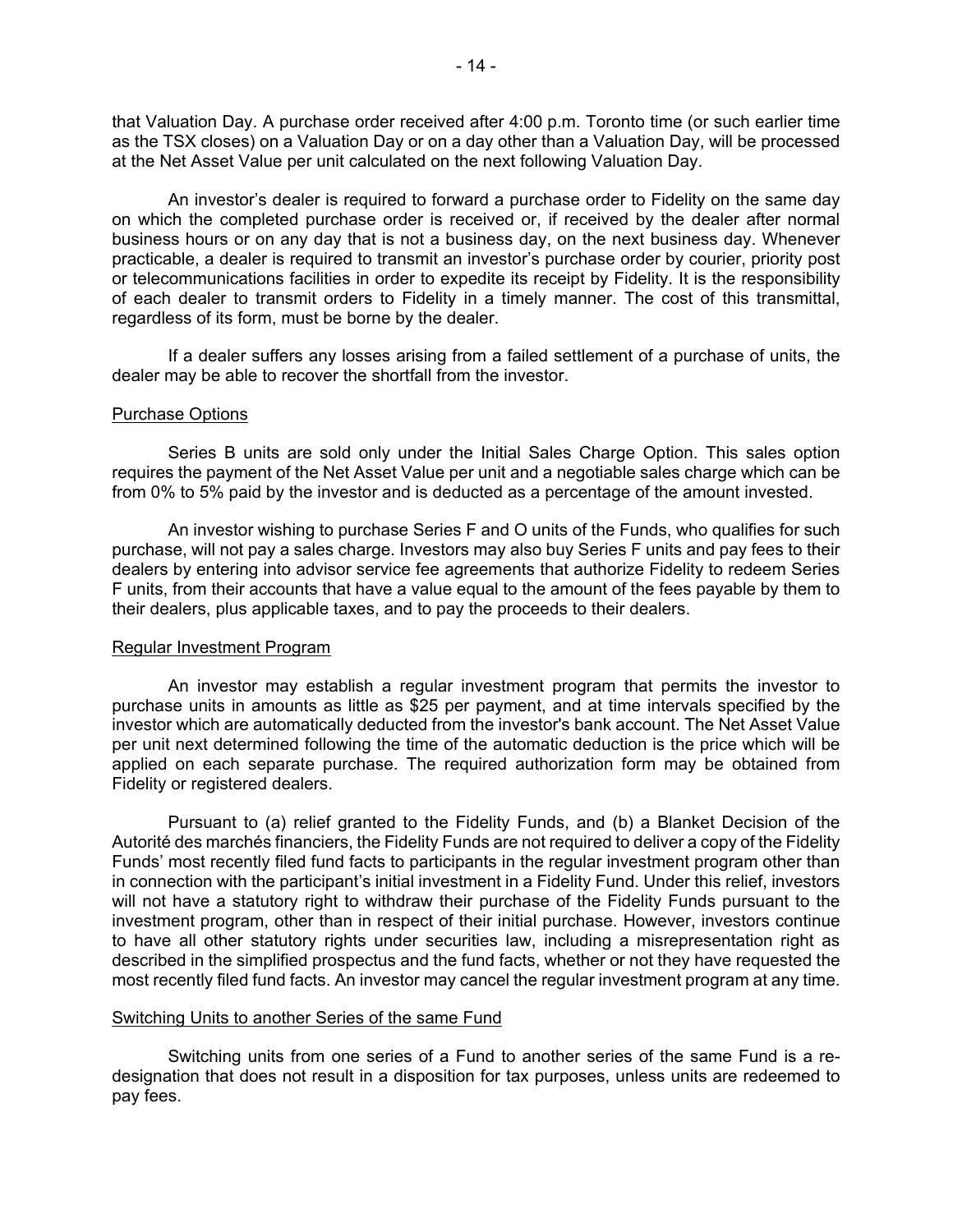The following switches are the only permitted switches between series of the same Fund:

## Switching Series B Units

You can switch from Series B units that you bought under the initial sales charge option to Series O units of the same Fund. You may have to pay a fee to your dealer. You negotiate that fee with your financial advisor.

You can only switch to Series F units if you're eligible for these series or to Series O units subject to our approval.

## Switching Series F Units

You can switch from Series F units of a Fund to Series B or O units of the same Fund. You may have to pay a fee to your dealer. You negotiate that fee with your financial advisor.

You can only switch to Series O units with our approval.

## Switching Series O Units

You can switch from Series O units of a Fund to Series B or F units of the same Fund. You may have to pay a fee to your dealer. You negotiate that fee with your financial advisor.

You can only switch to Series F units if you are eligible for these series. No fee is payable for this switch.

#### Switching Units to another Fidelity Fund

You can switch your units of one Fund for units of another Fidelity Fund by redeeming units of the Fund and using the proceeds to buy units of the other Fidelity Fund. A redemption is a disposition for tax purposes. The tax consequences of redemptions are discussed under "Income Tax Considerations".

You may have to pay your dealer a switch fee. You negotiate that fee with your financial advisor. A short-term trading fee may also be payable. Any fees payable by you on a switch are satisfied by redeeming a sufficient number of the units being switched.

Unitholder eligibility to purchase Series F and O units as well as the charges involved when a switch is implemented, are set out in the simplified prospectus of the Funds. Series O units of the Building Blocks are only available for purchase by the Fidelity Funds and other funds and accounts managed or advised by Fidelity and are not available for public purchase.

## <span id="page-16-0"></span>6. REDEMPTION OF UNITS

Units of the Funds may be redeemed on any Valuation Day at the Net Asset Value per unit. Redemption instructions must be in writing and signed by the unitholder. If the redemption is for \$25,000 or more, the unitholder's signature must be guaranteed by a Canadian chartered bank, trust company or a member of a public stock exchange in Canada or be otherwise guaranteed to the satisfaction of Fidelity. If the unitholder is a corporation, partnership, agent, fiduciary or surviving joint owner, additional documentation of a customary nature may be required.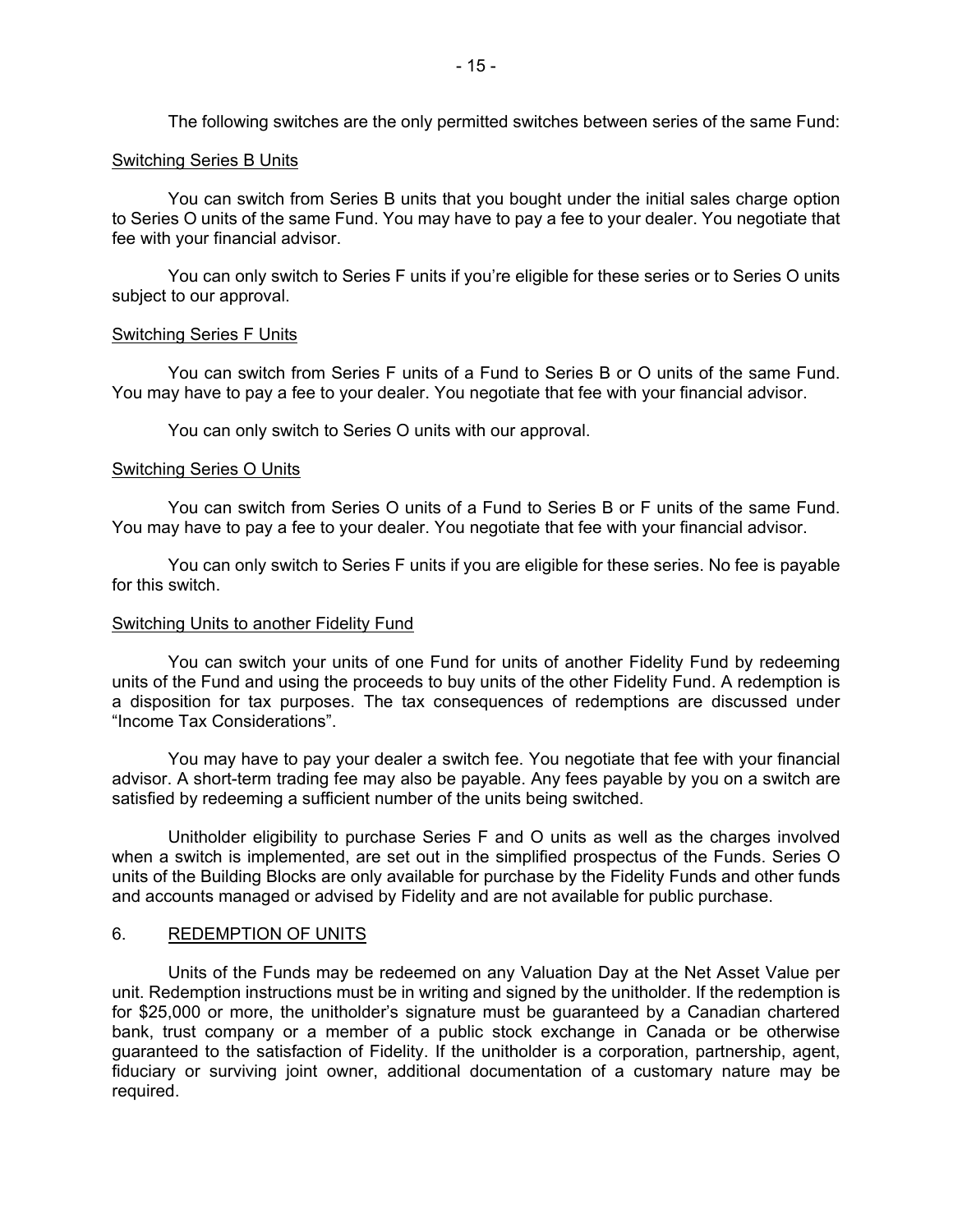A redemption request received by Fidelity prior to 4:00 p.m. Toronto time (or such earlier time as the TSX closes) on a Valuation Day will receive the Net Asset Value per unit calculated on that Valuation Day. A redemption request received after 4:00 p.m. Toronto time (or such earlier time as the TSX closes) on a Valuation Day or on a day other than a Valuation Day will receive the Net Asset Value per unit calculated on the next following Valuation Day.

A redemption request is to be forwarded by the investor's dealer to Fidelity on the same day on which the completed redemption request is received. A dealer is required to transmit a unitholder's redemption request by courier, priority post or telecommunications facilities in order to expedite its receipt by Fidelity. The cost of this transmittal, regardless of its form, must be borne by the dealer.

Redemption requests will be processed in the order in which they are received. Fidelity will not process redemption requests specifying a forward date or specific price and redemption requests will not be processed before the applicable Fund has received payment for the units that are the subject of the redemption request. Redemption requests involving transfers to or from registered plans may incur additional delays if the transfer documents are not completed in the manner prescribed by Canada Revenue Agency ("**CRA**") and release of the redemption proceeds cannot be made by the Funds until all administrative procedures involved with such registered plans are complete.

If a dealer suffers any losses arising from an investor's failure to comply with the requirements of Fidelity or securities legislation when the investor redeems units, the dealer may be able to recover the shortfall from the investor.

Fidelity may temporarily suspend the right to tender units of a Fund for redemption or may postpone the date of payment upon redemption if we receive permission from the Ontario Securities Commission, or during all or part of a period where: (i) normal trading is suspended on any exchange on which securities or derivatives are listed which, in the aggregate, represent more than 50% by value or underlying market exposure of the total assets of the Fund and the securities or derivatives are not traded on any other exchange that is a reasonable alternative for the Fund; or (ii) if the right to tender for a redemption of units of the underlying fund that represents substantially all of a top fund's investment is suspended (if applicable). For the purposes of the foregoing list, the value of permitted derivatives shall be deemed to be their underlying market exposure. During any period of suspension there will be no calculation of Net Asset Value per unit and no units will be issued or redeemed by the Fund. The calculation of the Net Asset Value per unit will resume when trading resumes on the exchange referred to in (i) or when the right to tender for a redemption of units of an underlying fund referred to in (ii) is no longer suspended.

If the right to redeem units is suspended as described above and if a redemption request received during the period of suspension is not withdrawn by the end of the suspension period, the units will be redeemed by the Fund in accordance with the redemption request at the Net Asset Value per unit next calculated following the end of the suspension period. See "Calculation of Net Asset Value and Valuation of Portfolio Securities" for more information.

Where the holding of units by a unitholder is, in the reasonable opinion of Fidelity, detrimental to a Fund, Fidelity is entitled to cancel or redeem the units held by the unitholder. This could occur, for example, if a Fund is subject to penalties as a result of the unitholder's noncompliance with regulatory or tax requirements.

The tax consequences of redemptions are discussed under "Income Tax Considerations".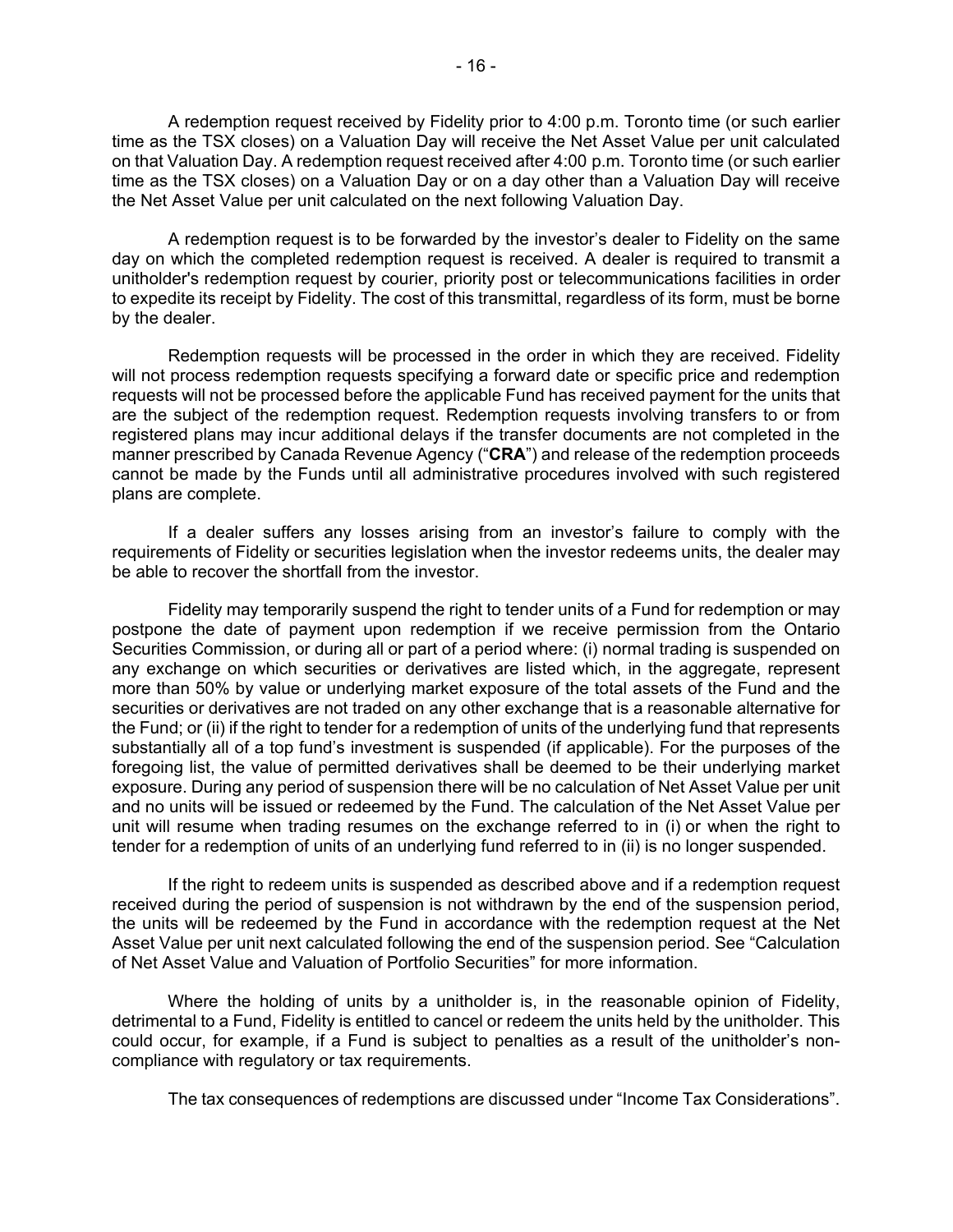# <span id="page-18-0"></span>7. MANAGEMENT OF THE FUNDS

#### Manager

The Funds are managed by Fidelity which also serves as Trustee of the Funds. The head office of the Funds and Fidelity is at 483 Bay Street, Suite 300, Toronto, Ontario, M5G 2N7. Fidelity's toll free telephone number is 1-800-263-4077 and the website address is www.fidelity.ca. Fidelity, which was incorporated under the laws of Canada on February 13, 1987, continued under the laws of Ontario on August 9, 1989, amalgamated pursuant to the laws of Ontario effective January 1, 2004, continued under the laws of Alberta on September 26, 2007 and amalgamated pursuant to the laws of Alberta on January 1, 2010, January 1, 2011, January 1, 2016 and again on January 1, 2021, is a wholly-owned indirect subsidiary of 483A Bay Street Holdings LP.

Fidelity is part of a broader group of companies collectively known as "Fidelity Investments". Fidelity Investments has been in business for over 70 years and has grown to become one of the world's largest mutual fund companies. Fidelity Investments is a group of financial services companies, specializing in investment management, discount brokerage, customer service, transfer agent operations, communications and data processing.

Fidelity has entered into an Amended and Restated Master Management and Distribution Agreement dated November 22, 2021, as amended, with respect of the Funds (the **"Management Agreement"**). Under the terms of the Management Agreement, Fidelity has agreed to provide or arrange for the provision of all general management and administrative services required by each Fund in its day-to-day operations, including bookkeeping, record-keeping and other administrative services for the Funds.

The Management Agreement continues indefinitely for each Fund unless terminated upon 60 days' written notice by either Fidelity or a Fund or as a result of the insolvency or default of either party or should either party cease to carry on business. The Management Agreement permits Fidelity to appoint agents to assist it in performing all necessary services required by the Funds. The Management Agreement may not be assigned by Fidelity without the consent of the Canadian Securities Administrators and the prior approval of the unitholders of the applicable Fund, unless the assignment is to a company affiliated with Fidelity within the meaning of the *Securities Act* (Ontario).

The Declaration and the Management Agreement permit Fidelity to delegate all or any part of its duties to be performed pursuant to the terms of the Declaration and the Management Agreement. The Declaration and the Management Agreement require Fidelity and any person retained by Fidelity to act honestly, in good faith and in the best interests of each Fund and to exercise the degree of care, diligence and skill that a reasonably prudent person would exercise in the circumstances. Fidelity will be liable to each Fund in the event of any failure to so act by Fidelity or any associate or affiliate of Fidelity or by any of its or their respective directors, officers or employees, but will not otherwise be liable to the Fund in respect of any matter provided that in respect of such matter Fidelity has acted in accordance with the standard of care referred to above.

Fidelity acts and may hereafter act or continue to act as trustee, manager, investment adviser or portfolio manager of other mutual funds and as adviser to other clients.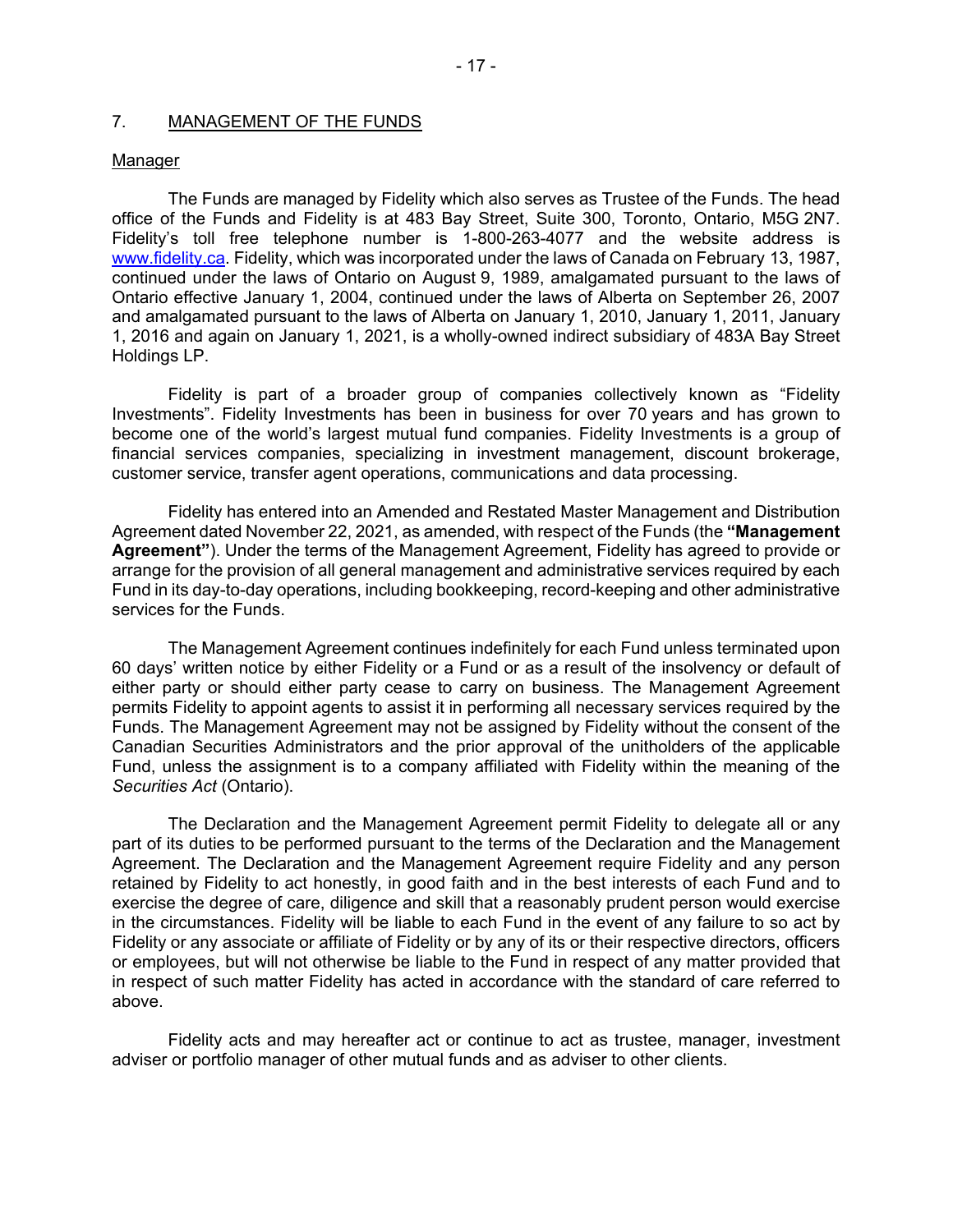# Executive Officers and Directors of Fidelity

The following are the names, municipalities of residence, offices and principal occupations or business activities during the five years preceding the date hereof of the directors and senior officers of Fidelity. If more than one position has been held with Fidelity within the past five years, only the current position has been provided.

| <b>Name and Municipality</b><br>of Residence   | <b>Office</b>                                                                                                                                                             | <b>Principal Occupation</b><br>for Last Five Years                                                                                                                  |  |
|------------------------------------------------|---------------------------------------------------------------------------------------------------------------------------------------------------------------------------|---------------------------------------------------------------------------------------------------------------------------------------------------------------------|--|
| <b>Michael Barnett</b><br>Toronto, Ontario     | <b>Executive Vice-</b><br>President,<br>Institutional                                                                                                                     | Executive Vice-President, Institutional.                                                                                                                            |  |
| W. Sian Burgess<br>Toronto, Ontario            | Senior Vice-<br>President, Fund<br>Oversight,<br>Secretary, Chief<br>Compliance<br>Officer, Chief<br>Privacy Officer and<br><b>Chief Anti-Money</b><br>Laundering Officer | Senior Vice-President, Fund Oversight,<br>Secretary, Chief Compliance Officer, Chief<br>Privacy Officer and Chief Anti-Money<br>Laundering Officer.                 |  |
| David Bushnell<br>East York, Ontario           | Senior Vice-<br>President, Advisor<br><b>Distribution</b>                                                                                                                 | Senior Vice-President, Advisor Distribution.<br>Prior thereto, Senior Vice-President,<br>Marketing and Vice-President, Regional<br>Sales.                           |  |
| Kelly Creelman<br>Coldwater, Ontario           | Senior Vice-<br>President,<br>Products and<br>Marketing, and<br><b>Director</b>                                                                                           | Senior Vice-President, Products and<br>Marketing. Prior thereto, Senior Vice-<br>President, Products and Vice-President,<br><b>Retail Products &amp; Solutions.</b> |  |
| Peter Eccleton<br>Toronto, Ontario             | <b>Director</b>                                                                                                                                                           | Self-employed consultant. Prior thereto,<br>Partner, PricewaterhouseCoopers LLP.                                                                                    |  |
| Diana Godfrey<br>Burlington, Ontario           | Senior Vice-<br>President,<br><b>Human Resources</b>                                                                                                                      | Senior Vice-President, Human Resources.<br>Prior thereto, Vice-President, Human<br>Resources.                                                                       |  |
| John E. Hall<br>Mono, Ontario                  | <b>Director</b>                                                                                                                                                           | Self-employed advisor. Prior thereto,<br>Partner, Borden Ladner Gervais LLP                                                                                         |  |
| <b>Andrew Marchese</b><br>Burlington, Ontario  | <b>Chief Investment</b><br>Officer and<br><b>Director</b>                                                                                                                 | <b>Chief Investment Officer.</b>                                                                                                                                    |  |
| <b>Philip McDowell</b><br>Mississauga, Ontario | <b>Chief Financial</b><br>Officer, Senior<br>Vice-President and<br><b>Director</b>                                                                                        | <b>Chief Financial Officer and Senior Vice-</b><br>President.                                                                                                       |  |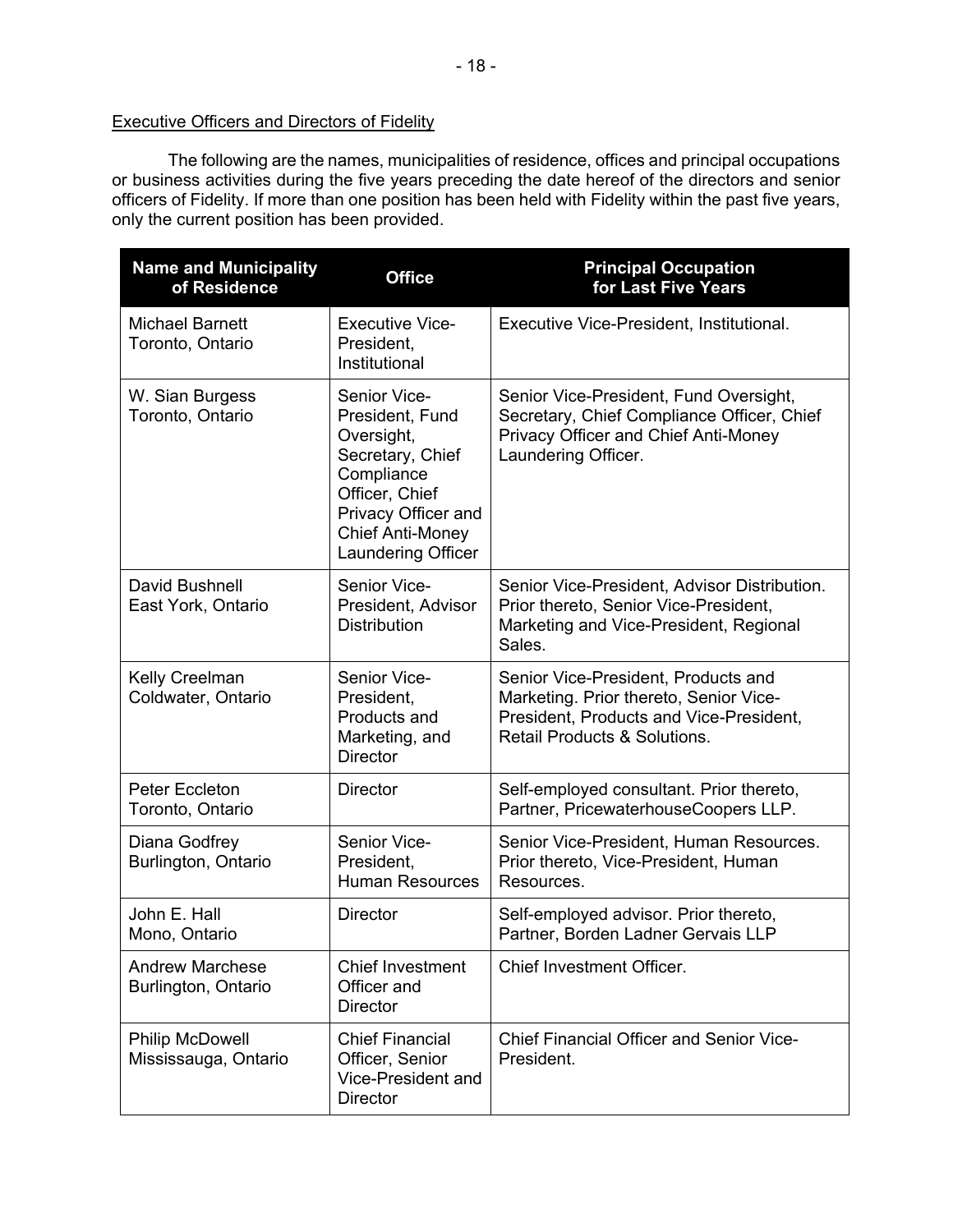| <b>Name and Municipality</b><br>of Residence | <b>Office</b>                                                                                               | <b>Principal Occupation</b><br>for Last Five Years                                                                              |
|----------------------------------------------|-------------------------------------------------------------------------------------------------------------|---------------------------------------------------------------------------------------------------------------------------------|
| Cameron Murray<br>Toronto, Ontario           | Senior<br>Vice-President,<br><b>Client Services,</b><br><b>Chief Information</b><br>Officer and<br>Director | Senior Vice-President, Client Services and<br><b>Chief Information Officer.</b>                                                 |
| <b>Barry Myers</b><br>Toronto, Ontario       | <b>Director</b>                                                                                             | Self-employed advisor. Prior thereto,<br>Partner, PricewaterhouseCoopers LLP.                                                   |
| <b>Andrew Pringle</b><br>Toronto, Ontario    | <b>Director</b>                                                                                             | Partner and Chairman, RP Investment<br>Advisors LP. Chair of the Board of Trustees<br>of the McMichael Canadian Art Collection. |
| <b>Robert Strickland</b><br>Toronto, Ontario | President, Chief<br>Executive Officer,<br><b>Ultimate</b><br>Designated<br>Person and<br><b>Director</b>    | President and Chief Executive Officer.                                                                                          |
| Don Wilkinson<br>Mississauga, Ontario        | Director                                                                                                    | Self-employed advisor. Prior thereto,<br>Partner, Deloitte Canada.                                                              |

## Portfolio Advisers

Fidelity is the portfolio adviser of the Funds. Fidelity provides its advisory services to the Funds under the Management Agreement. The Management Agreement is described above under "Management of the Funds - Manager".

Fidelity has entered into a sub-advisory agreements, as amended, with each of Fidelity Management & Research Company LLC ("**FMR**") of Boston, Massachusetts, U.S.A., FMR Investment Management (UK) Limited ("**FMR IM UK**") of London, U.K., and Geode Capital Management LLC ("**Geode**") of Boston, Massachusetts (collectively, the "**FIC Sub-Advisers**") to provide investment advice with respect to all or a portion of the investments of the Funds (collectively, the "**FIC Sub-Advisory Agreements**"). Under the terms of the FIC Sub-Advisory Agreements, Fidelity is responsible for any loss arising out of the failure of any of the FIC Sub-Advisers to meet the mandated standard of care in providing advice to the Funds. Fidelity is also responsible for any fees payable to the FIC Sub-Advisers but may direct a Fund to pay such fees and to credit such payments against fees otherwise payable by that Fund to Fidelity. There may be difficulty in enforcing any legal rights against Fidelity and the FIC Sub-Advisers as each is resident, and substantially all of its assets of each are situated, outside of Canada.

The Management Agreement and the FIC Sub-Advisory Agreements are each in effect for an indefinite period. The Management Agreement continues in force unless terminated by a party giving 60 days' prior written notice. FIC Sub-Advisory Agreements are each in effect for an indefinite period and continue in force unless terminated by a party giving 90 days' prior written notice.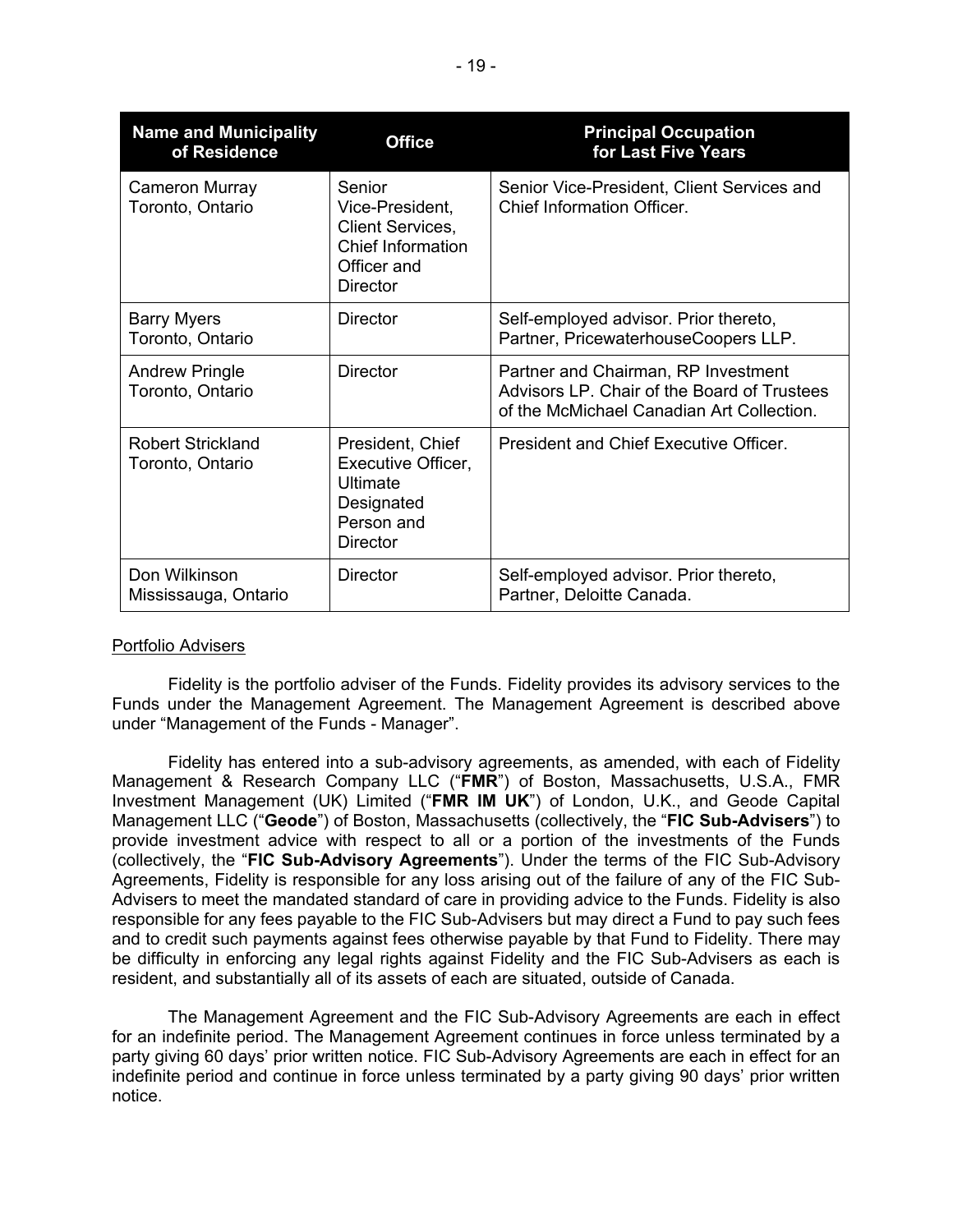With respect to certain of the Funds, FMR has entered into a further sub-advisory agreement with Fidelity Management & Research (Canada) ULC, carrying on business in British Columbia as FMR Investments Canada ULC, ("**FMR Canada**"), to provide investment advice to FMR with respect to all or a portion of the investments of these Funds.

Fidelity and the FIC Sub-Advisers, as applicable, provide investment advice with respect to each Fund's investment portfolio and arrange for the acquisition and disposition of all portfolio investments, including all necessary brokerage arrangements, if applicable. In doing so Fidelity and the FIC Sub-Advisers may place orders on behalf of a Fund for the purchase and sale of portfolio securities through brokers or dealers who are affiliates or subsidiaries of Fidelity or the FIC Sub- Advisers or in which any one of them have a financial interest, provided that such orders are to be executed on terms and conditions as favourable to the Fund as could be expected to be obtained from other brokers or dealers and at commission rates comparable to that which would have been charged by such other brokers or dealers. Fidelity will at all times be responsible for the management of the portfolio of each Fund for which it acts as investment adviser.

Fidelity and the FIC Sub-Advisers now act and may hereafter act as investment advisers to, or portfolio managers of, other mutual funds and clients. If the availability of any particular security is limited and such security is in keeping with the fundamental investment objective of one or more of the Funds and also one or more other mutual funds or discretionary accounts for which Fidelity or a FIC Sub-Adviser acts or may hereafter act, such security will be allocated on a fair and equitable basis as determined by Fidelity or the FIC Sub-Adviser, as the case may be.

The following are the names of the persons who are principally responsible for the day-today management of a material portion of the portfolios of the Funds, implementing a particular material strategy or managing a particular segment of the portfolio, and each person's business experience during the five years preceding the date hereof:

| <b>Fund</b>                                                                                                       | <b>Individual</b>                                                                           | <b>Details of Experience</b>                                                                                                                                                                                                                           |
|-------------------------------------------------------------------------------------------------------------------|---------------------------------------------------------------------------------------------|--------------------------------------------------------------------------------------------------------------------------------------------------------------------------------------------------------------------------------------------------------|
| <b>Fidelity Tactical Credit</b><br>Fund                                                                           | Jeffrey Moore<br>BA, MA, CFA<br>(co-lead manager)<br>(FMR)                                  | Mr. Moore joined the Fidelity Investments<br>Organization in 1995 as an analyst. He is<br>currently a portfolio manager, a position<br>he has held since 2000, managing a<br>number of fixed income funds available to<br>U.S. and Canadian investors. |
|                                                                                                                   | Michael Plage<br>BSc, MBA, CFA<br>(co-lead manager)<br>(FMR)                                | Mr. Plage joined the Fidelity Investments<br>organization in 2005. He currently<br>manages institutional and retail fixed-<br>income portfolios in funds available to<br>U.S. and Canadian investors.                                                  |
| <b>Fidelity Global Developed</b><br>Markets Sovereign Bond<br><b>Index Hedged Multi-Asset</b><br><b>Base Fund</b> | <b>Brandon Bettencourt</b><br>Bsc., MSc, CFA<br>(co-lead manager,<br>fixed income)<br>(FMR) | Mr. Bettencourt joined the Fidelity<br>Investments organization in 2008 as a<br>research associate. He became a portfolio<br>manager in 2014 and currently co-<br>manages a number of fixed income funds<br>available to U.S. and Canadian investors.  |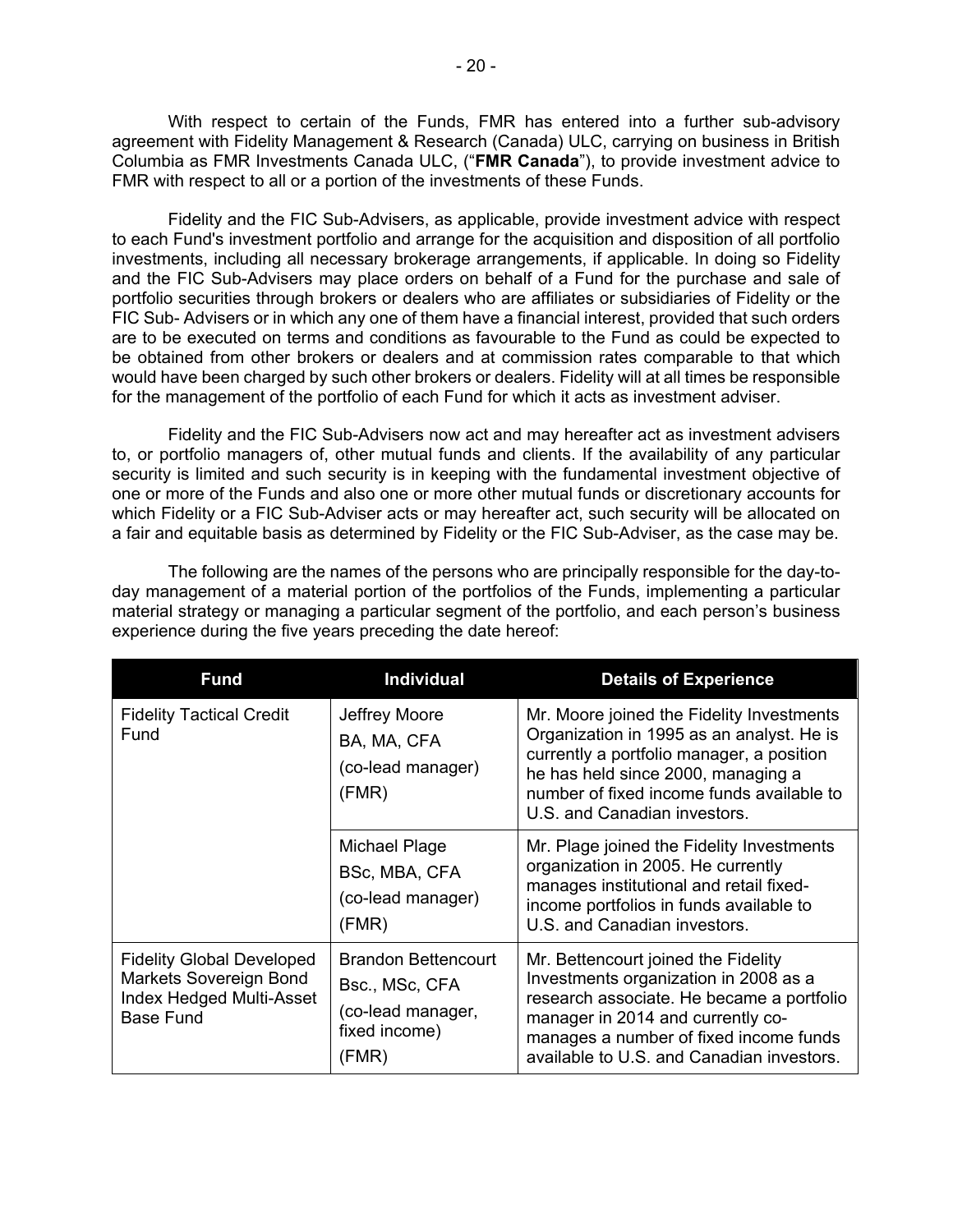| <b>Fund</b>                                                                                             | <b>Individual</b>                                                                           | <b>Details of Experience</b>                                                                                                                                                                                                                                                    |
|---------------------------------------------------------------------------------------------------------|---------------------------------------------------------------------------------------------|---------------------------------------------------------------------------------------------------------------------------------------------------------------------------------------------------------------------------------------------------------------------------------|
|                                                                                                         | <b>Richard Munclinger</b><br>MSc, PhD, CFA<br>(co-manager, fixed<br>income)<br>(FMR)        | Mr. Munclinger joined the Fidelity<br>Investments organization in 2016 as a<br>quantitative analyst. He is currently a co-<br>portfolio manager.                                                                                                                                |
|                                                                                                         | Michael Foggin<br>B.Sc.<br>(co-lead manager)<br>(FMR IM UK)                                 | Mr. Foggin joined the Fidelity Investments<br>organization in 2012, after his role as a<br>fixed income portfolio manager at<br>Schroders. He currently manages the<br>global and international credit portfolios as<br>part of the Global Fixed Income Team.                   |
|                                                                                                         | <b>Andrew Lewis</b><br>MA, CFA<br>(co-lead manager)<br>(FMR IM UK)                          | Mr. Lewis joined the Fidelity Investments<br>organization in 2009 and served as<br>managing director of research for the<br>Fixed Income's U.K. office, prior to<br>assuming his current role. He now<br>manages retail and institutional global<br>bond and credit portfolios. |
| <b>Fidelity Global Inflation-</b><br><b>Linked Bond Index</b><br><b>Hedged Multi-Asset Base</b><br>Fund | <b>Brandon Bettencourt</b><br>Bsc., MSc, CFA<br>(co-lead manager,<br>fixed income)<br>(FMR) | See above.                                                                                                                                                                                                                                                                      |
|                                                                                                         | <b>Richard Munclinger</b><br>MSc, PhD, CFA<br>(co-manager, fixed<br>income)<br>(FMR)        | See above.                                                                                                                                                                                                                                                                      |
|                                                                                                         | Michael Foggin<br>B.Sc.<br>(co-lead manager)<br>(FMR IM UK)                                 | See above.                                                                                                                                                                                                                                                                      |
|                                                                                                         | <b>Andrew Lewis</b><br>MA, CFA<br>(co-lead manager)<br>(FMR IM UK)                          | See above.                                                                                                                                                                                                                                                                      |

The following are the names of the persons principally responsible for the day-to-day management of the underlying Fidelity Funds (where a Fund invests substantially all of its assets in units of one underlying Fidelity Fund), implementing a particular material strategy or managing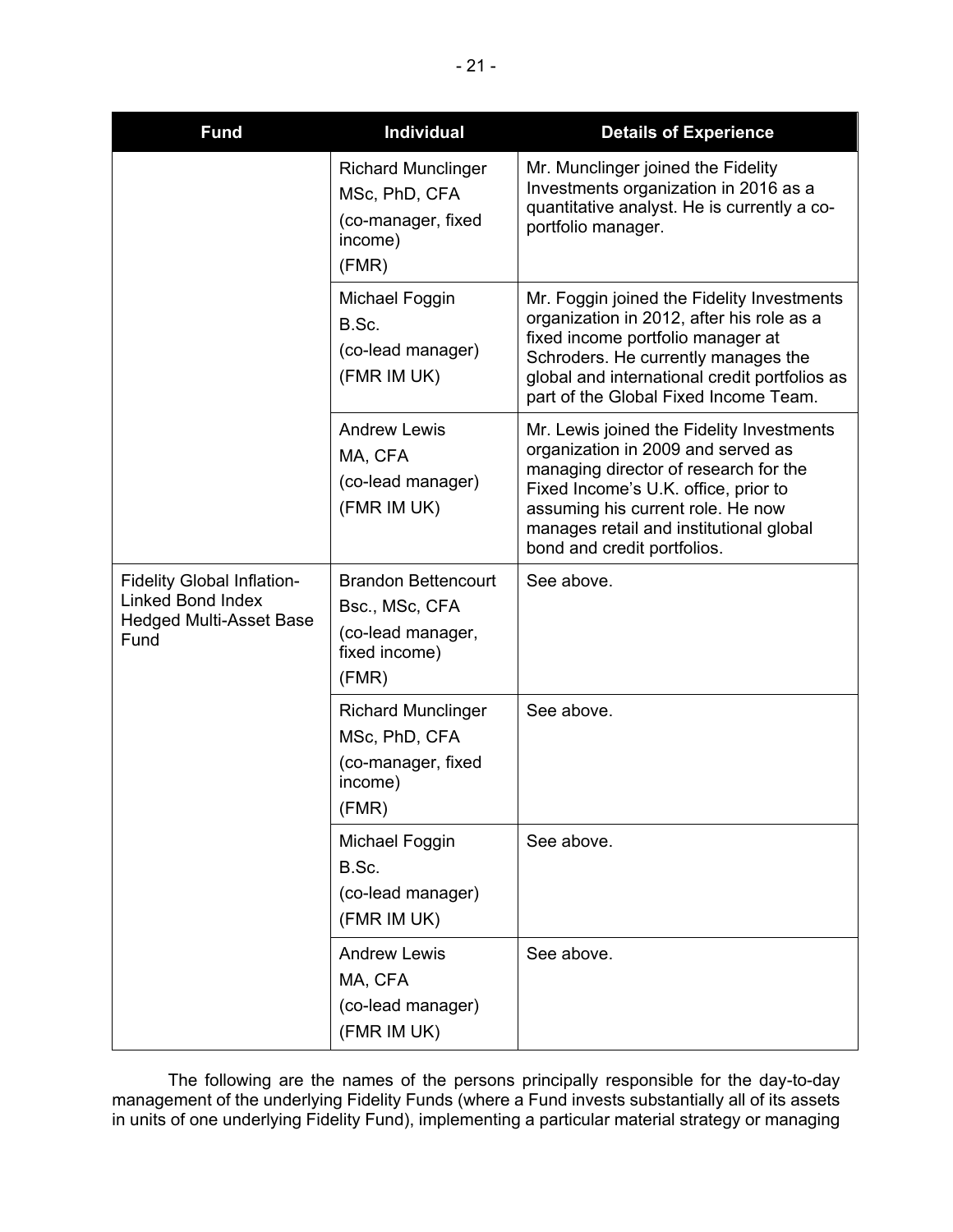a particular segment of the portfolios of the underlying Fidelity Funds, and each person's business experience during the five years preceding the date hereof:

| <b>Fund</b>                                                                                       | <b>Underlying Fund</b>                                        | <b>Individual and</b><br>Company                                                                                                                                                                                                                      | <b>Details of</b><br><b>Experience</b>                                                                                                                                                                                                                                     |
|---------------------------------------------------------------------------------------------------|---------------------------------------------------------------|-------------------------------------------------------------------------------------------------------------------------------------------------------------------------------------------------------------------------------------------------------|----------------------------------------------------------------------------------------------------------------------------------------------------------------------------------------------------------------------------------------------------------------------------|
| Fidelity All-in-One All<br>Fidelity All-in-One All<br><b>Equity ETF Fund</b><br><b>Equity ETF</b> |                                                               | Louis Bottari<br>B.S.<br>(co-lead manager)<br>(Geode)                                                                                                                                                                                                 | Since joining Geode in<br>2008, Mr. Bottari has<br>worked as an Assistant<br>Portfolio<br>Manager,<br>Portfolio Manager and<br>Senior<br>Portfolio<br>Manager.                                                                                                             |
|                                                                                                   | Deane Gyllenhaal<br>B.S., MBA<br>(co-lead manager)<br>(Geode) | Since joining Geode in<br>2014, Mr. Gyllenhaal<br>has worked as a Senior<br>Portfolio Manager. Prior<br>to joining Geode, Mr.<br>Gyllenhaal was a Senior<br>Portfolio<br>Manager<br>_at<br>Hartford<br>Investment<br>Management from 2006<br>to 2014. |                                                                                                                                                                                                                                                                            |
|                                                                                                   | Dan Glenn<br>B.S., MBA<br>(co-lead manager)<br>(Geode)        | Since joining Geode in<br>2018, Mr. Glenn has<br>worked as a Portfolio<br>Prior<br>Manager.<br>to<br>Geode,<br>Mr.<br>joining<br>Glenn was an Associate<br>Portfolio Manager at<br>Proshares from 2009 to<br>2018.                                    |                                                                                                                                                                                                                                                                            |
|                                                                                                   | <b>Peter Matthew</b><br>B.S.<br>(co-lead manager)<br>(Geode)  | Since joining Geode in<br>2007, Mr. Matthew has<br>worked as a Senior<br>Operations<br>Associate,<br>Portfolio<br>Manager<br>Assistant<br>Assistant,<br>Portfolio Manager and<br>Portfolio Manager.                                                   |                                                                                                                                                                                                                                                                            |
|                                                                                                   |                                                               | Robert Regan<br>B.S., M.S.<br>(co-lead manager)<br>(Geode)                                                                                                                                                                                            | Since joining Geode in<br>2016, Mr. Regan has<br>worked as a Portfolio<br>Manager.<br>Prior<br>to<br>Geode,<br>joining<br>Mr.<br>Regan<br>Senior<br>was<br>Implementation<br>Portfolio<br>Manager at<br>Street<br><b>State</b><br>Global<br>Advisors from 2008 to<br>2016. |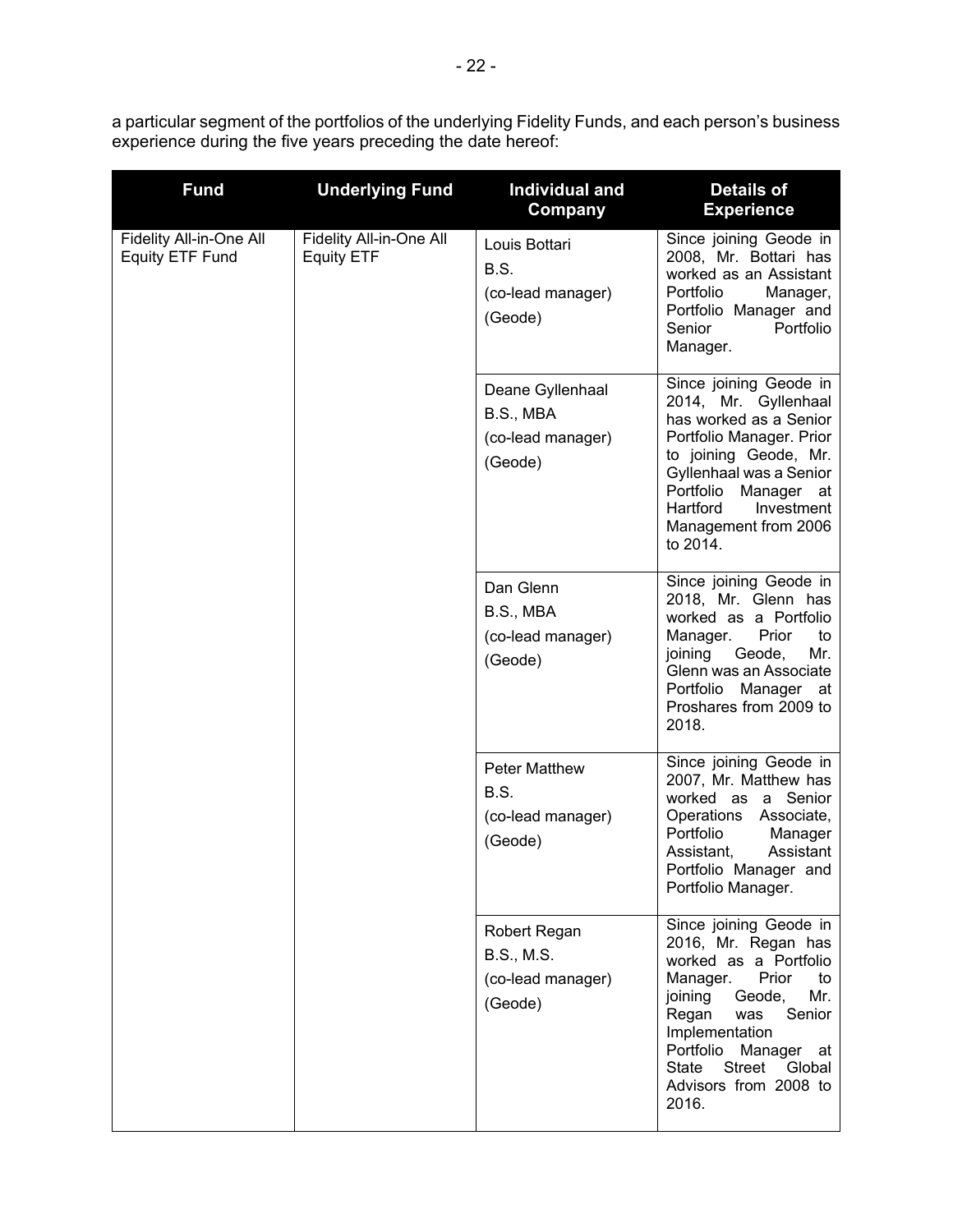| <b>Fund</b> | <b>Underlying Fund</b> | <b>Individual and</b><br>Company                                 | <b>Details of</b><br><b>Experience</b>                                                                                                                                                                                                                                                                                                                                                 |
|-------------|------------------------|------------------------------------------------------------------|----------------------------------------------------------------------------------------------------------------------------------------------------------------------------------------------------------------------------------------------------------------------------------------------------------------------------------------------------------------------------------------|
|             |                        | Payal Gupta<br>B.S., MBA<br>(co-lead manager)<br>(Geode)         | Since joining Geode in<br>2019, Ms. Gupta has<br>worked as a Portfolio<br>Manager.<br>Prior<br>to<br>Ms.<br>joining<br>Geode,<br>Gupta was a Senior<br>Portfolio<br>Manager<br>at<br>Street<br>State<br>Global<br>Advisors.                                                                                                                                                            |
|             |                        | Thomas O'Brien<br>B.S., MBA, CFA<br>(co-lead manager)<br>(Geode) | Since joining Geode in<br>2019, Mr. O'Brien has<br>worked as a Portfolio<br>Prior<br>Manager.<br>to<br>Mr.<br>joining<br>Geode,<br>O'Brien was a Portfolio<br>Manager at Northern<br>Trust from<br>2004<br>to<br>2019. Prior to Northern<br>Trust, Mr. O'Brien was a<br>Portfolio<br>Manager<br>at<br><b>Street</b><br>State<br>Global<br>Advisors.                                    |
|             |                        | Navid Sohrabi<br>B.A., MFE, CFA<br>(co-lead manager)<br>(Geode)  | Since joining Geode in<br>2019, Mr. Sohrabi has<br>worked as a Portfolio<br>Prior<br>Manager.<br>to<br>Mr.<br>joining<br>Geode,<br>Sohrabi was an Index<br>Portfolio Manager and<br>Quantitative Strategist<br>at DWS Group from<br>2015 to 2019. Prior to<br><b>DWS</b><br>Mr.<br>Group,<br>Sohrabi<br>was<br>a<br>Derivatives Trader and<br>Analyst<br>at Analytic<br>Investors LLC. |
|             |                        | Chris Toth<br>B.S, CFA<br>(co-lead manager)<br>(Geode)           | Since joining Geode in<br>2019, Mr. Toth has<br>worked as a Portfolio<br>Manager.<br>Prior<br>to<br>joining Geode, Mr. Toth<br>was a Portfolio Manager<br>and trader at Proteus<br>Global Partners<br>from<br>2013 to 2018.                                                                                                                                                            |
|             |                        | Josh Posner<br>BS, CFA                                           | Since joining Geode in<br>2020, Mr. Posner has<br>worked<br>Portfolio<br>as                                                                                                                                                                                                                                                                                                            |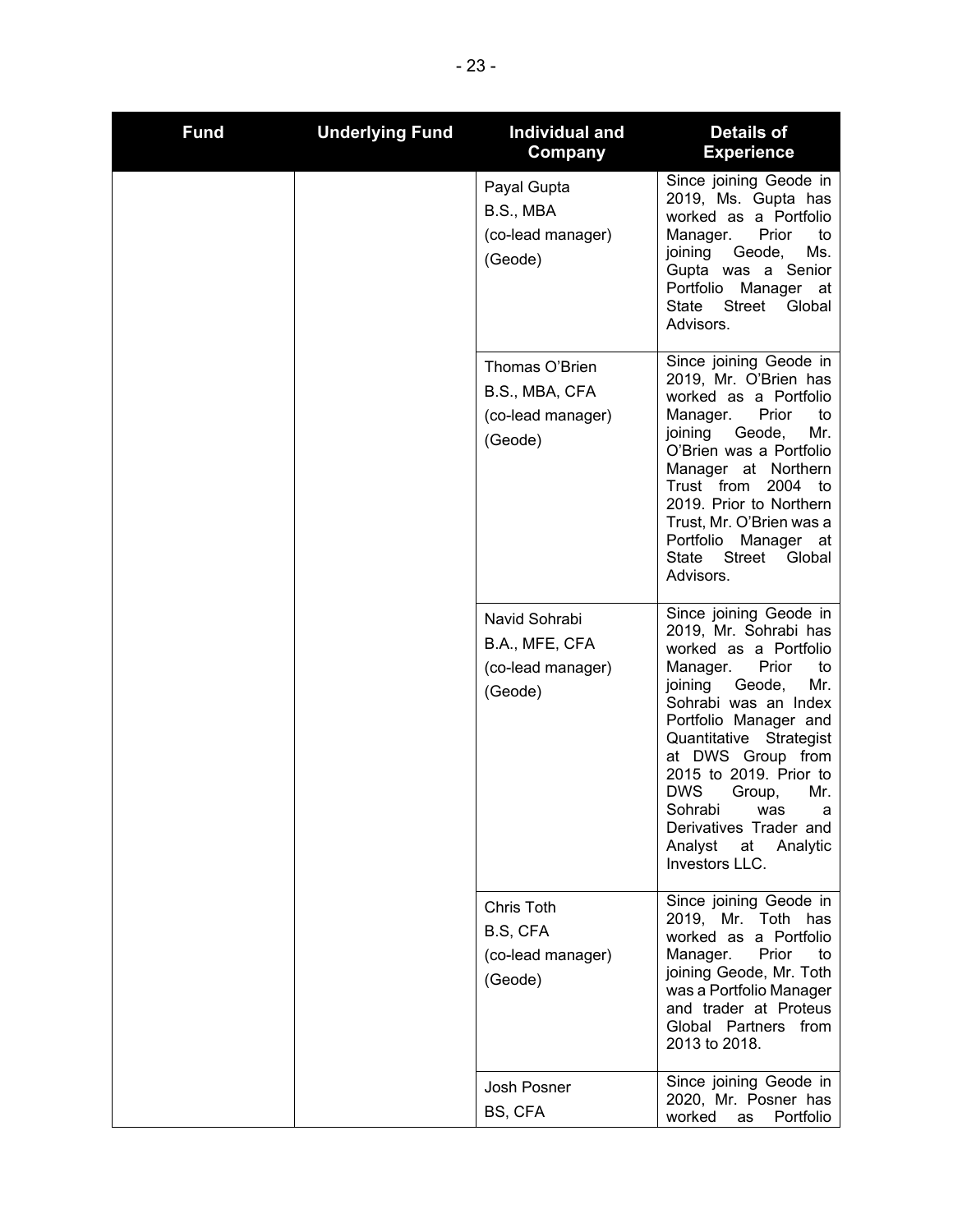| <b>Fund</b>                                             | <b>Underlying Fund</b>                             | <b>Individual and</b><br>Company                                  | <b>Details of</b><br><b>Experience</b>                                                                                                                                                                                                              |
|---------------------------------------------------------|----------------------------------------------------|-------------------------------------------------------------------|-----------------------------------------------------------------------------------------------------------------------------------------------------------------------------------------------------------------------------------------------------|
|                                                         |                                                    | (co-lead manager)<br>(Geode)                                      | Prior<br>Manager.<br>to<br>joining<br>Geode,<br>Mr.<br>Posner<br>was<br>an<br>assistant<br>portfolio<br>and<br>equity<br>manager<br>trader at Vanguard, LLC<br>from 2016 to 2020, and<br>had held various other<br>roles at Vanguard since<br>2006. |
| Fidelity All-in-One All<br><b>Conservative ETF Fund</b> | Fidelity All-in-One All<br><b>Conservative ETF</b> | Louis Bottari<br>B.S.<br>(co-lead manager)<br>(Geode)             | See above.                                                                                                                                                                                                                                          |
|                                                         |                                                    | Deane Gyllenhaal<br>B.S., MBA<br>(co-lead manager)<br>(Geode)     | See above.                                                                                                                                                                                                                                          |
|                                                         |                                                    | Dan Glenn<br>B.S., MBA<br>(co-lead manager)<br>(Geode)            | See above.                                                                                                                                                                                                                                          |
|                                                         |                                                    | <b>Peter Matthew</b><br>B.S.<br>(co-lead manager)<br>(Geode)      | See above.                                                                                                                                                                                                                                          |
|                                                         |                                                    | Robert Regan<br><b>B.S., M.S.</b><br>(co-lead manager)<br>(Geode) | See above.                                                                                                                                                                                                                                          |
|                                                         |                                                    | Payal Gupta<br>B.S., MBA<br>(co-lead manager)<br>(Geode)          | See above.                                                                                                                                                                                                                                          |
|                                                         |                                                    | Thomas O'Brien<br>B.S., MBA, CFA                                  | See above.                                                                                                                                                                                                                                          |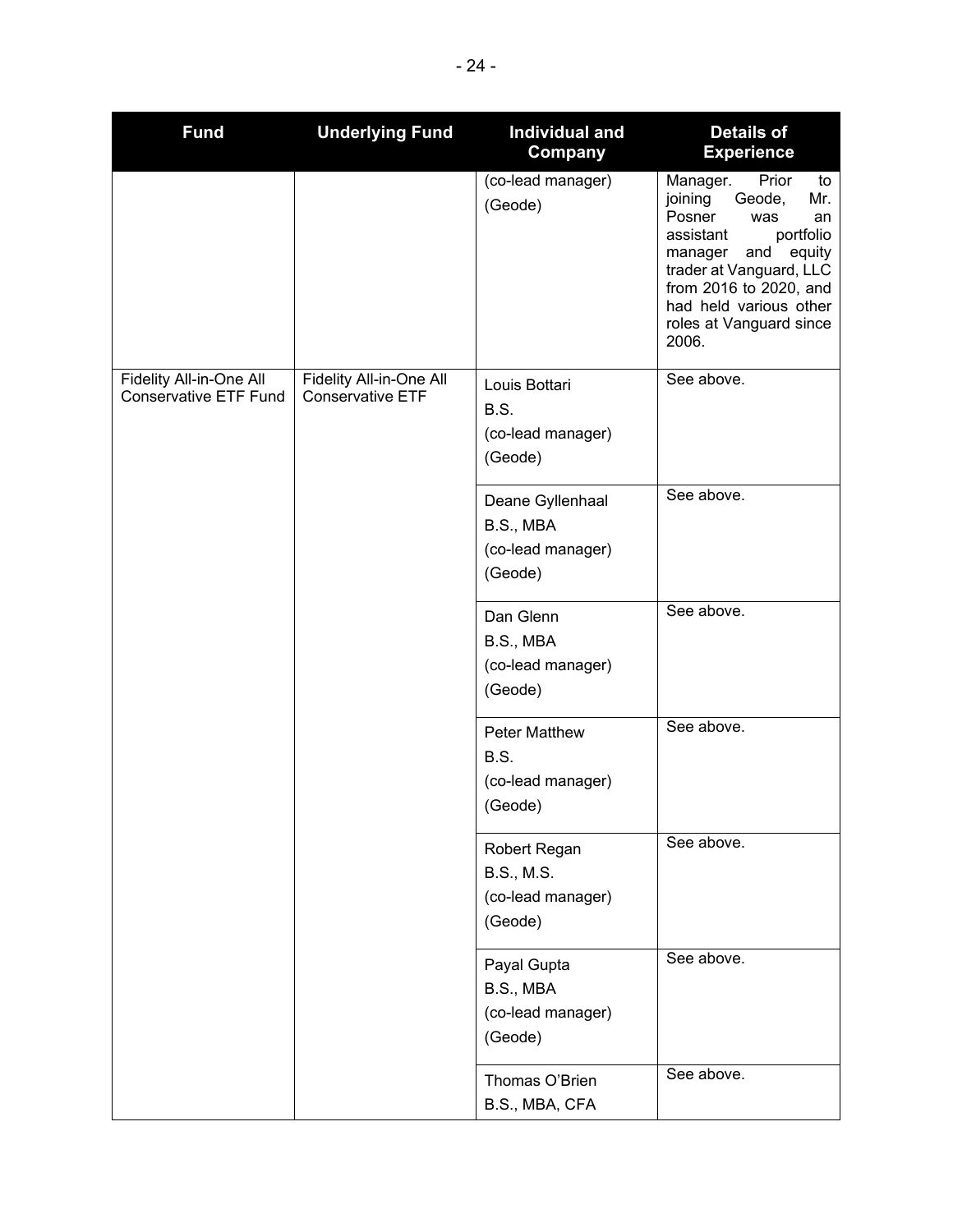| <b>Fund</b> | <b>Underlying Fund</b> | Individual and<br>Company | <b>Details of</b><br><b>Experience</b> |
|-------------|------------------------|---------------------------|----------------------------------------|
|             |                        | (co-lead manager)         |                                        |
|             |                        | (Geode)                   |                                        |
|             |                        | Navid Sohrabi             | See above.                             |
|             |                        | B.A., MFE, CFA            |                                        |
|             |                        | (co-lead manager)         |                                        |
|             |                        | (Geode)                   |                                        |
|             |                        | Chris Toth                | See above.                             |
|             |                        | B.S, CFA                  |                                        |
|             |                        | (co-lead manager)         |                                        |
|             |                        | (Geode)                   |                                        |
|             |                        | Josh Posner               | See above.                             |
|             |                        | BS, CFA                   |                                        |
|             |                        | (co-lead manager)         |                                        |
|             |                        | (Geode)                   |                                        |

Quarterly reviews of the Funds are conducted by the senior investment officers at Fidelity responsible for oversight of the portfolio managers of the Funds. The quarterly reviews include the analysis of the Funds' performance over the previous quarter and a review of the portfolio managers' outlook for the Funds.

General investment policy and direction in respect of the Funds, but not specific investment decisions, are subject to the oversight of Fidelity's and/or the Sub-Adviser's Chief Investment Officer who completes monthly and quarterly reviews. The monthly reviews include the review of each portfolio manager's current investment strategy, derivatives use (if any), Fund performance as compared to the Fund's benchmark, country, sector and stock weightings and portfolio holdings. The quarterly reviews include the analysis of the Funds' performance over the previous quarter using performance attribution to outline the sources of performance, including stock selection, asset mix and currency effects, and a review of each portfolio manager's outlook for the Funds.

#### Brokerage Arrangements

Decisions as to the purchase and sale of portfolio securities and decisions as to the execution of all portfolio transactions, including selection of market, dealer or broker, and the negotiation, where applicable, of commissions are made by Fidelity or the applicable sub-adviser for the Funds and the underlying funds, as applicable (the **"Advisers**").

In selecting brokers, many factors will be considered in the context of a particular trade and in regard to the Advisers' overall responsibilities with respect to each Fund and to other investment accounts the Advisers manage. Factors deemed relevant may include the following: (i) price; (ii) size and type of the transaction; (iii) reasonableness of compensation to be paid; (iv) speed and certainty of trade executions, including the broker's willingness to commit capital; (v)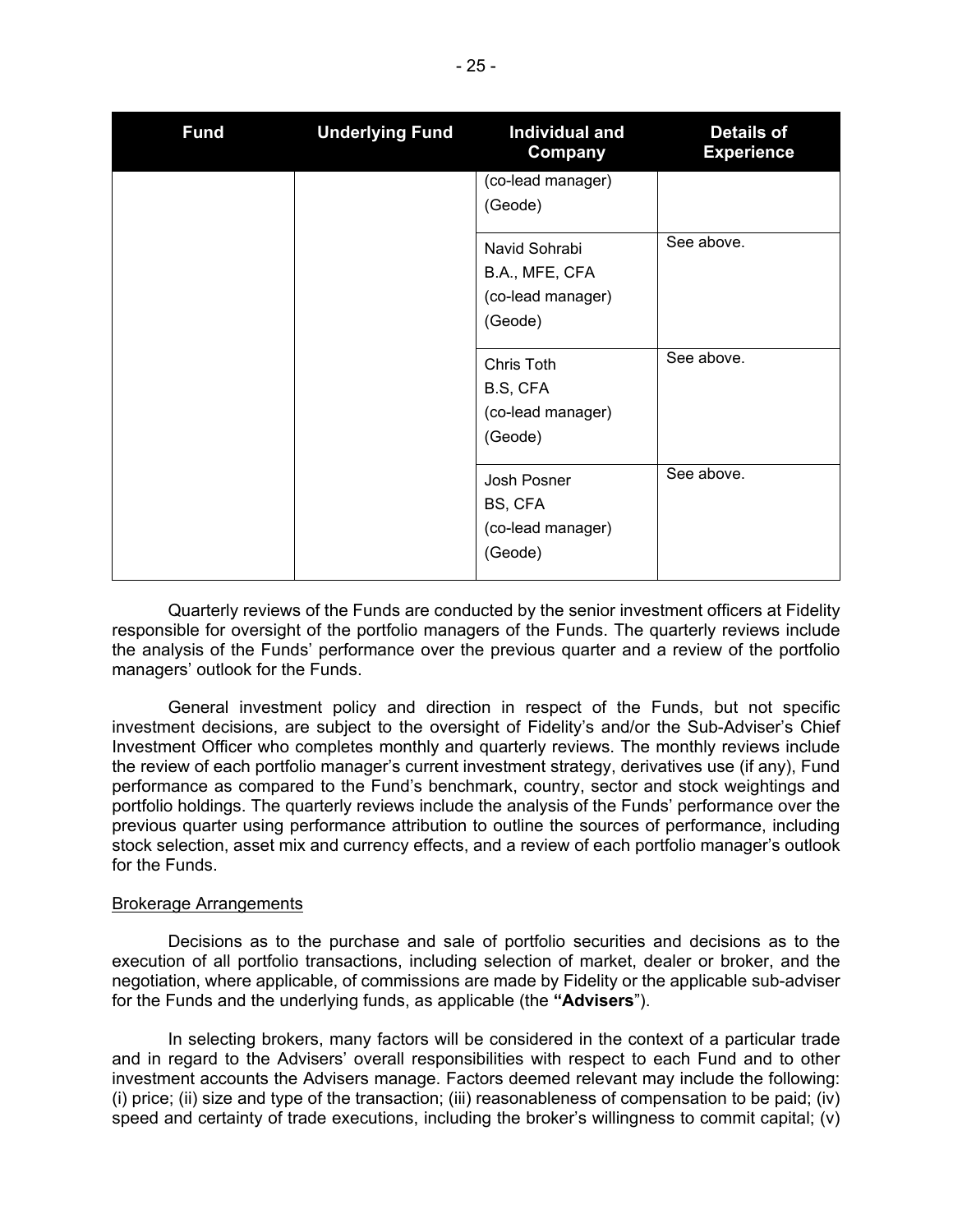nature of markets on which the security is to be purchased or sold; (vi) the availability of liquidity in the security; (vii) reliability of a market center or broker; (viii) overall trading relationship with the broker; (ix) assessment of whether and how closely the broker will likely follow instructions; (x) degree of anonymity that a particular broker or market can provide; (xi) the potential for avoiding market impact; (xii) the execution services rendered on a continuing basis; (xiii) the execution efficiency, settlement capability and financial condition of the firm; (xiv) arrangements for payment of fund expenses, if applicable; and (xv) the provision of additional brokerage and research products and services, if applicable. Notwithstanding the factors listed above, in effecting portfolio transactions, overall service and prompt execution of orders on favourable terms will be of primary consideration.

Portfolio transactions may be executed with brokers who provide research services to assist the Advisers with their investment management responsibilities. Such services include reports and analysis which are used to assist with investment decisions in the following subject areas: economic, industry, company, municipal, sovereign, legal or political research reports, market colour commentary, company meeting facilitation, compilation of securities prices, earnings, dividends and similar data, quotation services, data, information and other services, analytical computer software and services and investment recommendations.

The Advisers have established procedures to assist them in making a good faith determination that their clients, including the Funds and the underlying funds, as applicable, receive a reasonable benefit considering the value of research goods and services and the amount of brokerage commissions paid.

The Advisers may enter into commission sharing arrangements ("**CSA**") whereby the Funds and the underlying funds, as applicable, pay a bundled commission into a CSA account maintained by the broker for order execution and research goods and services. The Advisers direct the broker to use the CSA account to pay for research goods and services. Research goods and services must be used to assist with investment or trading decisions or with effecting securities transactions. The research goods and services that are purchased through CSAs generally support broad categories of investment mandates. In order to ensure that the Funds and the underlying funds are receiving reasonable benefit from CSAs, the Advisers use an annual budget process to ensure that: (i) only eligible research goods and services are purchased; (ii) such research goods and services add value to the Advisers' quantitative or qualitative reviews and are not duplicated by other goods or services; (iii) the cost of such research goods and services are reasonable given the nature of the investment mandates, the availability of alternative services and the extent to which the research good or service is used; and (iv) the research good or service is paid for by the Funds and underlying funds which will benefit from the research goods and services**.**

As a result of the revised Markets in Financial Instruments Directive (also known as MiFID II) in the European Economic Area, effective on January 3, 2018, certain Advisers and their affiliated or related entities that are regulated under MiFID II will no longer be using a CSA account to pay for research goods and services. Instead, these Advisers will use and maintain separate research payment accounts ("**RPA**") whereby the Funds will pay an unbundled commission into the RPA account for research goods and services. The Advisers will instruct payment for research goods and services from the RPA account in accordance with the enumerated criteria mentioned above.

The key differences between a CSA account and an RPA account is that: (i) the CSA account is maintained by the broker while the RPA account is maintained by the Advisers; and (ii) the CSA account allocates payments for research goods and services to the Funds on pro-rata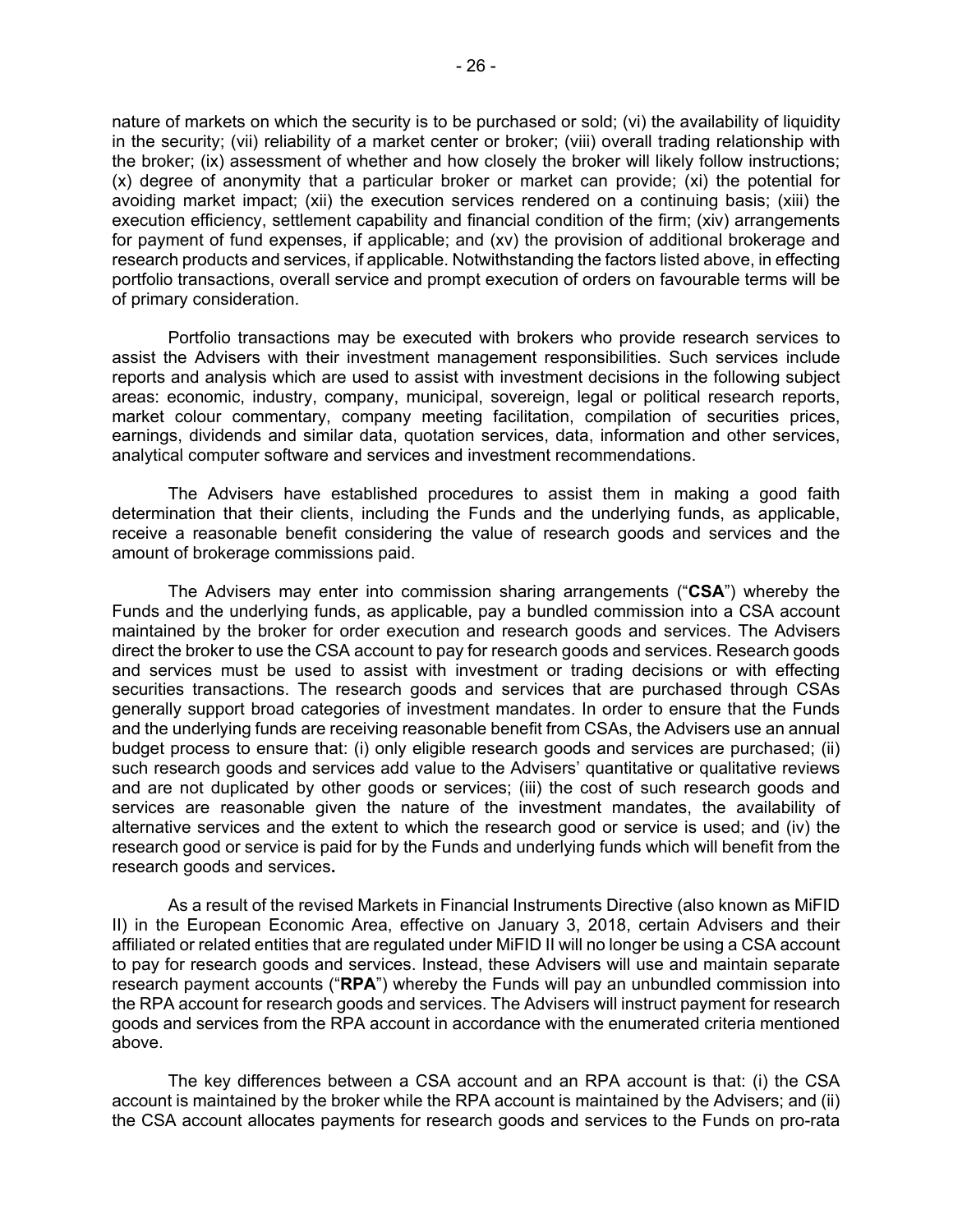trading activity while the RPA account allocates payments based on the pro-rata net assets of the Funds.

The Advisers may place trades with certain affiliated brokers, and in doing so determine that their trade execution capabilities and costs are comparable to those of non-affiliated, qualified brokerage firms. In addition, the Advisers may place trades with brokers that use affiliated companies as a clearing agent. With respect to client trades that are executed by affiliates, the Advisers seek to ensure that the trade execution obtained is comparable to that of unaffiliated brokers and that the continued use of such affiliate is appropriate.

Where brokerage transactions involving client brokerage commissions of the Funds and the underlying funds, as applicable, have been or might be directed to a broker in return for the provision of any good or service by the broker or a third party, other than order execution, the names of such dealers or third parties will be provided upon request by contacting Fidelity at 1 800-263-4077 or via email at [cs.english@fidelity.ca](mailto:cs.english@fidelity.ca) (for assistance in English) or [sc.francais@fidelity.ca](mailto:sc.francais@fidelity.ca) (for assistance in French).

## **Custodian**

The Funds have entered into a Master Mutual Fund Custodial Services Agreement (the "**Custodian Agreement**") dated as of November 16, 2012, as amended, with State Street Trust Company Canada (the "**Custodian**") of Toronto, Ontario to act as custodian of the Funds' portfolio securities. The Custodian Agreement continues indefinitely for the Funds unless terminated upon 180 days' written notice by the Custodian, upon 30 days' written notice given by the Funds, or upon receipt of written notice by the Custodian from the Funds in circumstances where the Funds have determined that there is a reasonable basis to conclude that the Custodian is insolvent or that its financial condition is deteriorating in a material respect.

The cash, securities and other assets of the Funds will be held by the Custodian at its principal office or at one or more of its branch offices or at offices of sub-custodians appointed by the Custodian domestically or in other countries. The Custodian may also provide foreign exchange services to the Funds either as an agent for the Funds or as principal. The foreign exchange transactions may also be effected through an affiliate of the Custodian. Fees with respect to foreign exchange transactions may be earned by the Custodian or its affiliate.

Where a Fund makes use of clearing corporation options, options on futures or futures contracts, the Fund may deposit portfolio securities or cash as margin in respect of such transactions with a dealer, or in the case of forward contracts, with the other party thereto, in any such case in accordance with the policies of the Canadian securities authorities.

# Auditor

The auditor of the Funds is PricewaterhouseCoopers LLP of Toronto, Ontario. Any change in the auditor of a Fund may be made only with the approval of the IRC of the Funds and upon 60 days prior written notice to unitholders in accordance with securities regulations.

#### Registrar and Transfer Agent

Pursuant to the Management Agreement, Fidelity is the registrar and transfer agent of the Funds. Fidelity maintains the register of units of the Funds at its offices in Toronto, Ontario.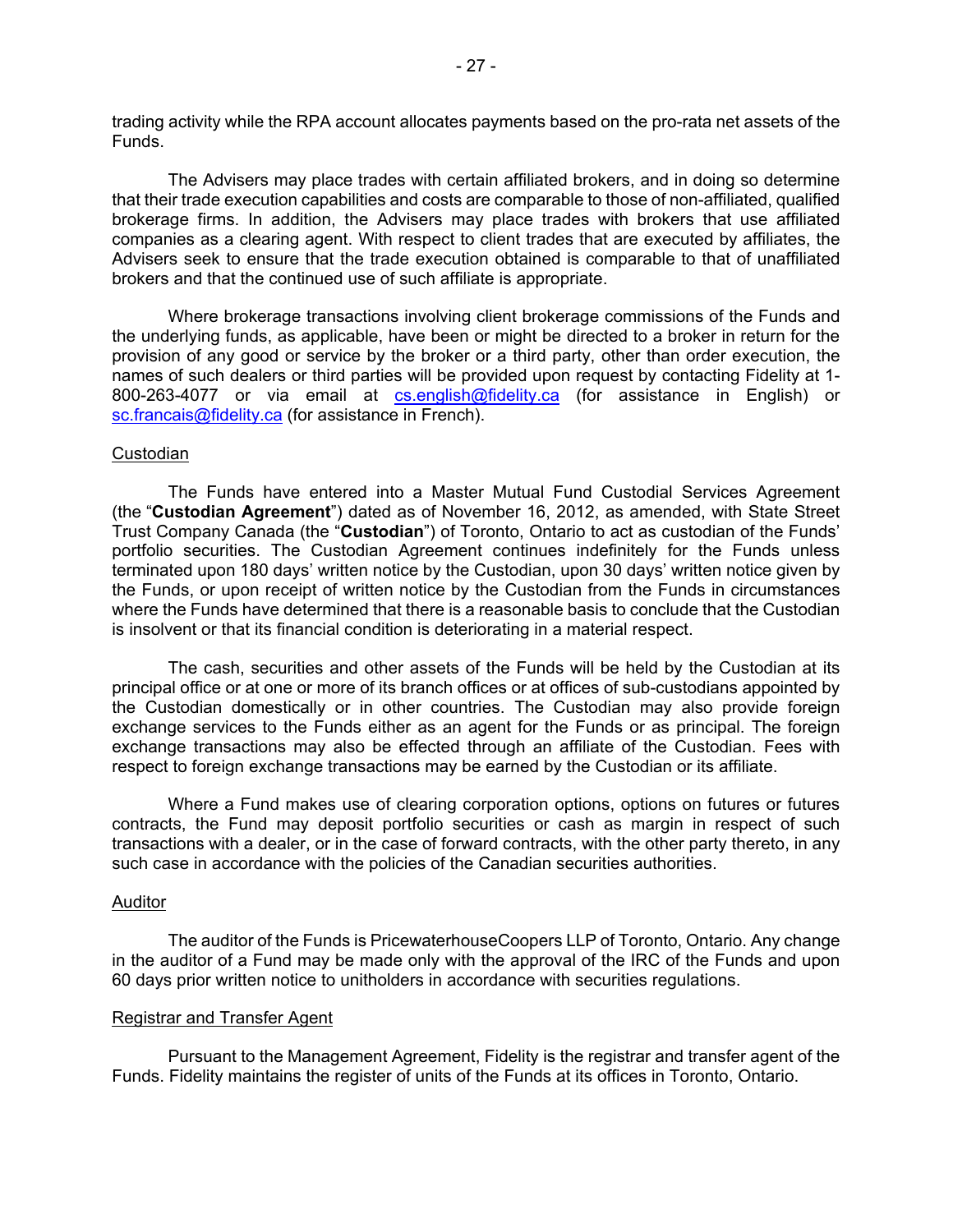## Securities Lending Agent

The Funds have entered into a Securities Lending Authorization Agreement (the "**Securities Lending Agreement**") dated as of November 16, 2012, as amended, with State Street Bank and Trust Company (the "**Securities Lending Agent**"), of Boston, Massachusetts, a sub-custodian of the Funds. The Securities Lending Agent is not an affiliate or associate of Fidelity. The Securities Lending Agreement appoints the Securities Lending Agent to act as agent for securities lending transactions for those Funds that engage in securities lending and to execute in the applicable Fund's name and on its behalf, securities lending agreements with borrowers in accordance with NI 81-102. The Securities Lending Agreement stipulates that the collateral received by a Fund in a securities lending transaction must have a market value of at least 105% of the value of the securities loaned. Under the Securities Lending Agreement, the Securities Lending Agent indemnifies the Funds from certain losses incurred in connection with the Securities Lending Agent's breach of its standard of care and default by a borrower. The Securities Lending Agreement may be terminated with respect to any Fund at any time with or without cause by either party upon delivery to the other party of written notice specifying the date of such termination, which shall not be less than five days after the receipt of such notice.

## Other Service Providers

Fidelity has an arrangement with Fidelity Service Company, Inc. (**"FSC"**) of Boston, Massachusetts for FSC to provide fund accounting and investment management support services to the Funds, including calculating the daily Net Asset Value per unit for the Funds. These services are provided by Fidelity Fund and Investment Operations (FFIO), a division of FSC. The agreement between Fidelity and FSC is in effect for an indefinite period and continues in force unless terminated by a party giving six months prior written notice.

# <span id="page-29-0"></span>8. CONFLICTS OF INTEREST

## Principal Holders of Units

As at the date of this document, Fidelity owned (beneficially and of record) units of the Funds as follows:

|       | <b>Units</b> | Percentage of<br><b>Units of the</b><br><b>Series Owned</b>                    |
|-------|--------------|--------------------------------------------------------------------------------|
| 7,000 |              | 100%                                                                           |
|       |              | 100%                                                                           |
|       |              | 100%                                                                           |
|       |              |                                                                                |
|       |              | 100%                                                                           |
|       |              | 100%                                                                           |
|       |              | 100%                                                                           |
|       |              |                                                                                |
|       |              | 100%                                                                           |
|       |              | 100%                                                                           |
|       |              | 100%                                                                           |
|       |              |                                                                                |
|       |              | 100%                                                                           |
|       |              | 7,000<br>1,000<br>7,000<br>7,000<br>1,000<br>7,000<br>7,000<br>1,000<br>15,000 |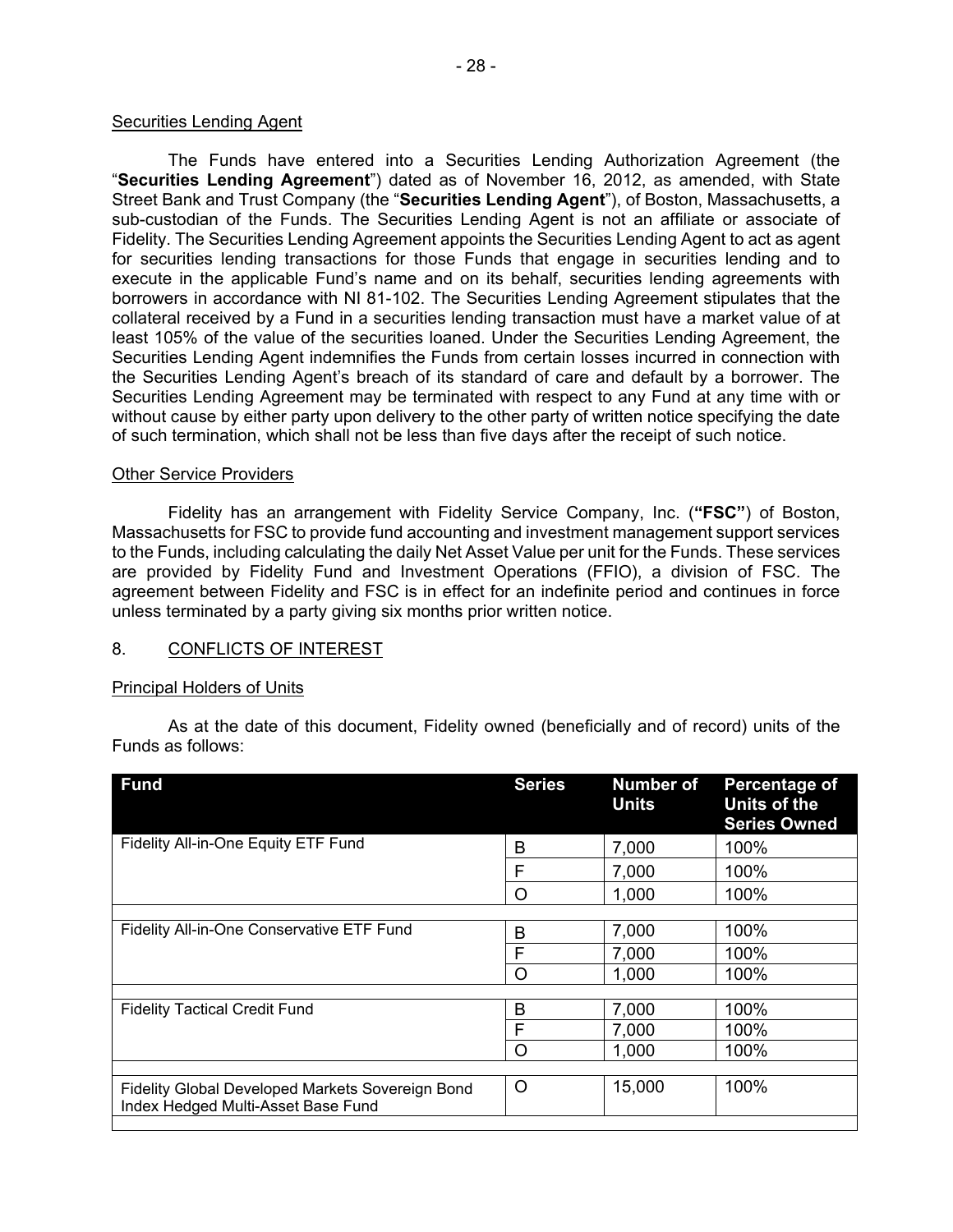| <b>Fund</b>                                                                 | Series | Units  | Number of Percentage of<br>Units of the<br><b>Series Owned</b> |
|-----------------------------------------------------------------------------|--------|--------|----------------------------------------------------------------|
| Fidelity Global Inflation-Linked Bond Index Hedged<br>Multi-Asset Base Fund |        | 15,000 | 100%                                                           |

As at the date of this document, the only shareholder known to Fidelity to own, of record or beneficially, more than 10% of the issued and outstanding shares of Fidelity was BlueJay Lux 1 S.a.r.l. which owns directly 1,000 common shares, representing 100% of the issued and outstanding common shares of Fidelity. As at the date of this document, 483A Bay Street Holdings LP owns directly 100% of the issued and outstanding shares of BlueJay Lux 1 S.a.r.l. and 483A Bay Street Holdings LP in turn is owned 49% by Fidelity Canada Investors LLC ("**FCI**") and 51% owned by FIL Limited ("FIL") of Hamilton, Bermuda (as shown in the diagram below).

As at the date of this document, members of the Johnson family, including Abigail P. Johnson, are the predominant owners, directly or through trusts, of Series B voting common units of FCI, representing 49% of the voting power of FCI. The Johnson family group and all other Series B unitholders have entered into a voting agreement under which all Series B units will be voted in accordance with the majority vote of Series B units. Accordingly, through their ownership of voting common units and the execution of the voting agreement, members of the Johnson family group may be deemed to form a controlling group with respect to FCI. As at the date of this document, members of the Johnson family group are the predominant owners, directly or through trusts or other legal structures, of FIL. While the Johnson family group's ownership of FIL voting stock may fluctuate from time to time as a result of changes in the total number of shares of FIL voting stock outstanding, it normally represents more than 25%, but under FIL's by-laws can represent no more than 48.5%, of the total votes which may be cast by all holders of FIL voting stock. Accordingly, through their ownership, members of the Johnson family group may be deemed to form a controlling group with respect to FIL.

As at the date of this document, members of the IRC did not own beneficially, directly or indirectly, in aggregate (i) any class of voting or equity securities of Fidelity, or (ii) more than 0.1% of any class of voting or equity securities of any person or company that provides services to the Funds or to Fidelity.

## Affiliated Entities



The following diagram shows the ownership structure of Fidelity.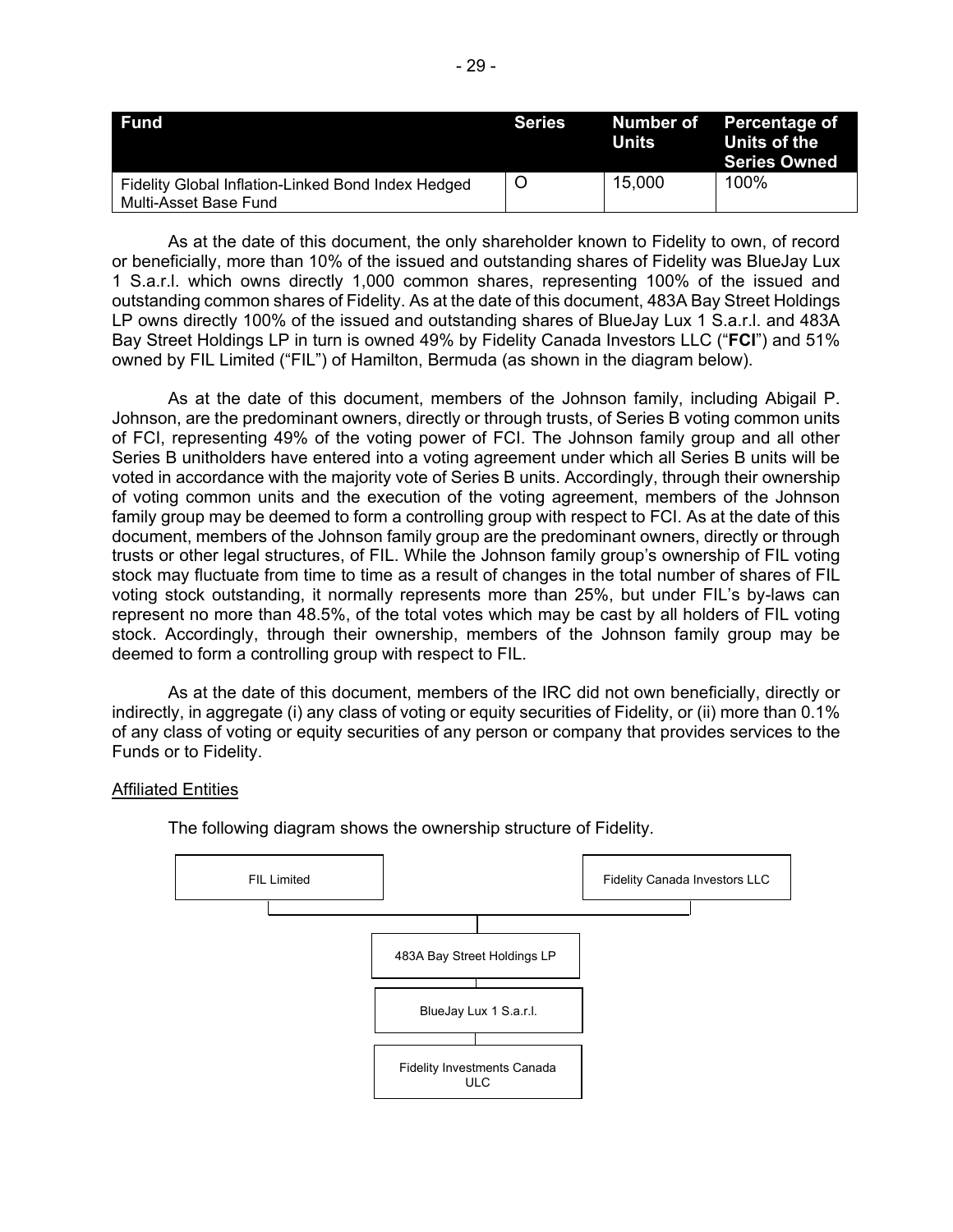The amount of fees received by Fidelity from each of the Funds will be disclosed in the audited financial statements of the respective Funds.

## <span id="page-31-0"></span>9. FUND GOVERNANCE

## General

Each Fund is organized as a trust. Fidelity, as Manager and trustee, is ultimately responsible for fund governance, which is the responsibility of Fidelity's board of directors. Currently, the board of directors consists of ten individuals. Five members of the board, Mr. Hall, Mr. Myers, Mr. Eccleton, Mr. Pringle, and Mr. Wilkinson, are independent in that they are not members of the management of Fidelity nor are they employed by Fidelity or any of its affiliates. Details of the members of Fidelity's board of directors are described above under "Executive Officers and Directors of Fidelity".

#### Members and Mandate of the IRC

As at the date of this annual information form, the following individuals are the members of the IRC of the Fidelity Funds:

James E. Cook (Chair) – Etobicoke, Ontario

Douglas Nowers– Toronto, Ontario

Richard J. Kostoff – Toronto, Ontario

Frances Horodelski – Toronto, Ontario

The following is the mandate of the IRC as required under NI 81-107:

- (a) review a conflict of interest matter, including any related policies and procedures, referred to it by Fidelity and make recommendations to Fidelity regarding whether the proposed action of Fidelity in respect of the conflict of interest matter achieves a fair and reasonable result for the applicable Fidelity Funds;
- (b) consider and approve, if deemed appropriate, Fidelity's proposed action on a conflict of interest matter that Fidelity refers to the IRC for approval; and
- (c) perform such other duties, recommendations and approvals as may be permitted of the IRC under applicable securities laws.

#### Policies and Practices

Fidelity and the Funds' and the underlying Fidelity Funds' portfolio advisers, as applicable, have developed policies that aim to manage each Fund's and each underlying fund's, as applicable, investment risks, such as market and credit risks, as well as non-investment risks, such as counterparty, trading, compliance, foreign markets and technology risks. In addition, Fidelity has adopted numerous policies to address conflicts of interest, as required by NI 81-107. The activities of all the Funds and underlying funds are monitored by Fidelity's compliance department. The chief compliance officer provides regular reports to Fidelity's board of directors.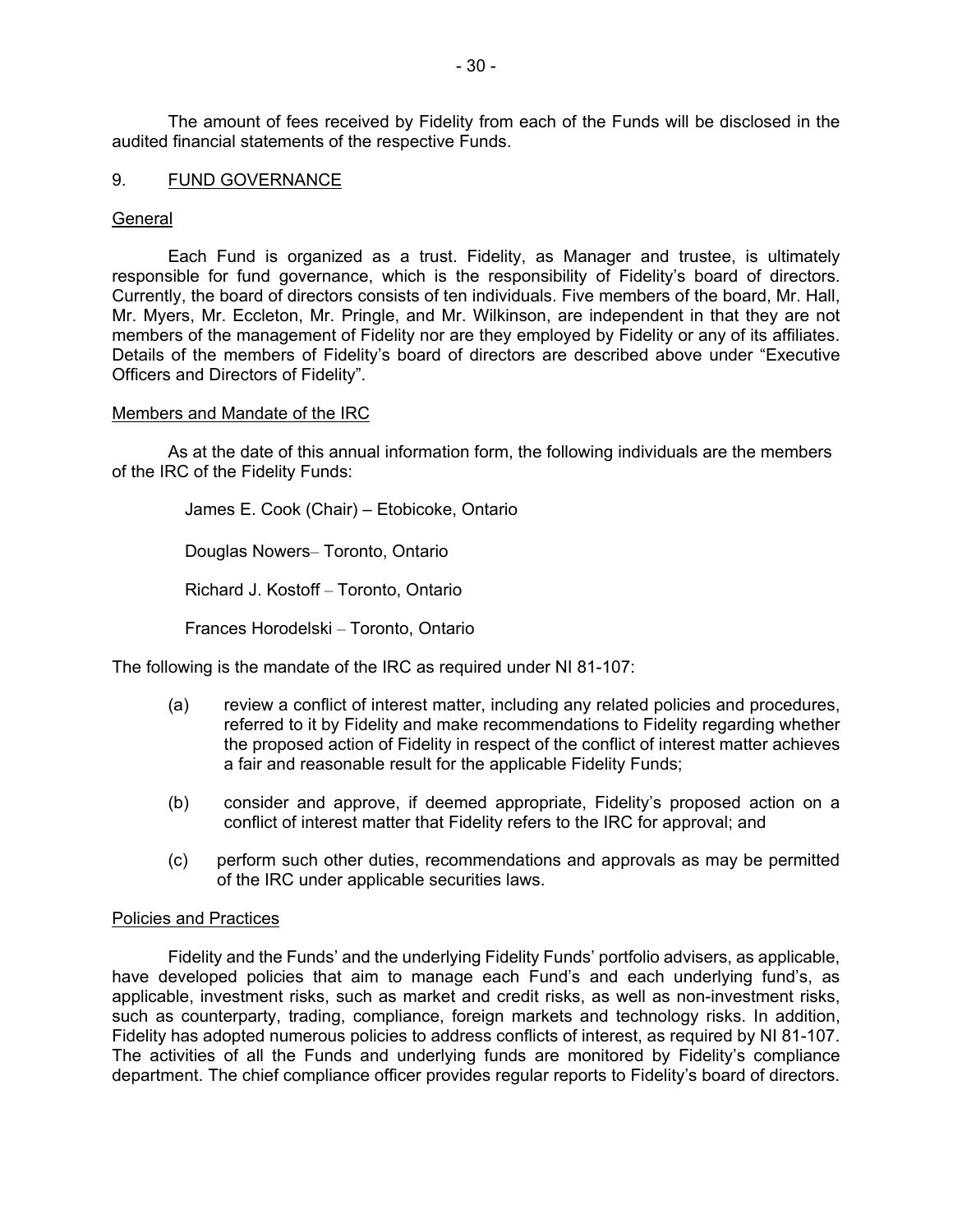When it markets and advertises the Funds, Fidelity is required to comply with certain laws and policies, including Part 15 of NI 81-102 and NI 81-105. Fidelity has established policies and procedures to ensure it complies with these requirements. For example, Fidelity has prepared an Advertising & Sales Communications Compliance Manual for internal Fidelity use. The manual is used by Fidelity's product and marketing departments when preparing advertising and other promotional materials and broadcasts. It describes the requirements of securities laws and policies as well as Fidelity's policies regarding the content of these materials and broadcasts.

Fidelity has developed a Code of Ethics. The purpose of the Code is to aim to ensure that when employees of Fidelity buy or sell securities for their personal accounts, they do not create actual or potential conflicts with the Fidelity Funds.

#### Policies related to Derivatives

The Fidelity Funds (other than money market funds) are allowed to use derivatives. See "Derivative risk" in the simplified prospectus. These Funds may use derivatives in accordance with the limits, restrictions and practices set by the Canadian Securities Administrators ("**CSA**") or as permitted under the terms of exemptive relief obtained from the CSA. Fidelity has adopted a written Derivatives Policy to aim to ensure that the use of derivatives by these Funds complies with applicable regulatory requirements and address any risk associated with derivative instruments. Fidelity has appointed a supervising officer who is responsible for the oversight of derivative activity in these Funds. In addition, compliance personnel at Fidelity review the use of derivatives as part of their ongoing review of Fund activity. At present, Fidelity does not simulate stress conditions to measure risk in connection with the use of derivatives.

## Policies related to Repurchase Transactions, Reverse Repurchase Transactions and Securities Lending Transactions

All of the Funds and the underlying Fidelity Funds may engage in repurchase transactions, reverse repurchase transactions and securities lending transactions only as permitted under securities law. The Custodian or a sub-custodian will act as agent for the Funds and the underlying Fidelity Funds in administering repurchase transactions and securities lending transactions, including negotiating the agreements, assessing the creditworthiness of counterparties and collecting the fees earned by the Funds and the underlying Fidelity Funds. The agent will also monitor the collateral provided to ensure that it remains within the prescribed limits. Fidelity has written policies and procedures in respect of reverse repurchase transactions and securities lending transactions. Fidelity sets credit limits in an effort to control risk. The Funds do not currently engage in repurchase transactions and Fidelity will develop similar policies in the event that the Funds engage in these transactions. The Fund Treasurer's Office is responsible for reviewing the written policies and procedures for reverse repurchase and securities lending transactions. At present, Fidelity does not simulate stress conditions to measure risk in connection with the use of repurchase transactions, reverse repurchase transactions and securities lending transactions.

## Policies related to Liquidity Risk Management

Liquidity risk refers to the risk that a Fund is unable to satisfy redemption requests without having a material impact on the remaining unitholders of a Fund. Liquidity risk management is part of a Fund's broader risk management process which includes documented internal compliance and fund oversight policies and procedures pertaining to the measurement, monitoring, mitigation and reporting of liquidity risks within a Fund.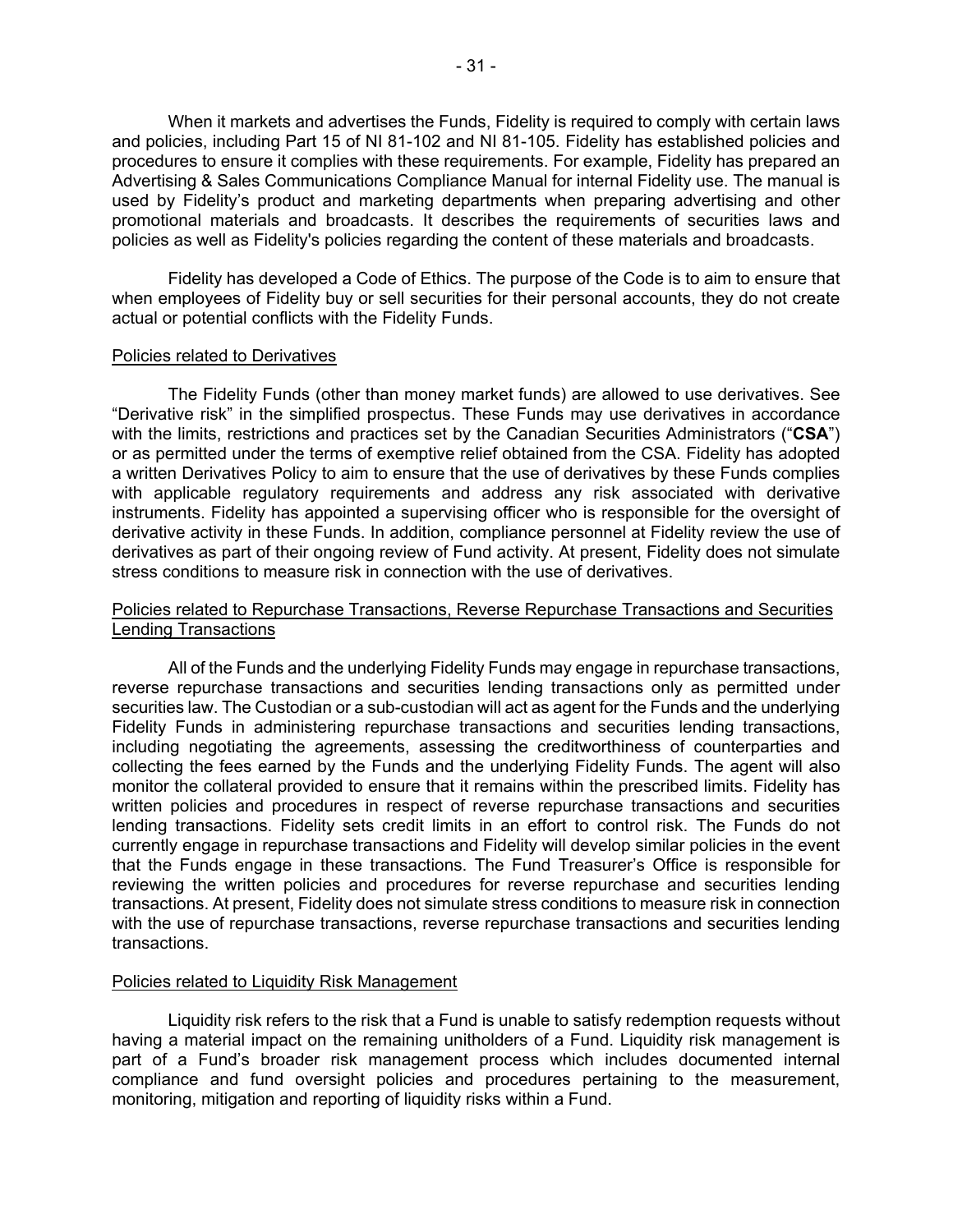Fidelity has adopted a Liquidity Risk Management Policy to promote effective liquidity risk management and reduce the risk that a Fund will be unable to satisfy redemption requests without having a material impact on the remaining unitholders of a Fund. The Fidelity Liquidity Working Group, comprised of members of Investment Compliance, Legal, Fund Treasury, Product and Investment Risk, has been established to provide oversight over Fidelity's liquidity risk management program and for the ongoing management and monitoring of the Funds' liquidity.

#### Policies related to sizable transactions

In general, sizable transactions by certain investors can disadvantage other investors in a Fund. Fidelity has adopted policies and procedures to help minimize the potential impact of sizable purchases and redemptions by an investor, or by a group of investors that follow a proprietary model portfolio of a financial advisor or dealer ("**Model Investors**"), on a Fund's other unitholders.

A retail investor will be deemed to become a sizable investor (a "**Sizable Investor**") and Model Investors may be deemed to become a sizable investing group (a "**Sizable Investing Group**"), under the policies and procedures when a purchase/switch into a Fund will cause the investor or Model Investors (in the aggregate) to own:

• More than \$5 million where the Fund's total net assets are less than \$100 million; or

• More than 5% of the Fund where the Fund's total net assets are equal to or greater than \$100 million.

We will notify you once you become a Sizable Investor in a Fund. If you are a financial advisor or dealer who manages a Sizable Investing Group, commencing on a date following the date of this annual information form, we may contact you with respect to notice obligations and/or penalties that may apply.

If you are a Sizable Investor, you will be required to provide notice to Fidelity of sizable redemptions as follows:

• Three business days' notice for redemptions constituting 3% or greater, but less than 10% of the Fund's total net assets; and

• Five business days' notice for redemptions constituting 10% or greater of the Fund's total net assets.

Sizable Investors of a Fund are subject to a 1% penalty of the value of the units that they sell/switch if they sell/switch their units of the Fund within 30 days of their most recent purchase/switch into the Fund. Sizable Investors *may* be subject to a 1% penalty of the value of the units if they fail to provide the required notice to Fidelity prior to completing a sizable redemption. This fee goes to the Fund.

If the sell/switch transaction would be subject to both a sizable redemption fee and a shortterm trading fee, the Sizable Investor will only be subject to the sizable redemption fee. For greater certainty, the total penalty applied will not exceed 1% of the value of the units sold/switched.

Where a Fund, except for an ETF Fund, invests substantially all of its assets in one underlying Fidelity Fund, we calculate the foregoing thresholds and notice periods using the total net assets of the underlying Fidelity Fund.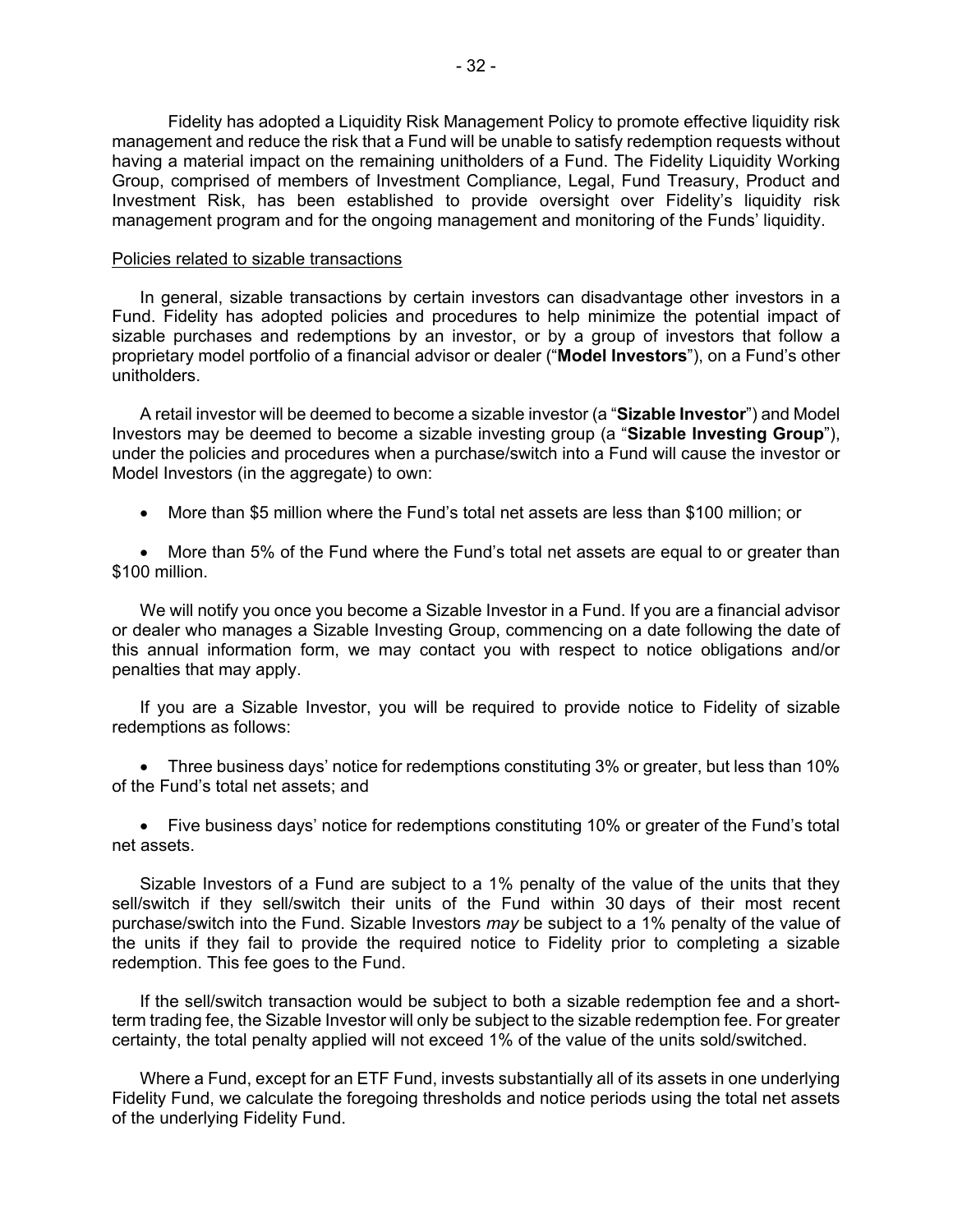## Policies related to Short-Term Trading

Fidelity has adopted policies and procedures to monitor, detect, and deter inappropriate and excessive short-term trading.

Inappropriate short-term trading means purchases and redemptions, including switches between Fidelity Funds, made within 30 days which we believe is detrimental to Fund investors, and that may take advantage of Funds with investments priced in other time zones or illiquid investments that trade infrequently.

Excessive short-term trading means frequent purchases and redemptions, including switches between Fidelity Funds, that occur within a 30-day period that we believe is detrimental to Fund investors.

Inappropriate or excessive short-term trading fees may be charged to deter individuals from using the Funds as short-term investment vehicles.

Short-term trading fees are paid to the Fund affected, and are in addition to any sales charge or switch fee. The fee is deducted from the amount you redeem or switch, or it is charged to your account, and is retained by the Fund. The types of trades that the short-term trading fee doesn't apply to include:

- units you receive if you redeem or switch units purchased by reinvesting distributions;
- switches to different series within the same Fund;
- units sold as part of a fund-of-fund program or a similar pooled investment program;
- in most cases, units sold for retirement income fund or life income fund payments;
- redemptions of money market funds;
- units sold for systematic transactions, such as automatic exchanges, preauthorized chequing plans, and systematic withdrawal programs;
- currency exchange transactions;
- units sold to pay management and advisory fees, administration fees, service fees, operating expenses, or fund costs;
- units sold as part of the Fidelity ClearPlan<sup>®</sup> Custom Fund Portfolios programs;
- redemption of series Q units sold as part of a dealer's model portfolio or other similar investment product;
- redemption of units triggered by a portfolio rebalancing within a discretionary model portfolio or asset allocation program or other similar investment product ("**discretionary investment vehicles**"), excluding fund-of-fund programs, held by multiple individual discretionary client accounts managed by a portfolio manager licensed to engage in discretionary trading on behalf of its clients. We believe the concern for inappropriate or excessive short-term trading is limited because the discretionary investment vehicle itself is not considered to be engaged in harmful short-term trading activity as they are typically acting on behalf of numerous investors. Your dealer or financial advisor needs to determine whether your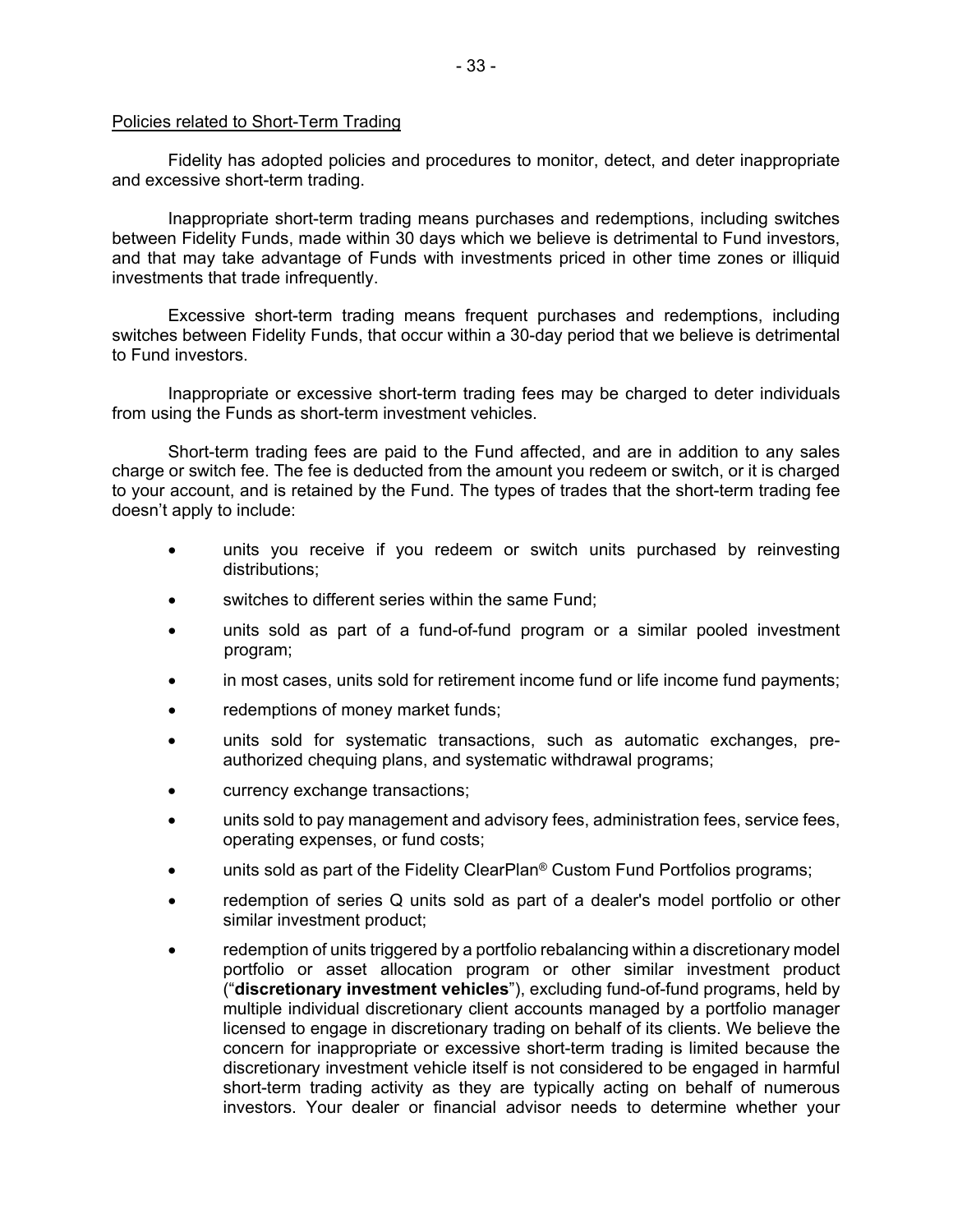accounts qualify and notify us before trade execution in order for us to waive the short-term trading fee; and

• payments made as a result of the death of the unitholder.

In addition, Fidelity may consider the following when determining whether a short-term trade or excessive trade is inappropriate or excessive:

- bona fide changes in unitholder circumstances or intentions;
- unanticipated financial emergencies; and
- unusual market circumstances.

For inappropriate short-term trading, you are charged a short-term trading fee of 1% of the value of the units if you redeem or switch units within 30 days of buying units of any series of the following Funds:

- Fidelity All-in-One Equity ETF Fund
- Fidelity All-in-One Conservative ETF Fund
- Fidelity Tactical Credit Fund

We may decide to waive the fee in certain limited circumstances, for example, the death of a unitholder. For this purpose, units held for the longest time period are treated as being redeemed first and units held for the shortest time period are treated as being redeemed last.

In addition, excessive short-term trading activity is determined by the number of redemptions or switches out of a Fund within 30 days of a purchase or switch into the Fund. For this purpose, units held for the shortest time period will be treated as being redeemed first, and units held for the longest time period are treated as being redeemed last. If you redeem or switch units of the Funds within this period, you may:

- receive a warning letter;
- be charged a short-term trading fee of up to 1% of the value of the units;
- have your account blocked from further purchases and switches for a period of time; or
- be required to redeem your account.

Further to the above sanctions, Fidelity may, in its sole discretion, restrict, reject, or cancel any purchases or switches into a Fund or apply additional sanctions where we deem activity to not be in a Fund's interests.

While we actively take steps to monitor, detect, and deter inappropriate or excessive shortterm trading, we cannot ensure that all such activity is completely eliminated.

## **Proxy Voting Guidelines**

Fidelity, in its capacity as portfolio adviser to the Funds, hires FMR (for funds sub-advised by Fidelity) and Geode to manage the proxy voting on behalf of the Funds that are sub-advised by them, in accordance with their proxy voting guidelines of the Funds (the "**Guidelines**"). The following is a description of the general principles followed by Fidelity, FMR and Geode in respect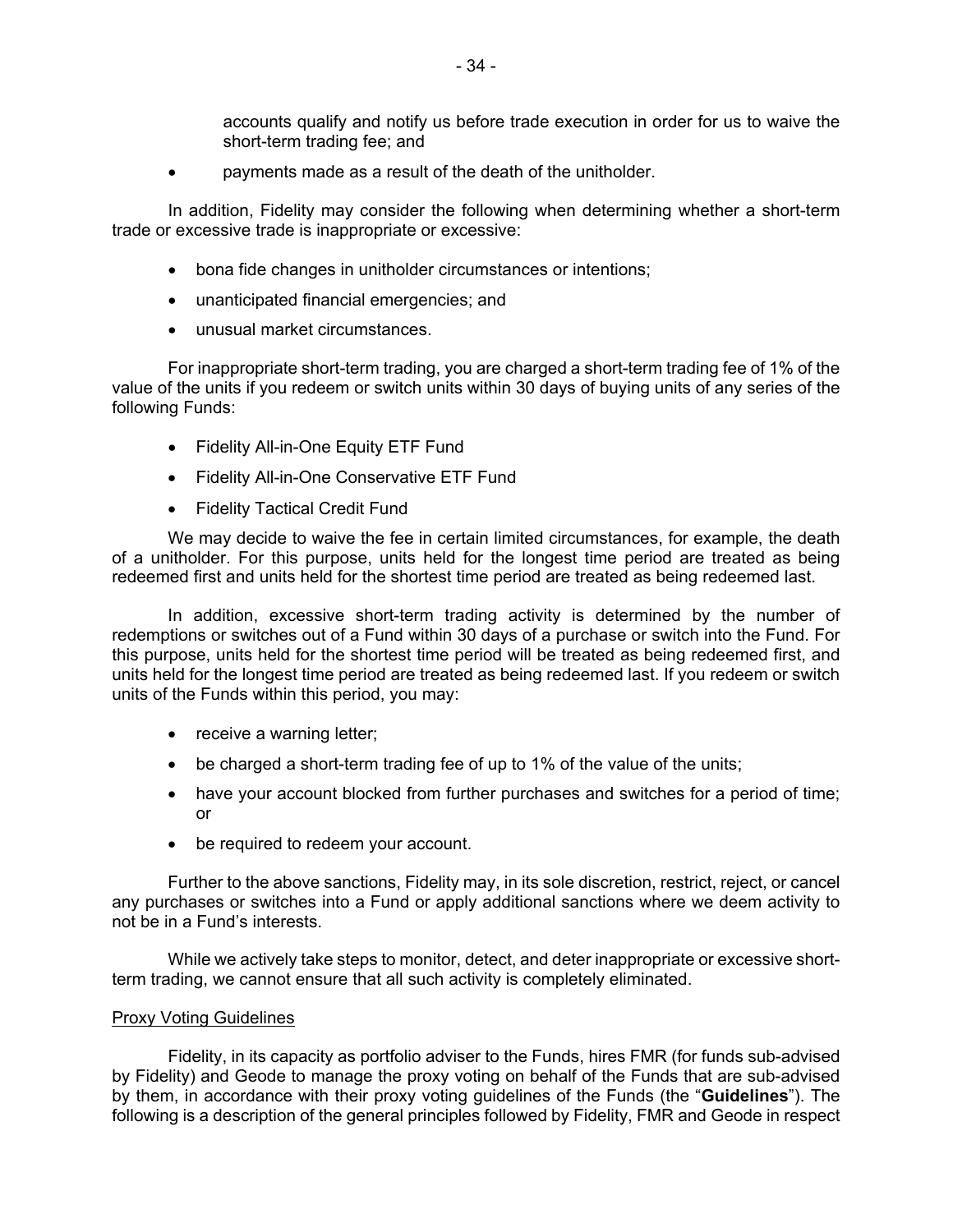of voting securities held by the Funds. Details of the specific proxy voting Guidelines followed by FMR and Geode are set out in the applicable adviser or sub-adviser Guidelines.

When a Fidelity Fund invests in an underlying fund also managed by Fidelity, FMR or Geode, as applicable, will not vote those securities of the underlying Fidelity Fund held by the top Fidelity Fund. Instead, where applicable, Fidelity will arrange for such securities of the underlying Fidelity Fund to be voted by the beneficial holders of the top Fidelity Fund.

The following Guidelines pertain to the Fidelity Funds.

# *Fund of Fund Voting*

When a Fidelity Fund invests in an underlying fund that is not managed by Fidelity, FMR and Geode will vote in the same proportion as all other unitholders of such underlying fund ("**echo voting**"). FMR and Geode may choose not to vote if "echo voting" is not operationally feasible.

## *General Principles – FMR*

- The FMR Guidelines are driven by two fundamental principles: (i) putting first the longterm interests of unitholders; and (ii) investing in companies that share the Fidelity companies' approach to creating value over the long-term. FMR will generally adhere to the FMR Guidelines in voting proxies and its stewardship principles serve as the foundation for these guidelines. FMR's evaluation of proxies reflects information from many sources, including management or shareholders of a company presenting a proposal and proxy voting advisory firms. FMR may vote individual proxies based on its assessment of each situation.
- In evaluating proxies, it is recognized that companies can conduct themselves in ways that have important environmental and social consequences. While the focus always remains maximizing long-term shareholder value, environmental, social and governance (ESG) impacts are also considered.
- Proposals not specifically addressed by the FMR Guidelines will be voted based on an evaluation of a proposal's likelihood to enhance the long-term economic returns or profitability of the company or to maximize long-term shareholder value. Fidelity will not be influenced by business relationships or outside perspectives that may conflict with the interests of the Funds and their unitholders.
- Many Funds invest in voting securities issued by foreign companies that are domiciled outside North America and are not listed on a North American securities exchange. Corporate governance standards, legal or regulatory requirements and disclosure practices in foreign countries can differ from those reflected in the FMR Guidelines. When voting proxies relating to foreign securities, FMR will generally evaluate proposals in the context of the FMR Guidelines and where applicable and feasible, take into consideration differing laws, regulations and practices in the relevant foreign market in determining how to vote securities.
- In certain jurisdictions, shareholders voting securities of a portfolio company may be restricted from trading the securities for a period of time around the shareholder meeting date. Because such trading restrictions can hinder portfolio management and could result in a loss of liquidity for a Fund, FMR will generally not vote proxies in circumstances where such restrictions apply. In addition, certain jurisdictions require voting shareholders to disclose current security ownership on a fund-by-fund basis. When such disclosure requirements apply, FMR will generally not vote proxies in order to safeguard fund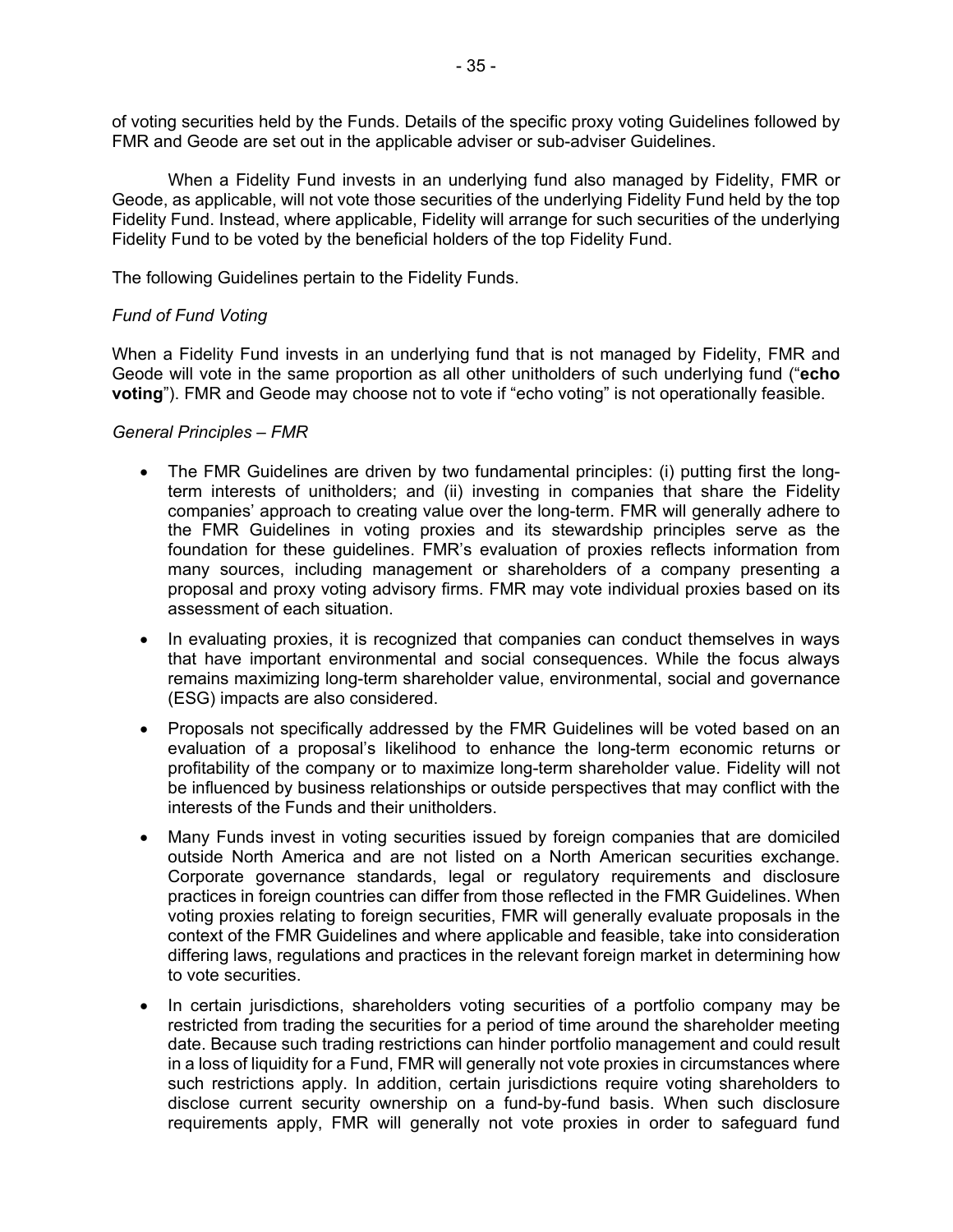holdings information.

*General Principles – Geode*

- All proxy votes shall be considered and made in a manner consistent with the best interests of Geode's clients (including shareholders of mutual fund clients) without regard to any other relationship, business or otherwise, between the portfolio company subject to the proxy vote and Geode or its affiliates.
- Geode seeks to maximize the value of investments of the Fidelity ETFs, which it believes will be furthered through (1) accountability of a company's management and directors to its shareholders, (2) alignment of the interests of management with those of shareholders (including through compensation, benefit and equity ownership programs), and (3) increased disclosure of a company's business and operations. Geode reserves the right to override any of its proxy voting policies with respect to a particular shareholder vote when such an override is, in Geode's best judgment, consistent with the overall principle of voting proxies in the best long-term economic interests of Geode's clients (including the Fidelity ETFs).
- As a general matter: (1) proxies will be voted FOR incumbent members of a board of directors and FOR routine management proposals, except as otherwise addressed under the Geode Guidelines; (2) shareholder and non-routine management proposals addressed by these policies will be voted as provided in the Geode Guidelines; and (3) shareholder and non-routine management proposals not addressed by these policies will be evaluated and voted by members of Geode's Operations Committee based on fundamental analysis and/or research and recommendations provided by an established commercial proxy advisory service, other third-party service providers, appropriate departments within Geode, and the oversight of Geode's Operations Committee.
- When voting the securities of non-U.S. issuers, Geode will evaluate proposals in accordance with the Geode Guidelines, but will also take local market standards and best practices into consideration. Geode may also limit or modify its voting at certain non-U.S. meetings (e.g., if shares are required to be blocked or reregistered in connection with voting).

The policies and procedures relating to proxy voting are available on request, at no cost, by calling us at 1-800-263-4077, by sending us an e-mail at [cs.english@fidelity.ca](mailto:cs.english@fidelity.ca) (for assistance in English) or [sc.francais@fidelity.ca](mailto:sc.francais@fidelity.ca) (for assistance in French) or on our website at [www.fidelity.ca.](http://www.fidelity.ca/) Each Fund's proxy voting record for the most recent period ended June 30 of each year is available free of charge to any unitholder of the Fund upon request at any time after August 31 of that year. It can also be viewed on our website at [www.fidelity.ca.](http://www.fidelity.ca/)

## <span id="page-37-0"></span>10. FEES AND EXPENSES

## Fee Reductions

Some investors in the Funds (other than the Building Blocks), such as large investors, group plans, charitable or not-for-profit organizations, and Fidelity employees, may be eligible for reduced fees. We reduce the fees we would otherwise charge, and the Fund makes a special distribution equal to the amount of the reduction to the investor. We refer to this special distribution as a "**fee distribution**". Fee distributions are paid first out of net income and net realized capital gains allocable to the applicable series of the Fund, and then out of the capital of the Fund. Fee distributions are automatically reinvested in additional units of the relevant series of the Fund, and are not paid to investors in cash. We may, in our sole discretion, increase, decrease, or cease to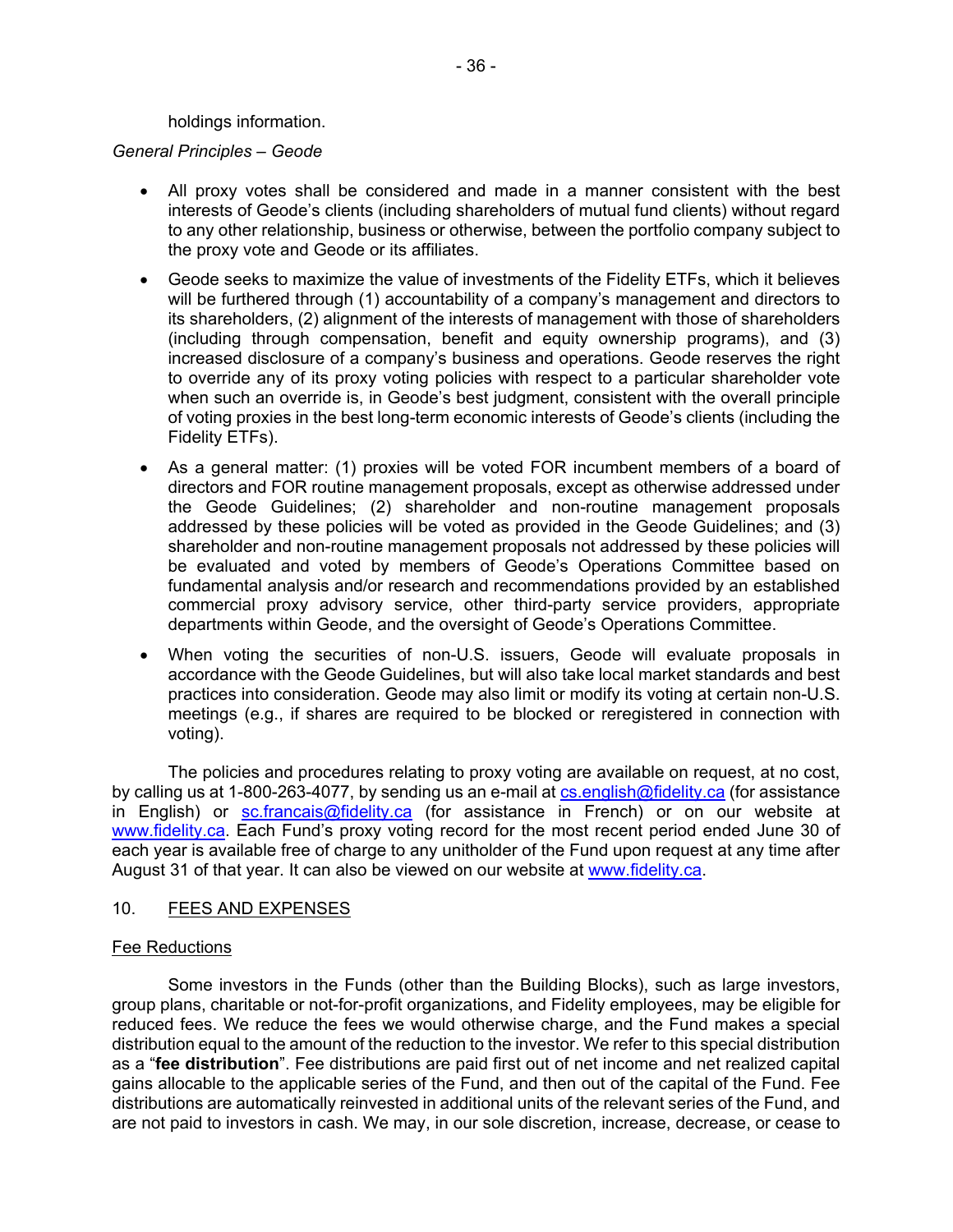make any fee distributions to any investor at any time. The income tax consequences of fee distributions made by the Funds generally will be borne by the investors receiving the fee distributions.

## *Fidelity Preferred Program (excluding the ETF Funds)*

All holders of Series B and F units are part of the Fidelity Preferred Program and pay declining combined management and advisory fees and administration fees (before sales tax) based on a tiered structure through the use of automatic fee distributions. The tier for which you are eligible is based on your total investments with us, as follows:

| <b>Tier</b> | <b>Asset Level</b>        |
|-------------|---------------------------|
|             | \$250,000 - \$999,999     |
| 2           | \$1,000,000 - \$2,499,999 |
| 3           | \$2,500,000 - \$4,999,999 |
| 4           | \$5,000,000 - \$9,999,999 |
| 5           | $$10,000,000+$            |

The higher the tier, the lower the combined management and advisory fees and administration fees (before sales tax) associated with holding your units as a result of automatic fee distributions that you will receive directly from the Fund. Fee distributions are accrued daily based on the tier for which you qualify on the previous day and paid monthly as a reinvestment in the same series of units of the Fund that you own. The amount of a fee distribution increases with each tier. The amount of each fee distribution (before sales tax) for each tier is set out in each Fund's profile in the simplified prospectus, as applicable.

An investor only becomes eligible for a tier once the investor's holdings in the Funds and other Fidelity Funds reaches a minimum of \$250,000, for an individual, or \$500,000, for a Fidelity Preferred Program financial group, provided that the Fidelity Preferred Program financial group has a primary account holder who holds Fidelity Funds valued at a minimum of \$250,000.

Fidelity offers account-linking as part of the Fidelity Preferred Program to you if your dealer and your financial advisor choose to participate. The account-linking that is part of the Fidelity Preferred Program is optional for your dealer and your financial advisor. If your dealer and your financial advisor participate in this account-linking program, your financial advisor must complete a "Fidelity Preferred Program Account Linking Form". This form requires you to advise your financial advisor of the accounts that qualify to be part of the Fidelity Preferred Program financial group. You are responsible for ensuring that your financial advisor is aware of all of the accounts that should be linked or listed in the Account Linking Form.

If you hold your units through a discount brokerage platform and your discount broker has entered into the appropriate eligibility agreement, you may wish to participate in the accountlinking program as part of the Fidelity Preferred Program. If you choose to participate in this account-linking program, you must complete a "Fidelity Preferred Program Account Linking Form", which you can obtain by contacting Fidelity. You are responsible for advising Fidelity of the accounts that qualify to be part of the Fidelity Preferred Program financial group.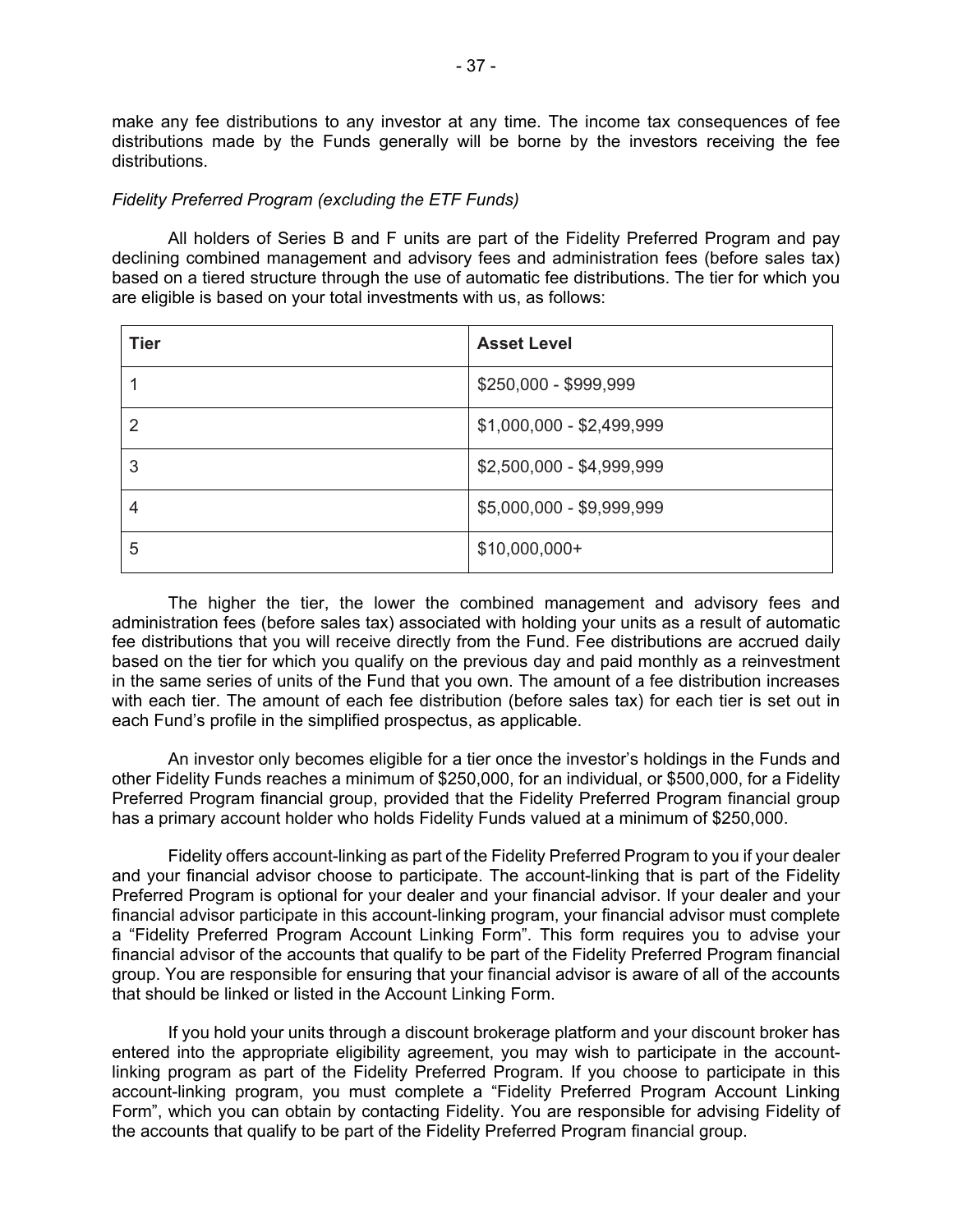Once a Fidelity Preferred Program financial group is created, the primary account holder can leave that Fidelity Preferred Program financial group without consequence to the Fidelity Preferred Program financial group, as long as the Fidelity Preferred Program financial group maintains minimum total investments with us, as set out below.

In addition, in determining your eligibility for the Fidelity Preferred Program, we will automatically link accounts of the same individual, not including joint accounts or corporate accounts, for which the following information, as provided to us by you (if you hold your units through a discount brokerage platform) or your dealer, is identical: (i) your name; (ii) your address; and (iii) the dealer representative code. This means that, for example, if you have two or more accounts with the same dealer, provided your dealer maintains these accounts under the same dealer representative code and your name and address on these accounts is identical, they will be automatically linked by us.

A Fidelity Preferred Program financial group is all accounts held by the primary account holder, who must be an individual holding a minimum of \$250,000 in Fidelity Funds, and the following individuals and entities that are related to that investor:

- The primary account holder's spouse, at the primary account holder's election, former spouses may remain part of the Fidelity Preferred Program financial group.
- The primary account holder's children, grandchildren and great-grandchildren, in each case, including adoptive and step-children, and the spouses of these persons.
- Accounts in the names of companies for which one or more members of the Fidelity Preferred Program financial group are beneficial owners of greater than 50% of the voting equity.

In all cases the accounts must be held with the same financial advisor and dealer. You should let your financial advisor know of any such relationship. To create a Fidelity Preferred Program financial group, you (if you hold your units through a discount brokerage platform) or your dealer must complete and submit an account linking form and disclose the accounts that are part of the Fidelity Preferred Program financial group. Once a Fidelity Preferred Program financial group is created, the primary account holder can leave that Fidelity Preferred Program financial group without consequence to the Fidelity Preferred Program financial group as long as the Fidelity Preferred Program financial group maintains a minimum total investment with us of \$250,000.

Unless an individual's total investments with us falls below \$150,000 or a Fidelity Preferred Program financial group's total holdings with us falls below \$250,000, we do not switch investors out of the first tier.

These minimums are intended to provide investors with flexibility in connection with major life events. We reserve the right to switch investors and Fidelity Preferred Program financial groups out of a tier if, in our view, the investor or the members of the Fidelity Preferred Program financial group are misusing this flexibility to fall below the applicable initial investment minimum.

Once you are invested in Series B or F units, the calculation of your total investments with us for the purposes of moving you between the tiers, and determining whether you remain eligible for a tier, is based on the following: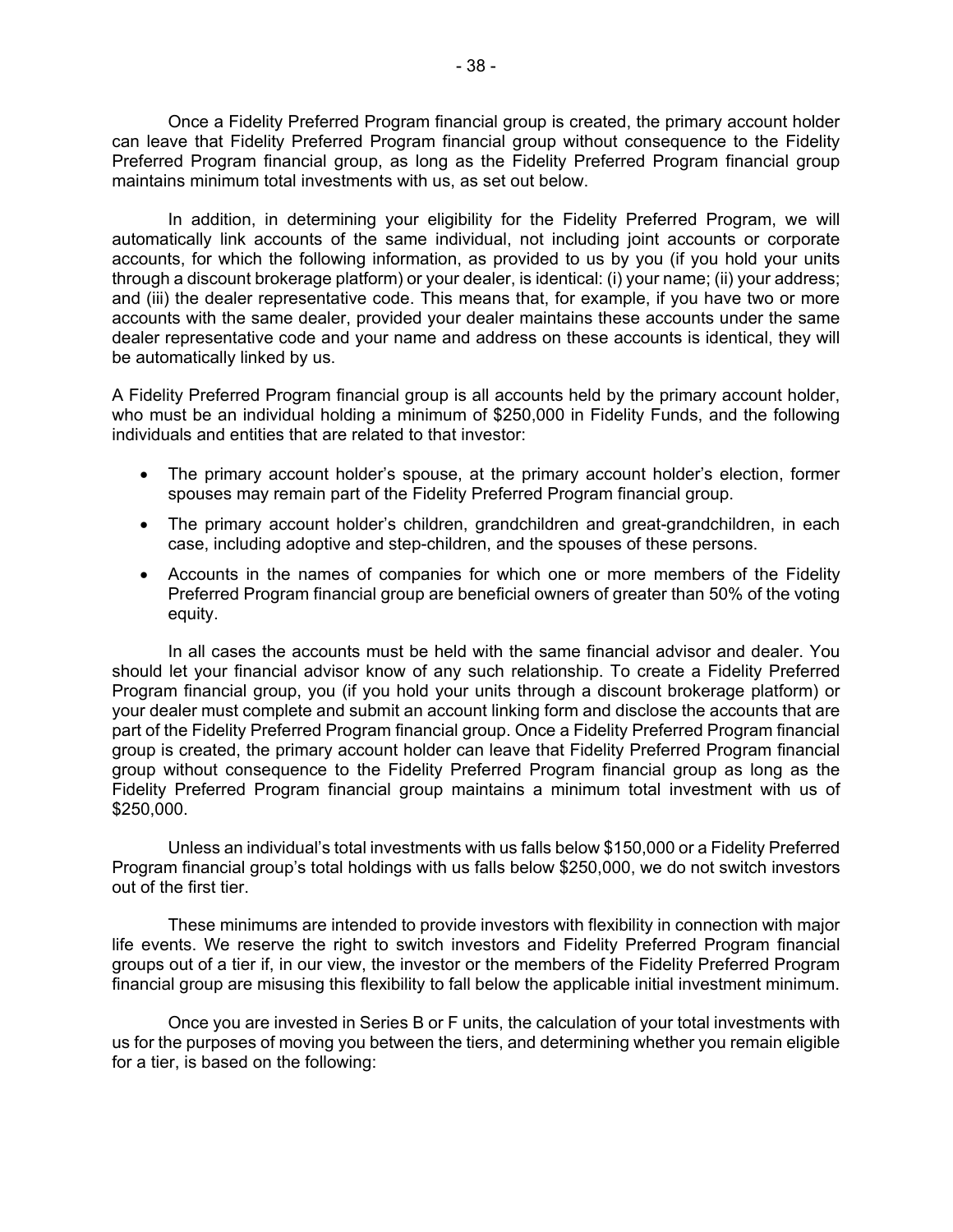- Only redemptions decrease the amount of total investments with us for the purposes of the calculation.
- Market value declines in your or your Fidelity Preferred Program financial group's accounts do not result in decreases of the amount of total investments with us for the purposes of the calculation.
- In the case of Series F units, while Fidelity will, on your instructions, redeem units of your Funds and send the proceeds of redemption to your dealer in payment of advisor service fees (plus applicable taxes), these redemptions decrease the amount of total investments with us for the purposes of the calculation.
- Market value increases and/or any additional investment you make in your or your Fidelity Preferred Program financial group's accounts can move you to a higher tier. Market value increases and any additional investment you make create a "high water mark", and are the amount upon which we determine your tier, as applicable, and the amount from which we deduct any redemption, regardless of any market value declines that occur after the high water mark is set.

We may, in our sole discretion, make changes to the Fidelity Preferred Program, including changing, adding or eliminating tiers, the account minimum for individuals, the account minimum or composition rules for Fidelity Preferred Program financial groups, or ceasing to offer fee distributions altogether. We may also decrease the amount of a fee distribution if the Series B or F management and advisory fees and/or administration fees are reduced. In that case, the reduction in the fee distribution would be no more than the Series B or F fee reduction. Speak with your financial advisor for details about this program.

## *Large Account Program*

We also offer a program for large investors that we call our "**Large Account Program**" or "**LAP**". Under this program, our decision to reduce the typical fees depends on a number of factors, including the size of the investment and the investor's total investments with us. We currently only consider an investor a "large investor" for purposes of considering a fee reduction if the holdings with Fidelity are a minimum of \$250,000 individually, or \$500,000 for a LAP financial group. A LAP financial group is all accounts held by related persons living at the same address, and includes accounts in the names of companies for which one or more members of the LAP financial group are beneficial owners of greater than 50% of the voting equity. Holdings in Series Q units do not count towards determining the value of any LAP financial group. You can obtain further details by contacting your financial advisor.

The Large Account Program is closed to new individuals who are not related to existing LAP participants. For existing participants in the LAP, Fidelity offers the fee reductions set out in the chart below, provided the conditions set out below are met. We may, at our discretion, offer different tiers and larger fee reductions to investors or LAP financial groups that invest greater than \$10 million in the Funds.

| <b>Fee Reductions</b><br>(basis points) |                                        |                                                           |                                                           |
|-----------------------------------------|----------------------------------------|-----------------------------------------------------------|-----------------------------------------------------------|
|                                         | <b>Tier 1 (Individual</b><br>Accounts) | <b>Tier 2 (Individual</b><br>and LAP Financial<br>Groups) | <b>Tier 3 (Individual</b><br>and LAP Financial<br>Groups) |
| <b>Fund Type</b>                        | \$250k-\$500k                          | \$500k-\$5M                                               | <b>Greater than \$5M</b>                                  |
| <b>ETF Funds</b>                        |                                        |                                                           |                                                           |
| <b>Fidelity Tactical Credit Fund</b>    |                                        | 5                                                         | 5                                                         |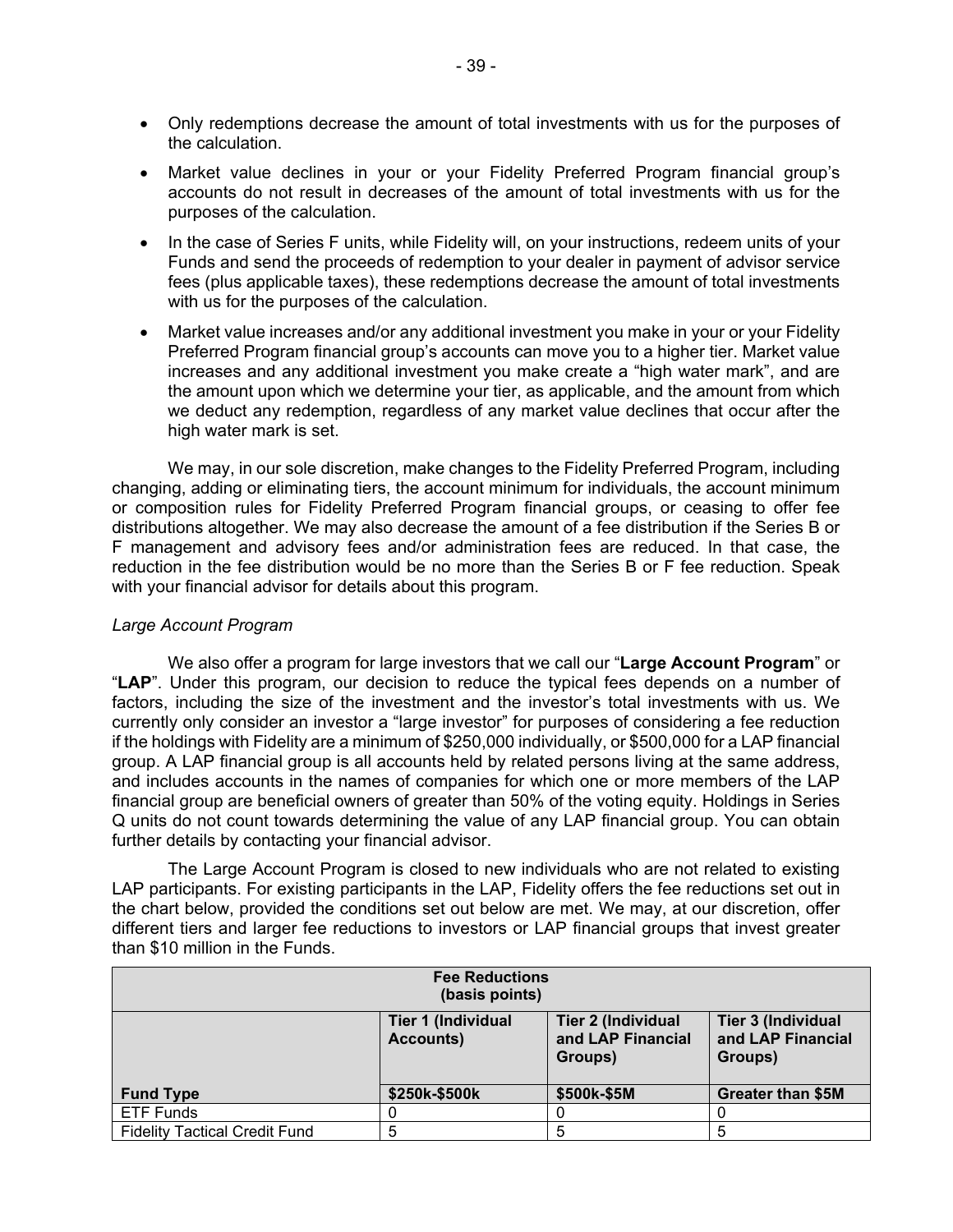These reductions apply to each dollar invested with Fidelity that is part of the *LAP*. For example, if an investor has assets that fall within the Tier 2 category, each dollar invested as part of the LAP receives the applicable reduction. LAP is available in respect of all the Fidelity Funds in all series. As a condition of participation in the *LAP*, we require a reduction to the applicable trailing commission that we would otherwise pay to the dealer (except for Series F, F5, F8 and O units, where no trailing commission is typically paid), a portion of which would be received by the investor's financial advisor. The expected reduction is a minimum of 5 basis points for fixed income funds. The amount of this trailing commission reduction is payable to the investor in the same manner as the fee reductions described above. To determine the total reduction payable, you add the fee reduction from Fidelity to the trailing commission reduction from your dealer.

You cannot participate in both the LAP and the Fidelity Preferred Program. Existing LAP participants may choose to permanently move to pricing under the Fidelity Preferred Program, or you may continue to participate in the LAP.

We may, in our sole discretion, make any change to this program, including increasing or decreasing the reductions available, changing or eliminating the tiers, or ceasing to offer them altogether. Speak with your financial advisor for details about this program.

## Series O Units

Series O units of the Building Blocks are not available for public purchase. These Funds were created as underlying funds for the Fidelity Funds and other funds and accounts managed or advised by Fidelity. There is no management fee payable by the Fidelity Funds or such other funds with respect to Series O units of these Funds.

All other Funds that offer Series O units are available to selected investors who have been approved by us and have entered into a Series O Fund Purchase Agreement with us. These investors are typically financial services companies that will use units of the Funds to facilitate offering other products to investors. The criteria for approval as a Series O investor may include the size of the investment, the expected level of account activity and the investor's total investments with us. No management and advisory fees are charged to the Funds with respect to these Series O units, but investors will be charged a negotiated management fee by Fidelity. Consequently, investors in Series O units may pay, as a percentage of their investment, a management fee that is different from that payable by other investors in Series O units.

#### <span id="page-41-0"></span>11. INCOME TAX CONSIDERATIONS

In the opinion of Borden Ladner Gervais LLP, legal counsel to the Funds, the following is a fair summary of the principal income tax considerations under the Tax Act applicable to the Funds and unitholders who are individuals (other than trusts) who, for the purposes of the Tax Act, are resident in Canada, deal at arm's length and are not affiliated with the Funds and who hold units directly as capital property or in their registered plan. This summary is based on the current provisions of the Tax Act and the regulations thereunder, proposals for specific amendments thereto that have been publicly announced by the Minister of Finance (Canada) prior to the date hereof, and counsel's understanding of the current published administrative and assessing practices and policies of the CRA.

This summary assumes that each of the Building Blocks does not and is not expected to qualify as a mutual fund trust under the Tax Act and that all other Funds will qualify as a mutual fund trust under the Tax Act at all material times. Fidelity has advised counsel that each of these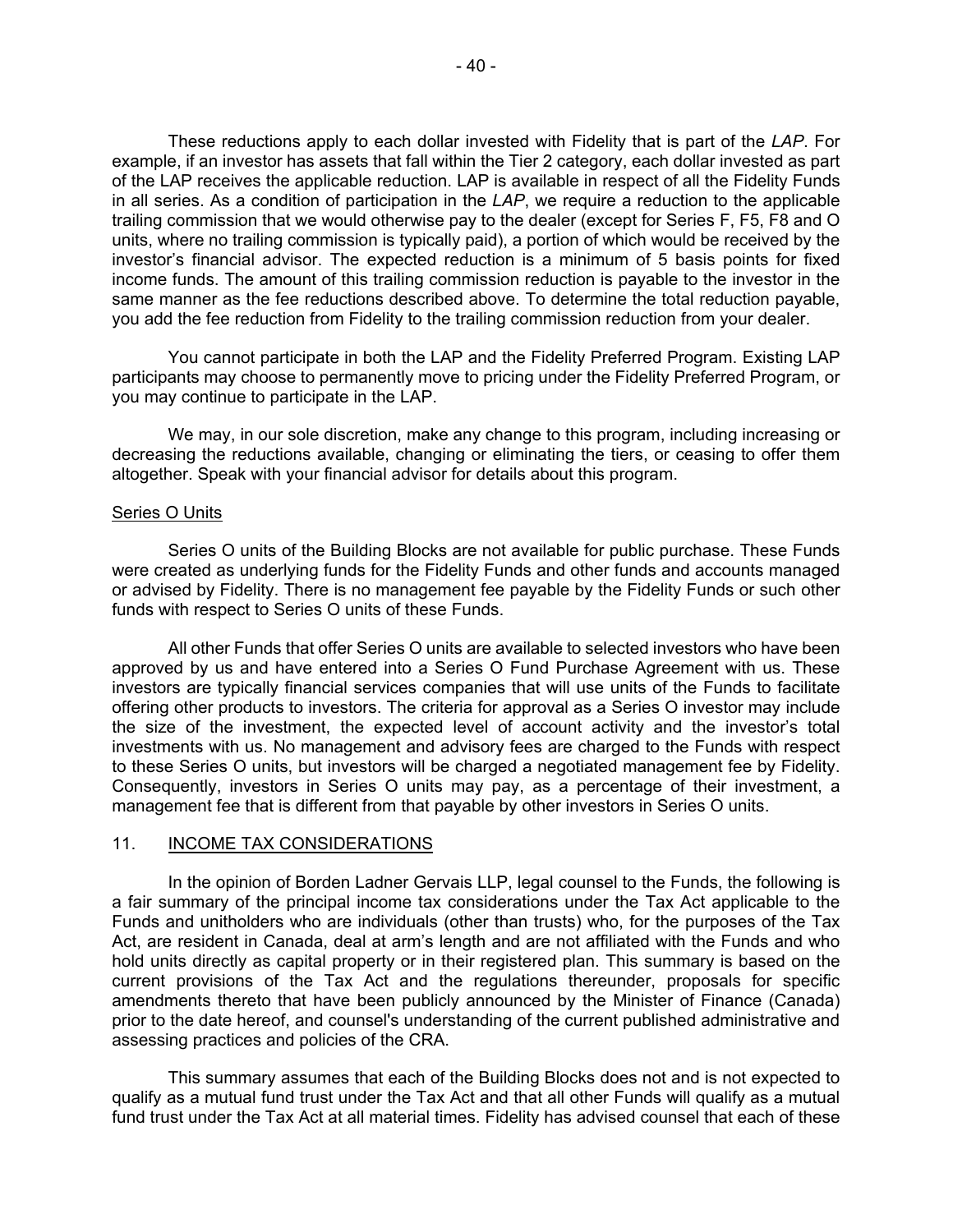Funds, other than the Building Blocks, is expected to so qualify.

This summary assumes that: (i) the Building Blocks have not and will not at any time have a "designated beneficiary" under the Tax Act; and (ii) at all times, less than 50% of the units (based on fair market value) of each of the Building Blocks have been and will be held by one or more "financial institutions" as defined in subsection 142.2(1) of the Tax Act. Fidelity has advised counsel that this will be the case. As well, this summary is based on certain other information and advice provided to counsel by Fidelity regarding the intention of the Funds with respect to distributions of net income and capital gains. **This summary is not exhaustive of all possible federal income tax considerations and does not deal with provincial or territorial income tax considerations which may in the case of any particular province or territory differ from those under the Tax Act. Therefore, prospective unitholders are advised to consult with their own tax professionals about their individual circumstances.**

## The Funds

## *Taxation of the Funds*

The Declaration governing the Funds requires each Fund to distribute to unitholders a sufficient amount of net income and net realized capital gains, if any, for each taxation year of the Fund so that the Fund will not be subject to ordinary income tax under Part I of the Tax Act, after taking into account applicable losses and any entitlement to a capital gains refund. A Fund that does not qualify as a mutual fund trust throughout its taxation year may become subject to alternative minimum tax under Part I of the Tax Act and will not be entitled to capital gains refunds under the Tax Act.

Generally, a gain or loss from a cash settled option, futures contract, forward contract, total return swap and other derivative instrument is treated on account of income rather than as a capital gain or loss unless the derivative is used by a Fund or underlying Fidelity Fund as a hedge to limit its gain or loss on a specific capital asset or group of capital assets held by the Fund or underlying Fidelity Fund. Where a Fund or underlying Fidelity Fund uses derivatives to hedge exposure with respect to securities held on capital account and the derivatives are sufficiently linked to such securities, as is the case with the Fidelity currency neutral Funds and systematic currency hedged Funds, gains or losses realized on such derivatives will be treated as capital gains or losses. Certain Funds or their underlying Fidelity Funds will generally recognize gains or losses under a derivative contract when it is realized by such a Fund or underlying Fidelity Fund upon partial settlement or upon maturity. This may result in significant gains being realized by the Fund or the underlying Fidelity Fund at such times and such gains may be taxed as ordinary income. In general, a gain or loss from short selling is treated as income rather than as a capital gain or loss, unless the gain or loss is from short selling "Canadian securities" as defined in the Tax Act and the Fund or underlying Fidelity Fund has made a subsection 39(4) election under the Tax Act.

The derivative forward agreement rules in the Tax Act (the "**DFA Rules**") target certain financial arrangements (described in the DFA Rules as "derivative forward agreements") that seek to reduce tax by converting, through the use of derivative contracts, the return on investments that would have the character of ordinary income to capital gains. The DFA Rules will generally not apply to derivatives used to closely hedge gains or losses due to currency fluctuations on underlying capital assets of a Fund or underlying Fidelity Fund. Hedging, other than currency hedging on underlying capital assets, which reduces tax by converting the return on investment that would have the character of ordinary income to capital gains through the use of derivatives contracts, will be treated under the DFA Rules on income account.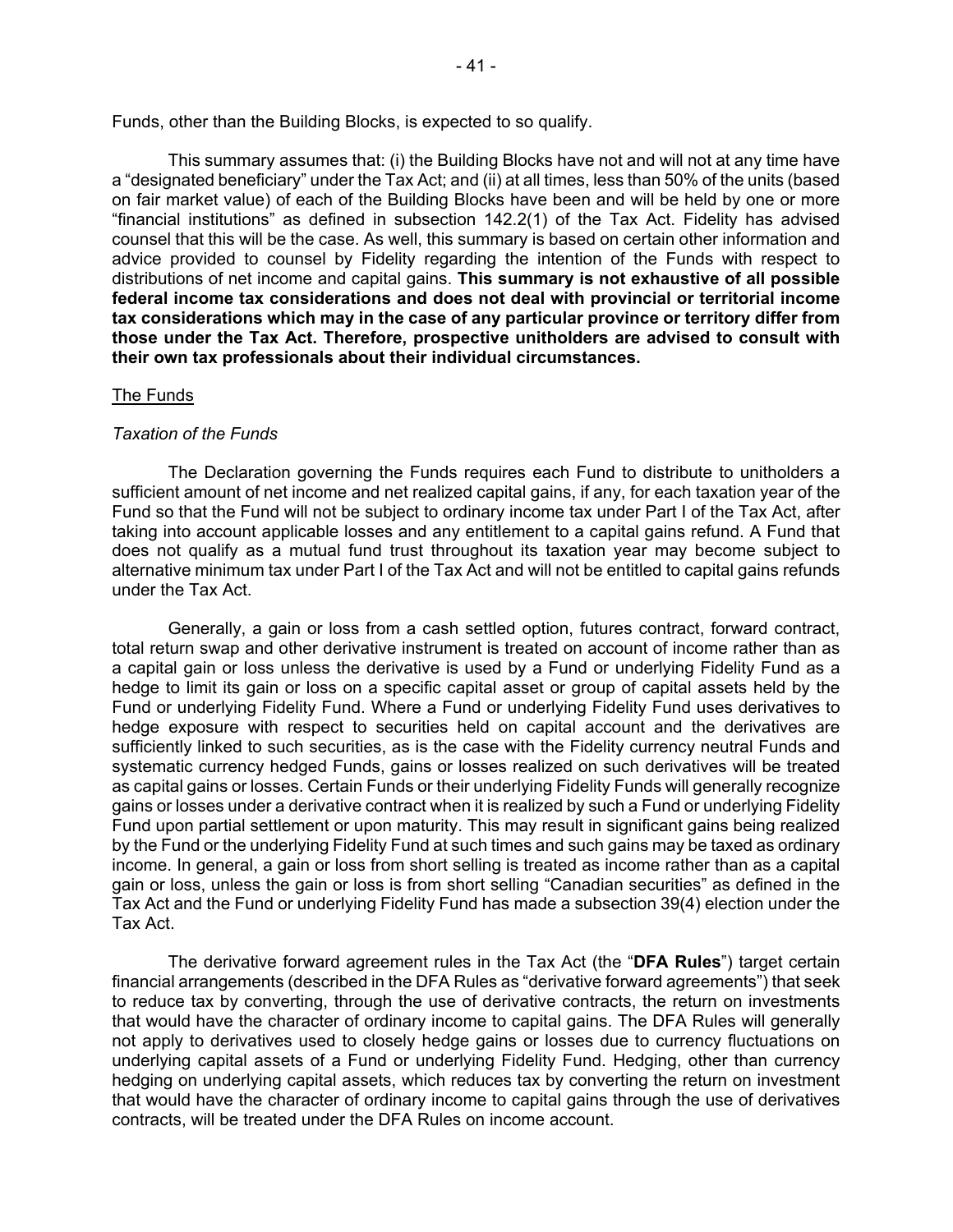If appropriate designations are made by the underlying Fidelity Funds in which a Fund invests, the nature of distributions from the underlying Fidelity Funds that are derived from "taxable dividends" and/or "eligible dividends" received from "taxable Canadian corporations" (all within the meaning of the Tax Act), foreign income, and taxable capital gains will be preserved in the hands of the Funds for the purposes of computing income. A Fund may also receive distributions of ordinary income from the underlying Fidelity Funds.

A Fund may realize income or capital gains as a result of changes in the value of a foreign currency relative to the Canadian dollar. In certain circumstances, the "suspended loss" rules in the Tax Act may prevent a Fund from immediately recognizing a capital loss realized by it on the disposition of units of an underlying fund, which may increase the amount of net realized capital gains of the Fund that will be distributed to unitholders. There are other loss restriction rules that may prevent a Fund from deducting losses and that may result in increased distributions to unitholders.

A Fund will generally be subject to loss restriction rules at any time when a person or partnership becomes a "majority-interest beneficiary" or a group of persons become a "majorityinterest group of beneficiaries", as defined in the Tax Act, of the Fund. A unitholder will be a majority-interest beneficiary of a Fund at any time when units held by that unitholder and all persons with whom that unitholder is affiliated represent more than 50% of the fair market value of the Fund and the Fund does not satisfy certain investment diversification and other conditions. Each time the loss restriction rules apply, the taxation year of the Fund will be deemed to end and the Fund will be deemed to realize its capital losses. A Fund may elect to realize capital gains in order to offset its capital losses and non-capital losses, including undeducted losses from prior years. Any undeducted capital losses will expire and may not be deducted by the Fund in future years. The ability to deduct undeducted non-capital losses in future years will be restricted.

Each Fund's deductible expenses, including expenses common to all series of the Fund and management fees and other expenses specific to a particular series of the Fund, will be taken into account in determining the income or loss of the Fund as a whole.

If at any time in a year a Fund that is not a mutual fund trust under the Tax Act has a unitholder who is a "designated beneficiary", the Fund will be subject to a special tax at the rate of 40% under Part XII.2 of the Tax Act on its "designated income" within the meaning of the Tax Act. A "designated beneficiary" includes a non-resident, and "designated income" includes taxable capital gains from dispositions of "taxable Canadian property" and income from business carried on in Canada (which could include gains on certain derivatives). Where a Fund is subject to tax under Part XII.2, the Fund may make a designation which will result in unitholders that are not designated beneficiaries receiving a tax credit with respect to their share of the Part XII.2 tax paid by the Fund. If a Fund does not qualify as a mutual fund trust throughout its taxation year, it may also be subject to alternative minimum tax under the Tax Act and will not be entitled to claim the capital gains refund. In addition, capital gains distributions will not retain their character when distributed to non-residents, and, therefore, one half of any capital gains distributions will be subject to Part XIII withholding tax when distributed to non-residents subject to certain exceptions.

#### *Taxation of Unitholders (other than registered plans)*

The amount (in Canadian dollars) of any income and the taxable portion of any capital gains of a Fund as is paid or payable to a unitholder (including by way of fee distributions) must be included in the unitholder's income even if it was reinvested in additional units. Monthly distributions on units of some of the Funds and certain Series of the Funds may include a return of capital. A return of capital is not included in income, but instead reduces the adjusted cost base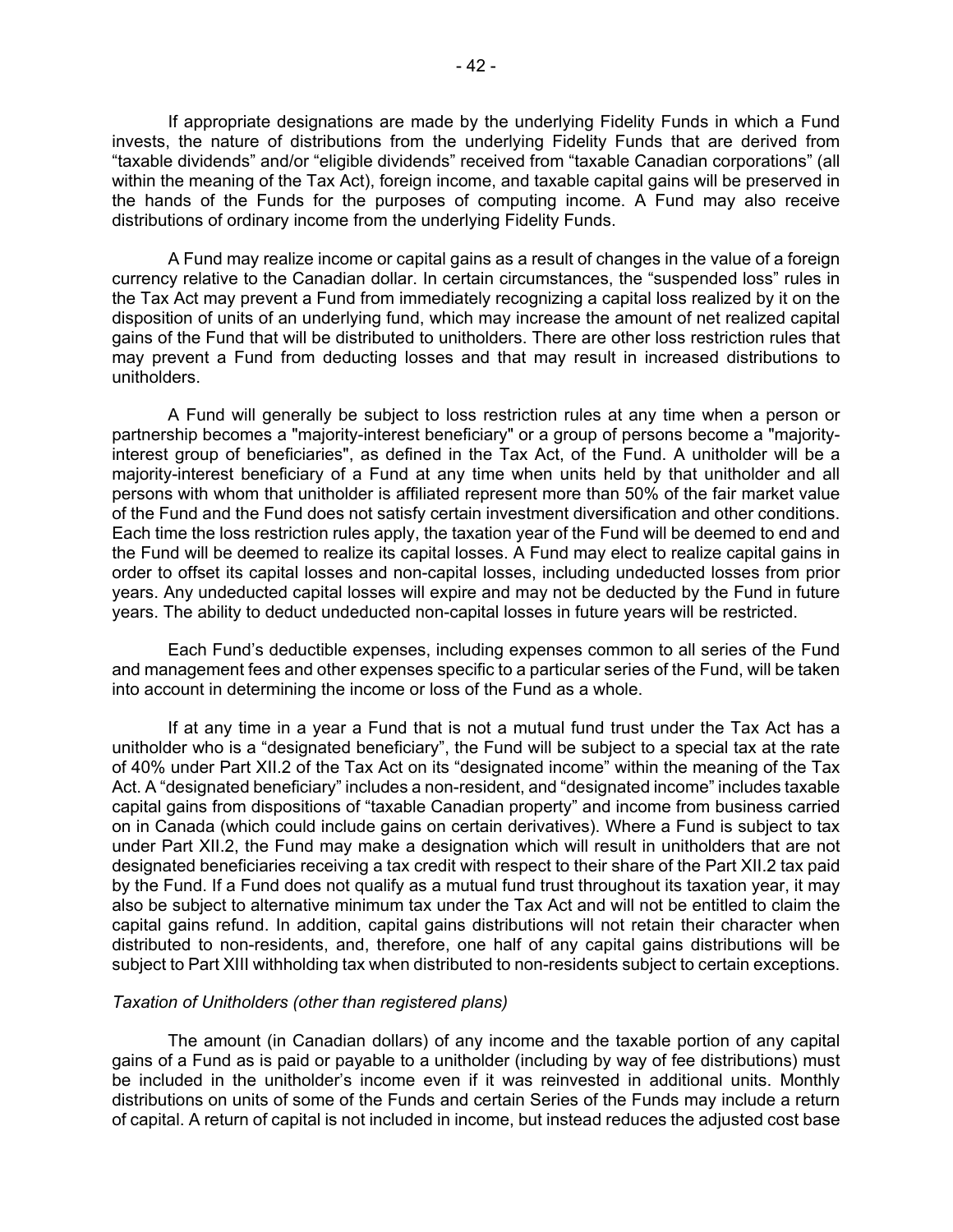of the unitholder's units of the Fund. If the adjusted cost base would otherwise be a negative amount, the unitholder will be deemed to have realized a capital gain equal to the negative amount and the adjusted cost base of the units will be increased to nil.

Unitholders will be entitled to treat dividends from taxable Canadian companies and taxable capital gains of a Fund designated in respect of them for the purpose of the Tax Act as if the unitholder had received such amounts directly. These dividends will be included in income, subject to the gross-up and dividend tax credit provisions of the Tax Act. An enhanced gross-up and dividend tax credit is available for certain eligible dividends. The taxable portion of capital gains is included in income. Unitholders who acquire units of the Fund may be taxed on undistributed income and unrealized capital gains of the Fund earned at a time before the units were acquired. Income of the Funds derived from foreign sources may be subject to foreign withholding tax which may, within certain limits, be credited against Canadian income taxes payable by unitholders or taken as a deduction against the foreign income by the Funds.

Generally, fees paid by a unitholder to the unitholder's dealer in connection with Series F units should be deductible for income tax purposes from the income earned on the Funds to the extent that the fees are reasonable, the fees are paid for advice to the unitholder regarding the purchase or sale of specific securities owned by the unitholder (including units of the Funds) or for services provided by the dealer to the unitholder in respect of the administration or management of securities owned by the unitholder (including units of the Funds), and the fees are paid by the unitholder to a dealer whose principal business is advising others regarding the purchase or sale of specific securities or includes the provision of administration or management services in respect of securities. Fees paid by a unitholder to Fidelity for services provided by Fidelity to the Funds (such as with respect to Series O units) will not be deductible. **Unitholders should consult with their own tax advisors regarding the deductibility of fees paid directly by them**.

On the redemption or other disposition of a unit, a unitholder will realize a capital gain (or capital loss) to the extent that the proceeds of disposition net of any costs of disposition exceed (or are less than) the unitholder's adjusted cost base of such units. Switches between series of the same Fund can be made without triggering a capital gain or loss unless units are redeemed to satisfy negotiable switch fees payable by a unitholder. Other switches require a redemption of units being switched and a purchase of units acquired on the switch. Switches that require a redemption include those that occur under the Fidelity ClearPlan® service or the systematic exchange program.

In certain situations, where a unitholder redeems units of a Fund, the Fund may distribute realized capital gains of the Fund to the unitholder as part of the redemption price of the units (the "**Redeemer's Gain**"). The taxable portion of the Redeemer's Gain must be included in the unitholder's income as described above but the full amount of the Redeemer's Gain will be deducted from the unitholder's proceeds of disposition of the units redeemed. Recent amendments to the Tax Act will restrict the ability of the Funds to distribute realized capital gains as part of the redemption price of units to an amount not exceeding the unitholder's accrued gain on the units redeemed.

A unitholder will realize a capital gain or capital loss when units are redeemed or otherwise disposed of to pay fees to the unitholder's dealer in connection with Series F units. Where a unitholder has purchased or disposed of units in U.S. dollars, the unitholder's adjusted cost base and proceeds of disposition for those units must be calculated in Canadian dollars at the time of acquisition or disposition, as applicable.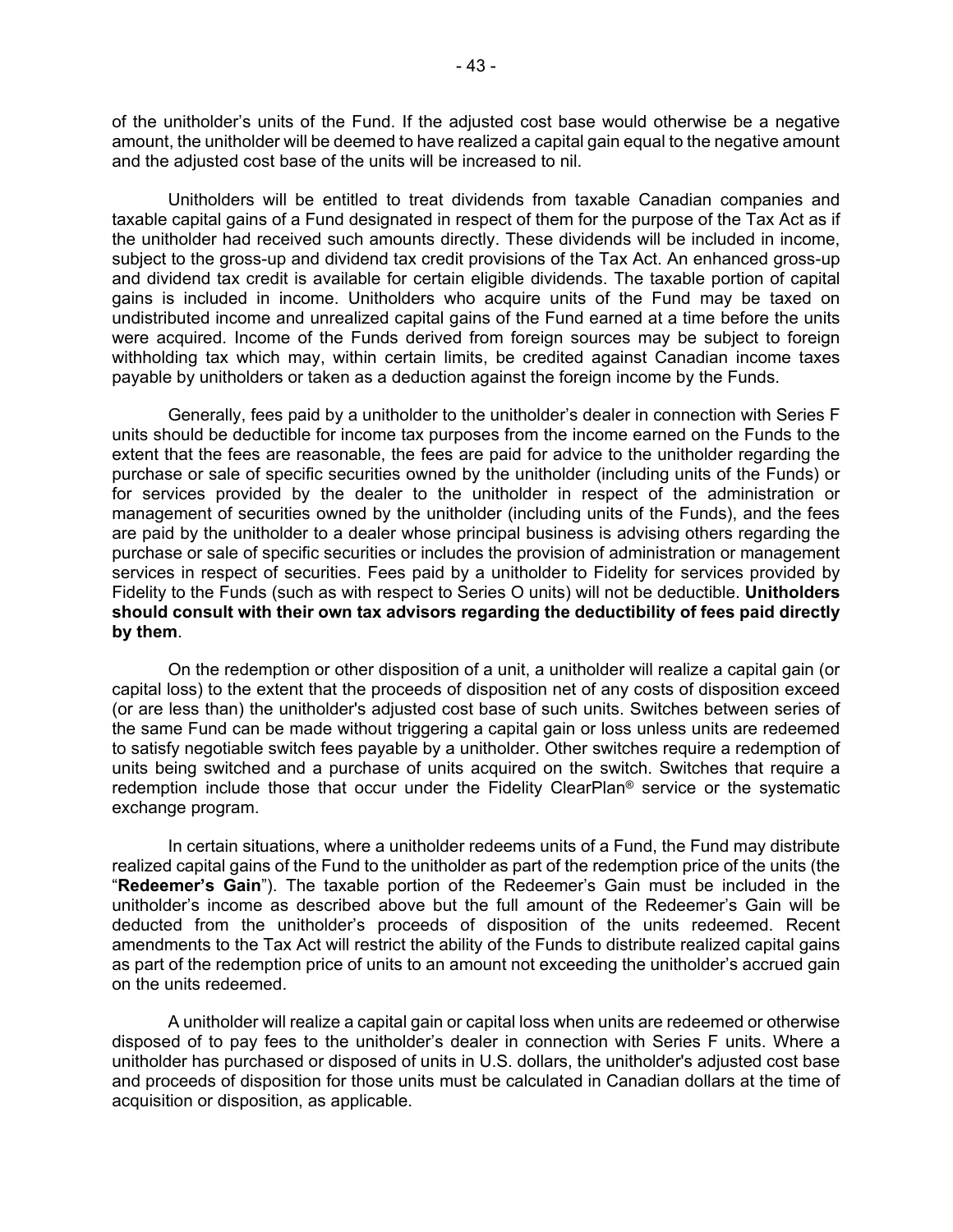Generally, one-half of any capital gain realized upon a disposition of units must be included in a unitholder's income for tax purposes as a taxable capital gain and one-half of a capital loss may be deducted against taxable capital gains, subject to the detailed provisions in the Tax Act. A capital loss realized by a unitholder on the disposition of units of a Fund will be deemed to be nil under the superficial loss rules if the unitholder (or an affiliate) acquires identical units (including upon the reinvestment of distributions) during the period that begins 30 days before and ends 30 days after the day of the disposition and the unitholder (or an affiliate) owns the units at the end of the period. The amount of the denied capital loss is added to the adjusted cost base of the units.

For the purpose of determining the adjusted cost base to a unitholder of units of a Fund, when a unit of a particular series of a Fund is acquired, whether on the reinvestment of distributions or otherwise, the cost of the newly acquired unit is averaged with the adjusted cost base of all other identical units of that series of that Fund held immediately before that time.

The Funds are required to issue a statement for tax purposes to unitholders within 90 days after the end of each taxation year of the Fund identifying the unitholder's share, in Canadian dollars, of the Fund's income for the previous taxation year (including dividends from taxable Canadian corporations, net realized capital gains, foreign source income and other income, returns of capital, allowable tax credits and foreign tax paid).

## Taxation of Registered Plans

A registered plan that holds units of a Fund and the planholder of that registered plan will generally not be subject to tax under the Tax Act on the value of the units, on distributions from the Fund or on a gain realized on the disposition of the units provided the units are a qualified investment under the Tax Act for the registered plan and not a prohibited investment under the Tax Act for the registered plan (other than a DPSP). However, most withdrawals from registered plans (other than a withdrawal from a TFSA and certain permitted withdrawals from RESPs and RDSPs) are generally taxable. See "Registered Plans" in this annual information form for further information about the eligibility for investment and prohibited investment status of the units of the Funds.

**Investors should consult their own tax advisor for advice regarding the implications of acquiring, holding or disposing of any units of a Fund in their registered plan, including whether or not units of a Fund are at risk of being or becoming a prohibited investment under the Tax Act for their registered plans.**

## 12. REMUNERATION OF DIRECTORS, OFFICERS AND TRUSTEE

No payment or reimbursement has been made by a Fund to the directors and officers of Fidelity up to the date of this annual information form.

Individual IRC Members are compensated by way of an annual retainer fee and a per meeting attendance fee, as well as being reimbursed for expenses associated with IRC duties. These costs are allocated amongst the individual Fidelity Funds proportionately by assets. As the Funds are new, none of the costs of the IRC have been allocated to them as of the date of this annual information form.

<span id="page-45-0"></span>The Funds have a financial year end of March 31.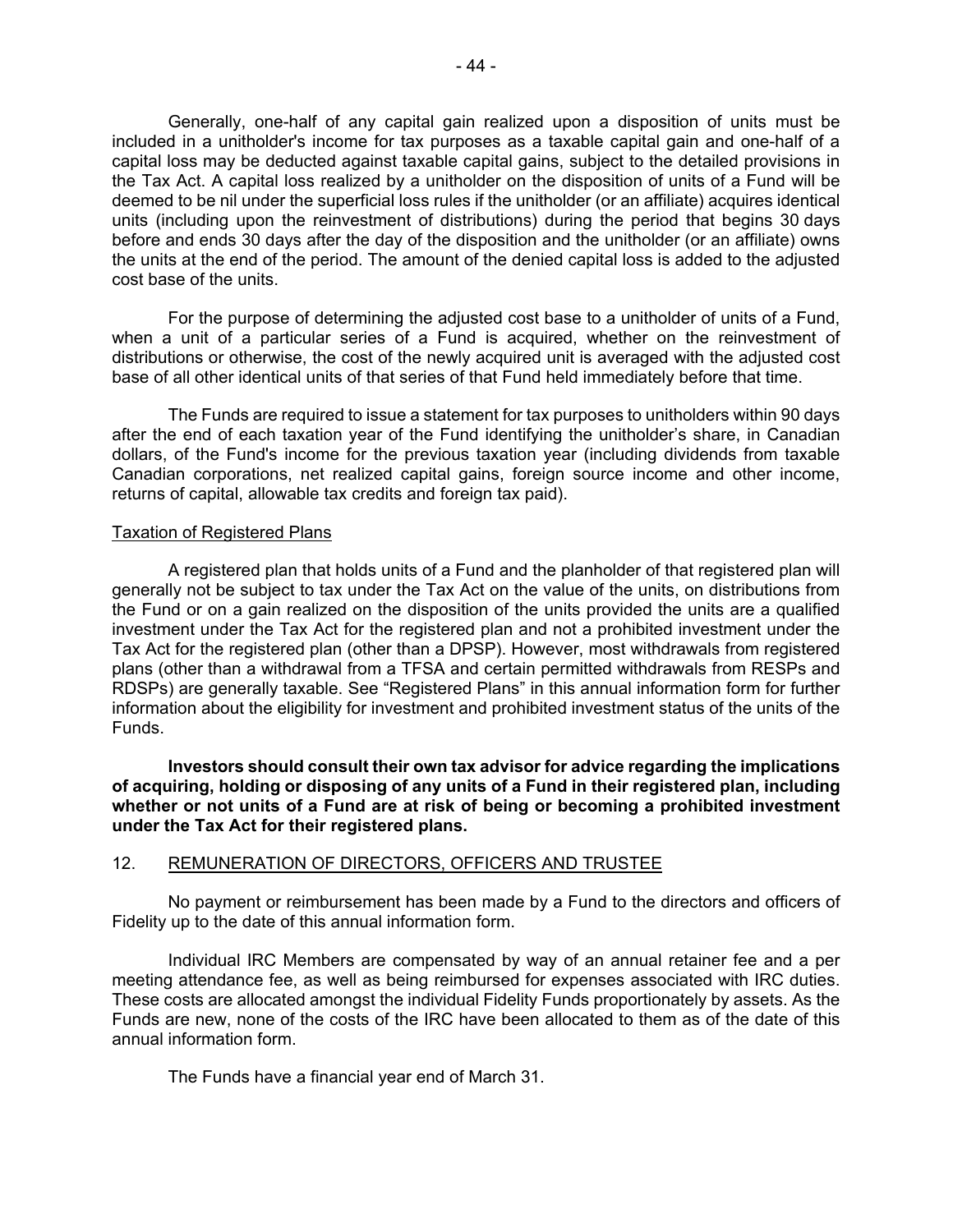## 13. MATERIAL CONTRACTS

Contracts which have been entered into by each Fund as at the date of this annual information form which are considered material to investors purchasing units are as follows:

- <span id="page-46-0"></span>1. the Declaration described under "The Fidelity Funds;
- 2. the Management Agreement described under "Management of the Funds Manager"; and
- 3. the Custodian Agreement described under "Management of the Funds Custodian".

Copies of the foregoing contracts may be inspected by existing and prospective unitholders during regular business hours at the principal place of business of Fidelity at 483 Bay Street, Suite 300, Toronto, Ontario, M5G 2N7.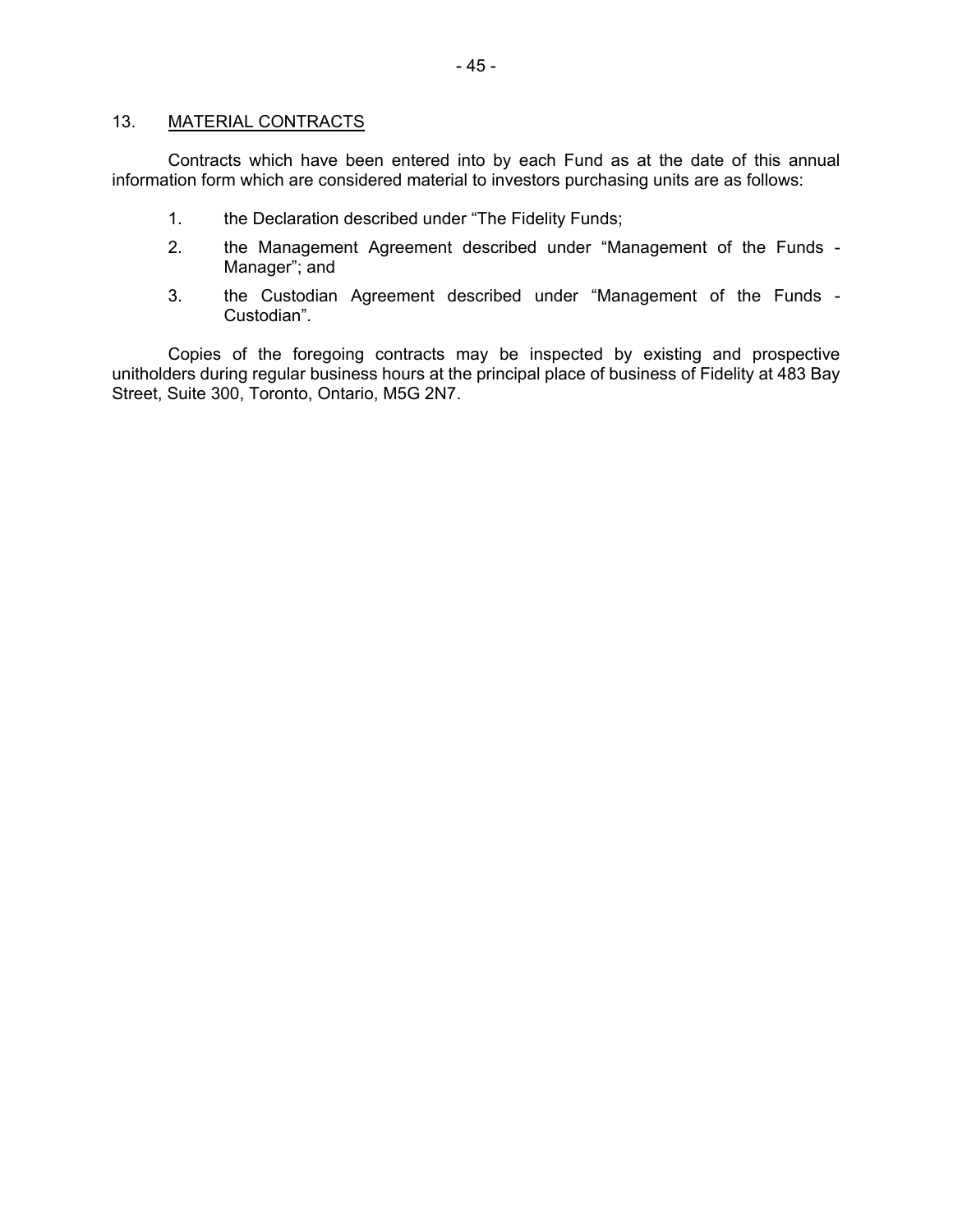# <span id="page-47-0"></span>**CERTIFICATE OF THE TRUSTEE, MANAGER AND PROMOTER OF THE FUNDS**

DATED: January 12, 2022

This annual information form, together with the simplified prospectus and the documents incorporated by reference into the simplified prospectus, constitute full, true and plain disclosure of all material facts relating to the securities offered by the simplified prospectus as required by the securities legislation of all of the provinces and territories of Canada, and do not contain any misrepresentations.

*"Robert Lloyd Strickland" "Philip McDowell"*

ROBERT LLOYD STRICKLAND Chief Executive Officer Fidelity Investments Canada ULC

PHILIP McDOWELL Chief Financial Officer Fidelity Investments Canada ULC

ON BEHALF OF THE BOARD OF DIRECTORS OF FIDELITY INVESTMENTS CANADA ULC AS TRUSTEE, MANAGER, AND PROMOTER OF THE FUNDS

BARRY MYERS **Director** 

*"Barry Myers" "Cameron Murray"*

CAMERON MURRAY **Director**